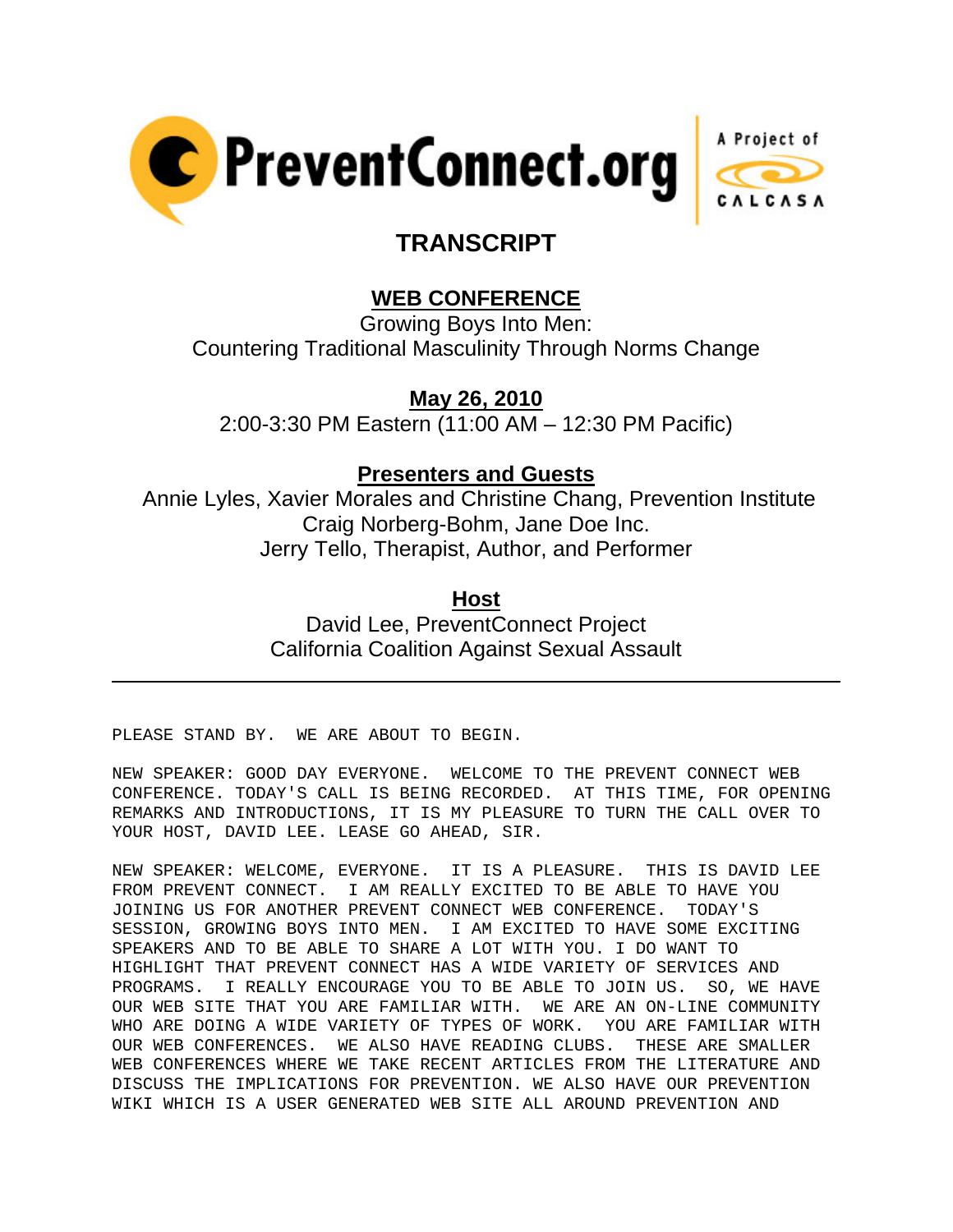VIOLENCE AGAINST WOMEN. WE HAVE PODCASTS THAT YOU CAN EVEN GET ON ITUNES SO YOU CAN LISTEN TO US WHILE YOU ARE JOGGING. WHERE WE HAVE VOICES OF THOSE WHO ARE DOING PREVENTION WORK. WE ALSO DEVELOPED E-LEARNING UNITS. WHICH YOU WILL SEE MORE ABOUT THAT. DO FOLLOW US ON TWITTER WHERE YOU FOLLOW THE PULSE OF PREVENTION. IT IS A WAY TO CAPTURE INFORMATION AND WE EVEN HAVE A BLOG. SO FOLLOW OUR BLOG. WHERE WE HAVE BEEN BLOGGING QUITE A BIT. FRIEND US ON FACEBOOK. OF COURSE, THE OLD SCHOOL EMAIL GROUP. SO IF YOU HAVE QUESTION, CONTACT MYSELF OR CHAD. YOU CAN SEE OUR EMAILS ON THE LINE. IF YOU ARE HAVING -- WE ALSO HAVE PHONE NUMBER HOW TO REACH US. WE WANT TO ENCOURAGE YOU TO USE THE RANGE OF PREVENT CONNECT ACTIVITIES THAT WE HAVE. WE WILL TALK ABOUT THE TECHNOLOGY. SOME ARE FAMILIAR WITH IT AND SOME ARE NOT. THE FIRST THING WE WANT TO DO IS HAVE YOU PRACTICE RAISING YOUR HAND. YOU WILL LOOK JUST ABOVE MY HEAD A LITTLE BIT TO THE RIGHT, IN A GRAY BAR. THERE IS SORT OF A HAND. CLICK ON THAT. THAT IS HOW YOU RAISE YOUR HAND. GO AHEAD. EVERYONE, PLEASE RAISE YOUR HAND. I WILL SORT OF DRAW A LITTLE WHERE THAT WOULD BE. I'LL DO IT IN THIS FORM HERE. LITTLE BLACK LINE HERE. SO THERE. I SEE THAT HALF OF YOU HAVE RAISED YOUR HAND. GREAT. RAISING YOUR HAND, SOMETIMES WE MIGHT BE ASKING QUESTIONS OF YOU. THAT IS ANOTHER WAY, IF YOU WANT TO ASK A QUESTION, GO AHEAD AND RAISE YOUR HAND. WE CAN BE ABLE TO UNMUTE YOUR PHONE. NOW, SOME OF YOU ARE, THIS IS THE FIRST PREVENTION CONNECTION WEB CONFERENCE. WE ARE NOW, WE HAVE AUDIO STREAMING OVER THE WEB. SO IF YOU WANT, YOU CAN GET THE AUDIO COMING THROUGH YOUR COMPUTER BUT THE ONLY PROBLEM WITH THAT IS, IF YOU WANT TO TALK TO US, WE CAN'T HEAR YOU. IT ONLY WORKS ONE WAY. SO, IF YOU WANT TO ASK A QUESTION, AND RAISE YOUR HAND, YOU WILL HAVE TO GO CALL THE NUMBER THAT APPEARS ON THE TOP OF THE SCREEN. OTHERWISE, YOU CAN ALWAYS TECH CHAT YOUR QUESTION. WE ALSO HAVE QUESTION AND ANSWERS. WE DO A FEW POLLING QUESTIONS. SHOW FIRST TO LOWER THE HANDS SO I DON'T SEE THE QUESTIONS ASKED. I WILL ASK A FEW POLLING QUESTIONS. THE FIRST POLLING QUESTION I WANT TO BE ABLE TO ASK, TO LEARN ABOUT WHO OUR AUDIENCE IS, IS THE -- IS, THE QUESTION THAT I DIDN'T -- HERE IT IS. I'M TRYING TO ASK MY QUESTION. I -- NOW APPEARS ON THE SCREEN. HAVE YOU ATTENDED A KECK PREVENT WEB CONFERENCE BEFORE? THERE ARE FOUR ANSWERS TO MAKE LIFE MORE COMPLICATED. NO, THIS IS MY FIRST ONE I EVER ATTENDED. CLICK THAT. NO, BUT I HAVE ATTENDED OTHER WEB CONFERENCES. YES, YOU HAVE ATTENDED PREVENT CONNECT BEFORE. YOU WILL HAVE A SPECIAL ONE. YES, I'M A REGULAR ON PREVENT CONFERENCE. IF THIS IS THE FIRST ONE YOU ATTENDED A CONNECT PREVENT, BUT OTHER WEB CONFERENCES AND, LET ME SHARE THE RESULTS. IT IS REALLY INTERESTING TO SEE THAT 30 PERCENT OF YOU ARE -- 31 PERCENT OF YOU NEVER ATTENDED A PREVENT CONNECT CONFERENCE. 10 PERCENT, FIRST. YOU ARE WELCOME FOR AN ADVENTURE. WE HAVE OVER 50 PERCENT WHO ATTENDED WEB CONFERENCES BEFORE. 23 PERCENT OF YOU DESCRIBE YOURSELF AS A REGULAR. SO THAT IS GREAT TO BE ABLE TO SEE HOW MANY PEOPLE WERE DOING THAT. I WILL WITHDRAW THAT QUESTION. I WILL POSE A DIFFERENT QUESTION. SO WE CAN LEARN ABOUT WHO IS IN THE AUDIENCE. THE QUESTION I WOULD LIKE TO KNOW IS, WHAT BEST DESCRIBES YOUR ORGANIZATION? ARE YOU WITH THE RAPE CRIES YES CENTER? RAPE PREVENTION PROGRAM? DOMESTIC VIOLENCE AGENCY OR BATTERED WOMEN'S SHELTER? ARE YOU WITH A SEXUAL VIOLENCE OR DOMESTIC VIOLENCE COALITION? ARE YOU -- AND, A PUBLIC HEALTH, LOCAL,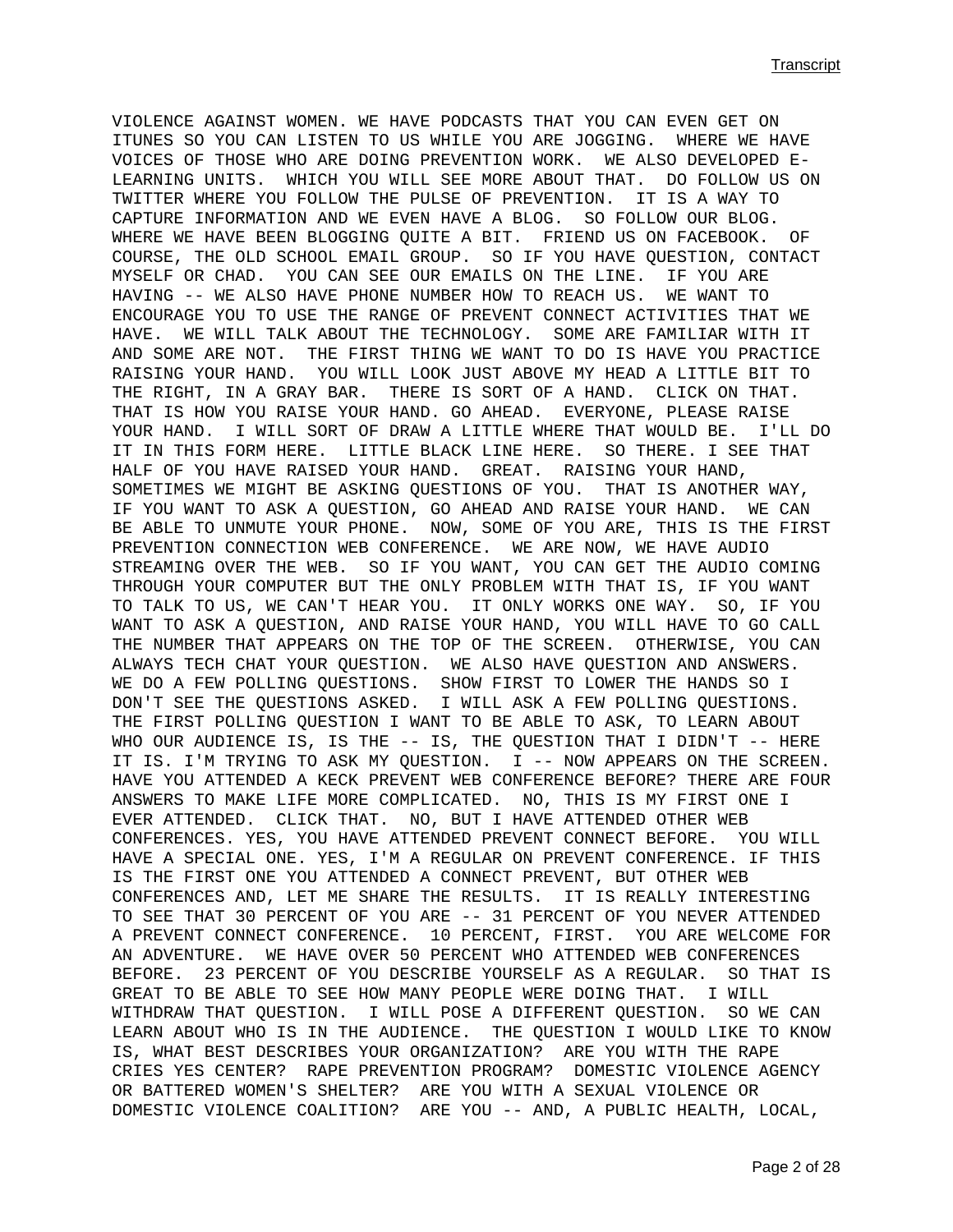STATE OR NATIONAL, WITH EDUCATION. K-12, OR WITH EDUCATION COLLEGE OR UNIVERSITY. FAITH COMMUNITIES. ATHLETICS. MILITARY. LAW ENFORCEMENT OR DA, PROBATION OR COURTS. SOCIAL SERVICES. I FORGOT TO INCLUDE OTHER. SO IF YOU ARE OTHER, WRITE THAT IN THE TEXT CHAT FOR WHAT YOU ARE, ANOTHER. LET'S SHARE THE RESULTS WITH YOU ALL. YOU CAN SEE WHO WE HAVE. AND INDEED WE HAVE 15 PERCENT OF RAPE CRISIS CENTERS. 19 PERCENT FROM DOMESTIC VIOLENCE AGENCIES. I ISN'T HE A LOT OF PEOPLE ARE WRITING DUAL IN. SO, THAT IS WHO WE MISSED IN SOME STATE FUNDERS. WE HAVE 10 PERCENT FROM COALITION. 11 PERCENT FROM EDUCATION. NO ONE FROM THE FAITH COMMUNITY. NO ONE FROM ATHLETICS. NO ONE FROM THE MILITARY. PERCENT FROM DIMP CRIMINAL JUSTICE AND PERCENT FROM SOCIAL SERVICES. AND I SEE A LOT OF PEOPLE ARE WRITING IN DUAL AGENCIES AND A RESIDENTIAL RECOVERY PROGRAM. GREAT. THANK YOU VERY MUCH. THAT IS REALLY, USEFUL TO GET A SENSE OF WHO IS IN THE AUDIENCE HERE TODAY. SO I AM GOING TO CLOSE OUR POLLING QUESTIONS. AND FOR EVERYONE. WE DO HAVE OUR TEXT CHAT. TEXT CHAT IS A WAY THAT WE ARE ABLE TO SHARE INFORMATION. YOU ARE ALL WRITING IN EASILY. YOU JUST CLICK RIGHT INTO THIS TEXT HERE. YOU CLICK THAT ARROW ON THE BOTTOM. AS YOU CAN SEE, IT MOVES QUICKLY AND THAT BOX IS REALLY SMALL. TO MAKE THE BOX BIGGER, YOU CAN DO WHAT WE CALL UNDOCKING. WHAT YOU DO IS CLICK THE UPPER RIGHT HAND CORNER. I'M GOING TO CLICK THIS. PUT A CHECK MARK THERE. THAT IS HOW YOU CAN BE ABLE TO OPEN UP AND MAKE IT EASIER TO SEE YOUR TEXT CHAT. I READ IT THAT WAY. I FIND IT VERY HELPFUL. THAT IS WHAT YOU CAN BE ABLE TO DO. WE ALSO HAVE POWER POINT SLIDES THAT YOU ARE WATCHING. COPIES OF THE SLIDES ARE AVAILABLE ON THE PREVENT CONNECT WEB SITE. SO YOU CAN DOWNLOAD THOSE. SOME OF YOU ARE ON ONLY WITH THE PHONE. SO YOU CAN FOLLOW US BY FOLLOWING THE SLIDES. WE ALSO HAVE LINKS TO BOTH OF OUR SPEAKERS. AND JERRY TELLO, ONE OF OUR SPEAKER, HAVE INFORMATION AVAILABLE THAT YOU CAN DOWNLOAD THERE. IF YOU NEED HELP, SEND US A PRIVATE TEXT CHAT. JUST OPEN UP AND CLICK ON PRIVATE TAB OR CLICK ON THE LEADERS AND ASSISTANCE. WE WILL BE ABLE TO GET THAT. YOU CAN ALSO, IF YOU ARE HAVING TROUBLE, ON THE PHONE AND CAN'T GET ON COMPUTER, CALL ILINC TECHNICAL ASSISTANCE AT 800-799-4510. OR YOU CAN CALL US AT CALCASA 888-922-5227. AND CHAD WILL BE ABLE TO ASSIST YOU. THAT IS HOW OUR TECHNOLOGY WORKS. THIS IS PART OF OUR SERIES OF WEB CONFERENCES THAT WE ARE DOING THIS YEAR AROUND COUNTERING NORMS AND CHANGING NORMS TO BE ABLE TO PREVENT SEXUAL ASSAULT AND DOMESTIC VIOLENCE. AND SO, WE DID IN MARCH, HAVE A WEB CONFERENCE ON VIOLENCES EVERYWHERE. RIGHT NOW, WE ARE IN THE MIDDLE OF DOING OUR GROWING BOYS INTO MEN. COMING UP IN JULY, AND AUGUST, WE'LL HAVE ONE LOOKING FROM GIRLS TO WOMEN. COUNTERING LIMITED ROLE FORCE WOMEN THROUGH NORMS CHANGE. IN AUGUST, AND ALSO REPEATING IN SEPTEMBER. UNDER CONTROL, COUNTERING THE VALUE PLACED ON POWER AND CONTROL THROUGH NORMS CHANGE. AND, THEN, IN TO END IN SEPTEMBER, NEAR THE END OF SEPTEMBER, WE WILL IS ADD A SESSION ON, MY BUSINESS WHICH IS COUNTERING SECRECY AND PRIVACY AROUND VIOLENCE THROUGH NORM CHANGE. WE HAVE A WIDE VARIETY OF WEB CONFERENCES COMING UP. PREVENT CONNECT IS FOCUSSING ON, AS WE TALK ABOUT IT, A COMMUNITY THAT IS FOCUSSING ON THE PREVENTION OF DOMESTIC VIOLENCE AND PARTNER VIOLENCE AND SEXUAL VIOLENCE. WE LOOK AT VIOLENCE ACROSS THE LIFESPAN. ACROSS ALL AGES. OUR GOAL IN PREVENT CONNECT IS ABLE TO PREVENT BEFORE VIOLENCE STARTS IN THE FIRST PLACE TO GET TO THE ROOT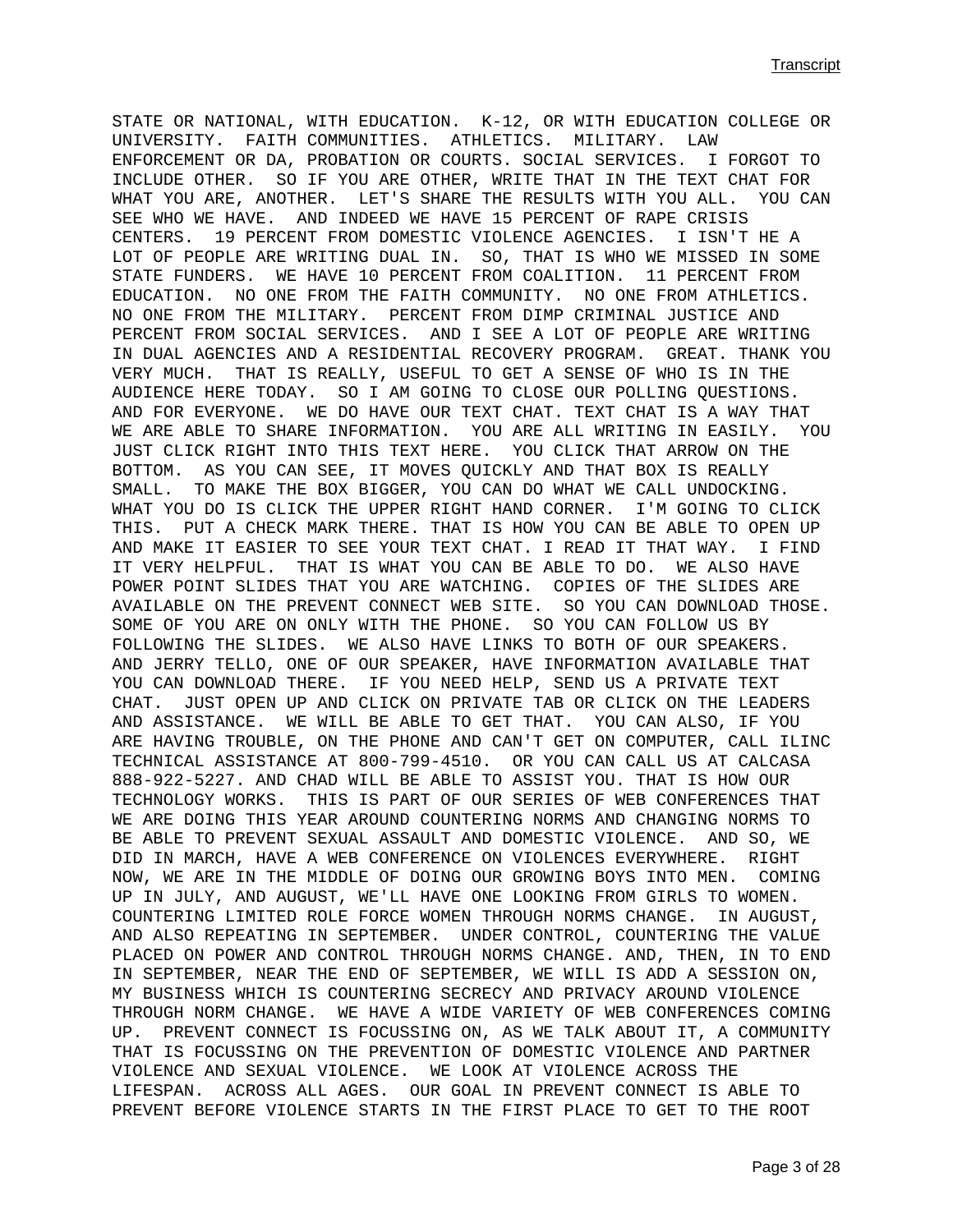CAUSES AND TO BE ABLE TO MAKE CONNECTIONS TO OTHER FORMS OF VIOLENCE. OTHER FORMS OF OPPRESSION. AND TO LOOK AT THOSE CONNECTIONS AND ALSO SUPPORT THE CONNECTIONS OF EACH OF YOU ON WEB CONFERENCES TO LEARN MORE ABOUT WHAT IS GOING ON. SO, GREAT, YES, THE POWER POINT IS AVAILABLE FOR DOWNLOAD. CURRENTLY ON CONNECT PREVENT.ORG. I'LL WRITE THAT EMAIL ADDRESS IN A MOMENT. NOW, I'M GOING TO DO THE DISCLAIMER, PREVENT CONNECT IS A NATIONAL PROJECT OF THE CALIFORNIA COALITION AGAINST SEXUAL ASSAULT SPONSORED BY THE U.S. CENTERS FOR DISEASE CONTROL AND PREVENTION. THE VIEWS AN INFORMATION PROVIDED IN THIS WEB CONFERENCE DO NOT NECESSARILY REPRESENT THE OFFICIAL VIEWS OF THE U.S. GOVERNMENT, CDC, OR THE CALCASA. SO, I TRIED TO READ THAT THERE. SO, THAT IS THE INTRODUCTION. I KNOW THAT PEOPLE FROM AROUND THE COUNTRY. I AM SEEING PEOPLE FROM ARKANSAS, MARYLAND, TEXAS, I SEE A FEW FROM CANADA. WE HAVE A RANGE, SAN JOSE CAME IN. CALIFORNIA AND A WIDE VARIETY OF ORGANIZATIONS THROUGHOUT COUNTRY. GREAT TO SEE SO MANY OF YOU HERE TODAY. I AM PLEASED TO BE ABLE TO HAND OVER THE SESSION TO MY COLLEAGUES AT PREVENTION INSTITUTE WHO WE WORK VERY CLOSELY WITH. SO WE HAVE, FOR TODAY'S SESSION, I'M GOING TO HAND THIS OVER TO ANNIE, XAVIER AND CHRISTINE. I DON'T KNOW WHICH ONE OF YOU ARE TAKING IT FIRST. I'LL HAND IT TO YOU ALL.

NEW SPEAKER: GREAT. DAVID, THANK YOU. SO MUCH. THIS IS ANNIE LYLES. I AM THRILLED TO BE BACK AGAIN AFTER OUR MARCH WEBINAR KICKING OFF THIS YEAR'S SERIES. AND, ALSO WITH US TODAY IS MY CO-HOST FROM MARCH, CHRISTINE CHANG. HELLO.

NEW SPEAKER: HELLO, EVERYONE. I SAW A COMMENT IN THE TEXT CHAT HOW GREAT AND FANTASTIC MARCH WEB CONFERENCE WAS. I WOULD HAVE TO AGREE. WE HAD SOME GREAT PARTICIPATION. SO WE ARE SO EXCITED TO SEE WHAT KIND OF THINGS COME OUT OF TODAY'S DISCUSSION. AND, I WOULD LIKE TO WELCOME THE NEWEST MEMBER TO PREVENTION INSTITUTE, XAVIER MORALES TO PREVENT CONNECT. THIS IS HIS FIRST PREVENT CONNECT WEBINAR. XAVIER HAS WORKED IN THE VIOLENCE AGAINST WOMEN AS A CONSULTANT, SPECIALIZING IN STRATEGY DEVELOPMENT AND INDICATOR DESIGN. ALSO THE FATHER OF TWO YOUNG BOYS MUCH HE BRINGS FIRSTHAND EXPERIENCE, COUNTERING TRADITIONAL MASCULINITY AS A FATHER AND A PROFESSIONAL. WELCOME XAVIER.

NEW SPEAKER: THANK YOU, EVERYONE. THANK YOU CHRISTINE. THANK YOU, ANNIE. I'M REALLY LOOKING FORWARD TO PARTICIPATING AND GETTING TO KNOW THIS PROCESS.

NEW SPEAKER: GREAT. WITH THAT, YOU KNOW, I AM ACTUALLY REALLY EXCITED FOR THE DISCUSSION TODAY. I THINK THAT THE NEW FORMAT WHERE WE ARE FOCUSED ON DISCUSSION IS EXCITING. SO, XAVIER WILL TAKE OVER THE VIRTUAL PODIUM IN LIKE THE THIRD SECTION OF THE WEBINAR. UNTIL THEN, FEEL FREE TO JUMP IN ANY TIME. PARTICIPANTS AREN'T SHY TO RAISE THEIR HANDS AND START TEXTING. PLEASE FEEL FREE TO DO THE SAME. WITH THAT, WE WILL GET STARTED. ALL RIGHT. THIS IS THE SECOND IN THE SERIES OF WEBINARS THAT WE ARE HOSTING THIS YEAR SPECIFICALLY ADDRESSING FIVE KEY NORMS THAT INFLUENCE GENDER VIOLENCE. AND THIS YEAR, WE ARE FOCUSED ON THE POWER OF NORMS CHANGE. SPECIFICALLY WE ARE EXPLORING HOW ABLE TO MOVE NORMS AND WHAT INDICATORS MEASURE TO SHOW THE IMPACT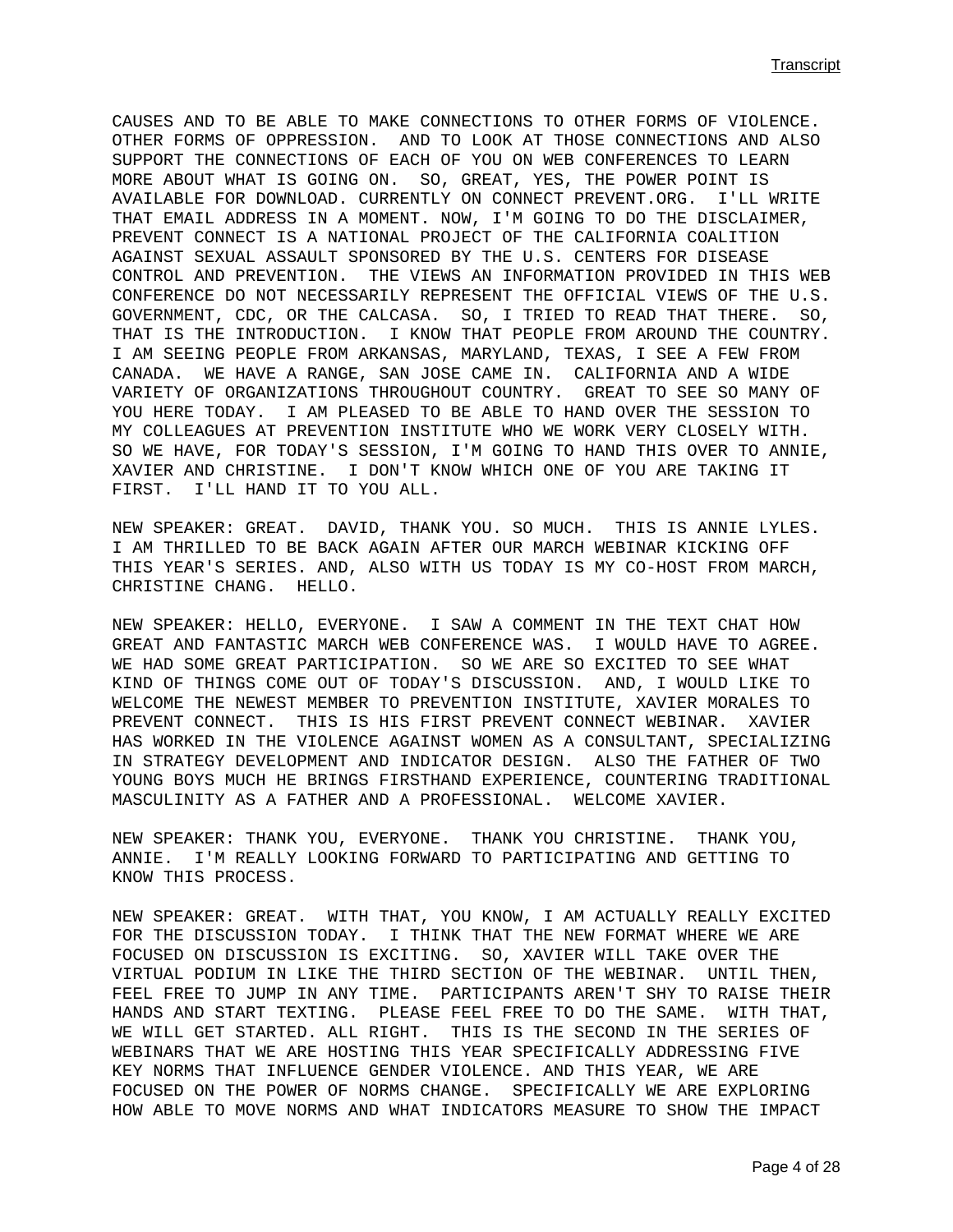OF THE WORK. DURING EACH WEBINAR, WE BUILD A FOUNDATIONAL UNDERSTANDING OF PRIMARY PREVENTION SO THAT YOU ALL UNDERSTAND THE CONTEXT OF WHAT WE ARE TALKING ABOUT. EXPLORE DIFFERENT STRATEGIES TO CHANGE THE NORMS THAT CONTRIBUTE TO GENDER VIOLENCE AND THEN WE, MOST IMPORTANTLY, IDENTIFY OPPORTUNITIES TO INCORPORATE THE PRINCIPLES OF PRIMARY PREVENTION ENCOUNTERING KEYNOTES TO END GENDER VIOLENCE.

NEW SPEAKER: THANK YOU, CHRISTINE. SO LET'S TALK REALLY QUICKLY ABOUT LEARNING OBJECTIVES. WE ARE REALLY LOOKING FORWARD TO HIGHLIGHTING SOME LOCAL SUCCESSES AND DEEPER INTO THE UNDERSTANDING OF THE POSSIBILITIES OF NORM CHANGES AS PART OF A PRIMARY PREVENTION APPROACH. WE REALLY HOPE IN THE NEXT 90 MINUTES THAT THE INFORMATION SHARED AND THE DIALOGUE WILL PREPARE YOU TO UNDERSTAND HOW NORMS CREATE AN ENVIRONMENT THAT VIOLENCE AGAINST WOMEN WHERE GENDER VIOLENCE IS LIKELY TO OCCUR. FOR THOSE WHO OCCUR, GENDER VIOLENCE TO REALLY CAPTURE ALL OF THE DERN TYPES OF VIOLENCE, WHETHER IT IS SEXUAL ASSAULT, VIOLENCE AGAINST WOMEN, DATE RAPE, INTIMATE PARTNERS. YOU WILL HEAR US USE THAT TERM, GENDER VIOLENCE. WE'LL BE PROVIDING GENDERS OF SUCCESS AND TALKING SPECIFICALLY ABOUT STRATEGIES. TAKE AND PUT TO USE RIGHT AWAY. ALSO INDICATORS FOR MEASURING THE SUCCESS OF THE STRATEGIES. CHRISTINE WORK THAT, CAN YOU START RUNNING US THROUGH THE AGENDA?

NEW SPEAKER: GLADLY. THE BULK OF TODAY'S WEBINAR WILL BE IN DISCUSSION AS ANNIE SAYS, THIS IS, AGAIN, A NEW FORMAT WHERE WE WANT TO INCORPORATE EVERYBODY'S INPUT. I HOPE THAT EVERYONE OUT THERE HAS THEIR FINGERS WARMED UP. I ALREADY HAVE A LOT OF DISCUSSION SO FAR. WE WILL DO TEXT CHATTING AND RAYING YOUR HAND. BE PREPARED. FIRST, WE'LL START WITH AN OVERVIEW OF TODAY'S TOPIC INCLUDING A SHARED UNDERSTANDING OF WHAT A NORMS APPROACH MIGHT INCLUDE. THEN WE WILL FOCUS ON NORMS OF MASCULINITY AND TRADITIONAL GENDER ROLES FOR MEN AND BOYS. WHAT THAT MEANS AND HOW FOLKS ARE WORKING ON THE GROUND TO COUNTER IT. THAT INCLUDES TWO WONDERFUL GUESTS TODAY. AND I HAVE THE PLEASURE OF INTRODUCING OUR GUESTS. JERRY TELLO IS WITH US. GOOD MORNING, JERRY.

NEW SPEAKER: GOOD MORNING.

NEW SPEAKER: THANK YOU SO MUCH FOR JOINING US. JERRY HAS DEDICATED HIS WORK IN THE LAST 30 YEARS TO PREVENTING AND HELPING THE PAIN OF RELATIONSHIPS AN COMMUNITY VIOLENCE INCLUDING TEEN PREGNANCY, FATHERLESSNESS AND INTERNALIZED DEPRESSION BY SPEAKING ON THE ISSUES TO OVER HALF A MILLION PEOPLE ACROSS THE NATION, Mr. TELLO HAS MOTIVATED, TRAINED AND MENTORED THOUSANDS OF INDIVIDUALS, ORGANIZATIONS AND COMMUNITY GROUPS IN THE AREA OF MALE RESPONSIBILITY AND FATHERHOOD INCLUDING OFFERING MULTIPLE CURRICULUM ON VIOLENCE. HE COMES FROM A FAMILY OF MEXICAN AND TEXAN ROOTS. HE IS PROUD FATHER OF THREE CHILDREN. WELCOME, JERRY. WE ARE SO GLAD TO HAVE YOU. THANK YOU VERY MUCH.

NEW SPEAKER: CRAIG IS ALSO WITH US. CRAIG NORBERG-BOHM. GOOD MORNING.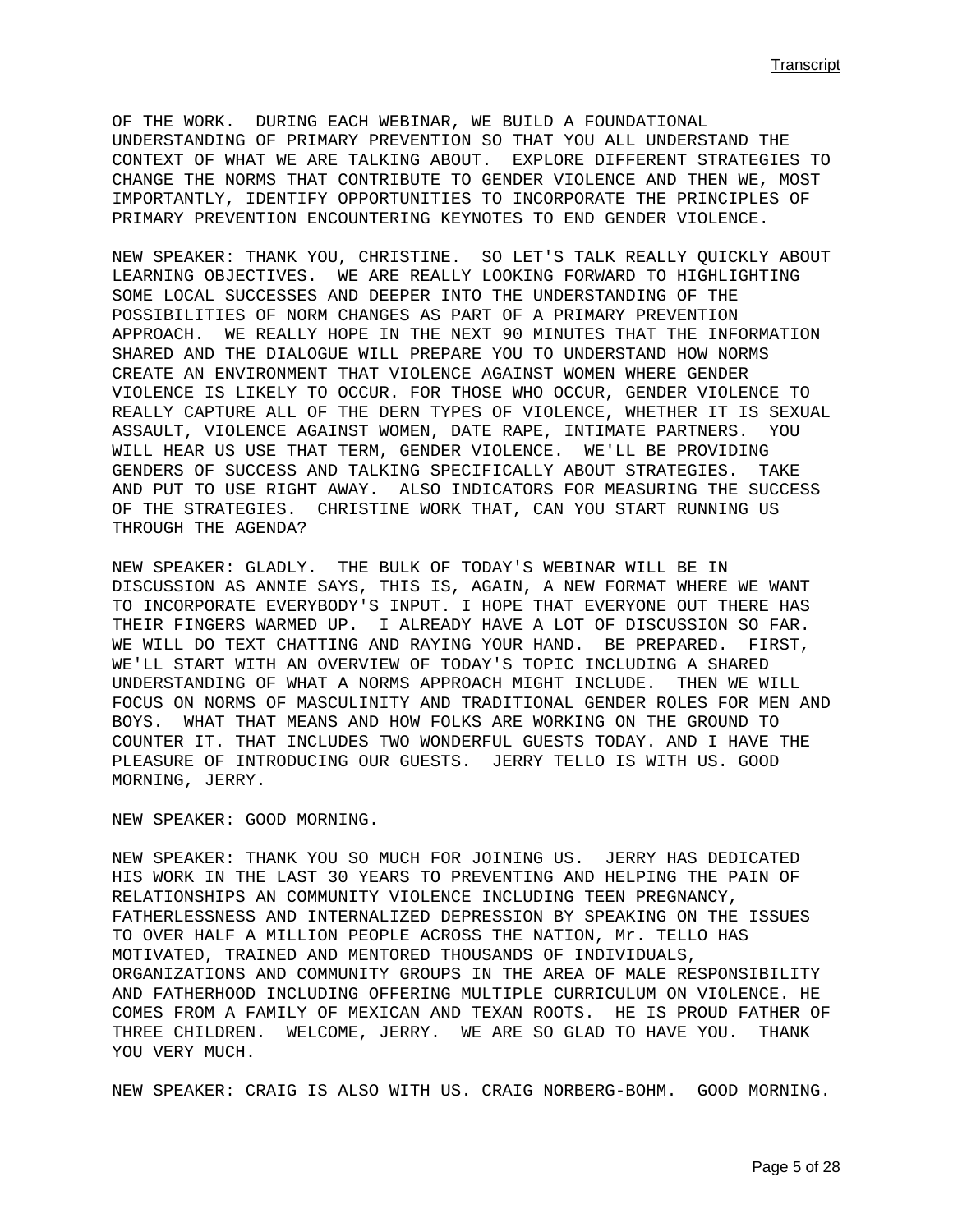NEW SPEAKER: GOOD MORNING.

NEW SPEAKER: AFTERNOON FOR ME, BY THE WAY.

NEW SPEAKER: I TOTALLY GAVE MYSELF AWAY.

NEW SPEAKER: YES, GOOD AFTERNOON TO THOSE FOLKS ON THE EAST COAST. CRAIG, CRAIG IS CURRENTLY THE COORDINATE FORKER FOR THE MENS HE INITIATIVES AND JANE DOE INC.AND CO-FOUNDER SINCE FALL OF 1999. AS A PROJECT OF JANE DOE, COALITION OF DOMESTIC ASSAULT AND DOMESTIC VIOLENCE, HE OPERATES INFORMATION CLEARINGHOUSE, ELECTRONIC NEWSLETTER, STATEWIDE NETWORK MEETINGS FOR THE PURPOSE OF ENABLING MALE BYSTANDERS AND ALLIES TO WORK ON ENDING THE VIOLENCE.

NEW SPEAKER: HE DEDICATED HIS CAREER AS EARLY AS 197 AS CO-FOUNDER OF RAVEN, RAPE, VIOLENCE AND NOW, LOCATED IN ST. LOUIS. WHICH IS ONE OF THE EARLIEST MEN CENTERS IN THE U.S. FOCUSED ON ENGAGING MEN TO END MEN'S VIOLENCE.

NEW SPEAKER: YEAH. WHAT YOU WILL SEE FROM THE SPEAKER, THIS IS ONE OF THE HOST ELITE GROUPS. WE ARE SO EXCITED TO HAVE THEM BOTH HERE. WE WILL BE DOING A LOT OF DISCUSSION WITH THEM. BUT, FIRST, WHAT WE WANT TO DO IS REFRESH REALLY QUICKLY ABOUT PRIMARY PREVENTION. AND SO, I JUST WANT TO SPEND A COUPLE OF MOMENTS TALKING ABOUT AND REMINDING FOLK, WHEN WE TALK ABOUT PRIMARY PREVENTION IN THIS CONTEXT, WE ARE REALLY TALKING ABOUT CHANGING ENVIRONMENTS AND NORMS THAT ARE CONDUCIVE TO GENDER VIOLENCE. A WOMAN RECENTLY, JUST GAVE A PRESENTATION AND SHE ASKED, CHRISTINE AND I, SO, WHAT IF MILEY CYRUS WEARS THE SHORT SKIRT AND LIPSTICK AND LOOKS SEXY, WHAT DOES THAT HAVE TO DO WITH ANYTHING? THAT IS ONE OF THE QUESTIONS WE RAISE HERE. IT IS CONNECTING THESE THINGS AN ISSUES AN NORMS, TO THEIR IMPACT ON GENDER VIOLENCE. THAT IS WHAT WE ARE TALKING ABOUT AND GETTING INTO MORE INDEPTH TODAY.

NEW SPEAKER: IF EVERYONE CAN LOOK AT THE SLIDES UP RIGHT NOW, FINDING PREVENTION. IF WE THINK ABOUT IT, PREVENTION, NOT A THING, IT IS A SYSTEMIC PROCESS THAT REALLY PROMOTES SAFE AND HEALTHY ENVIRONMENTS AND BEHAVIORS. THAT REDUCES A LIKELIHOOD AND FREQUENCY OF A INCIDENT, INJURY OR CONDITIONING FROM OCCURRING IN THE FIRST PLACE. SO, WHEN WE TALK ABOUT PRIMARY PREVENTION, WE THINK, PRIMARY PREVENTION ADDRESSES PROBLEMS BEFORE THEY EVEN OCCUR.

NEW SPEAKER: AND SO WE HAVE THE CONTINUUM UP HERE. WE PUT IT UP HERE AS A REMINDER AS YOU THINK ABOUT PREVENTION. THAT, YOU KNOW, THERE IS A WHOLE CONTINUUM HERE. IT IS A FUNDAMENTAL SHIFT FOR SOCIETY AND EVEN FOR FOLKS IN THE FIELD TO THINK ABOUT DOING THINGS UPFRONT BEFORE THE VIOLATION IS OCCURRED. WHEN I THINK ABOUT IT, I THINK, WHAT ARE THE THINGS THAT EVERYONE NEEDS TO GROW AND THRIVE? THOSE ARE YOUR PREVENTION STRATEGIES. AND WE'LL BE TALKING SPECIFICALLY ABOUT WHAT KINDS OF STRATEGIES WE NEED TO PUT IN PLACE TO PREVENT VIOLENCE AGAINST WOMEN OR GENDER VIOLENCE FROM EVER HAPPENING AS PART OF THE WEBINAR TODAY.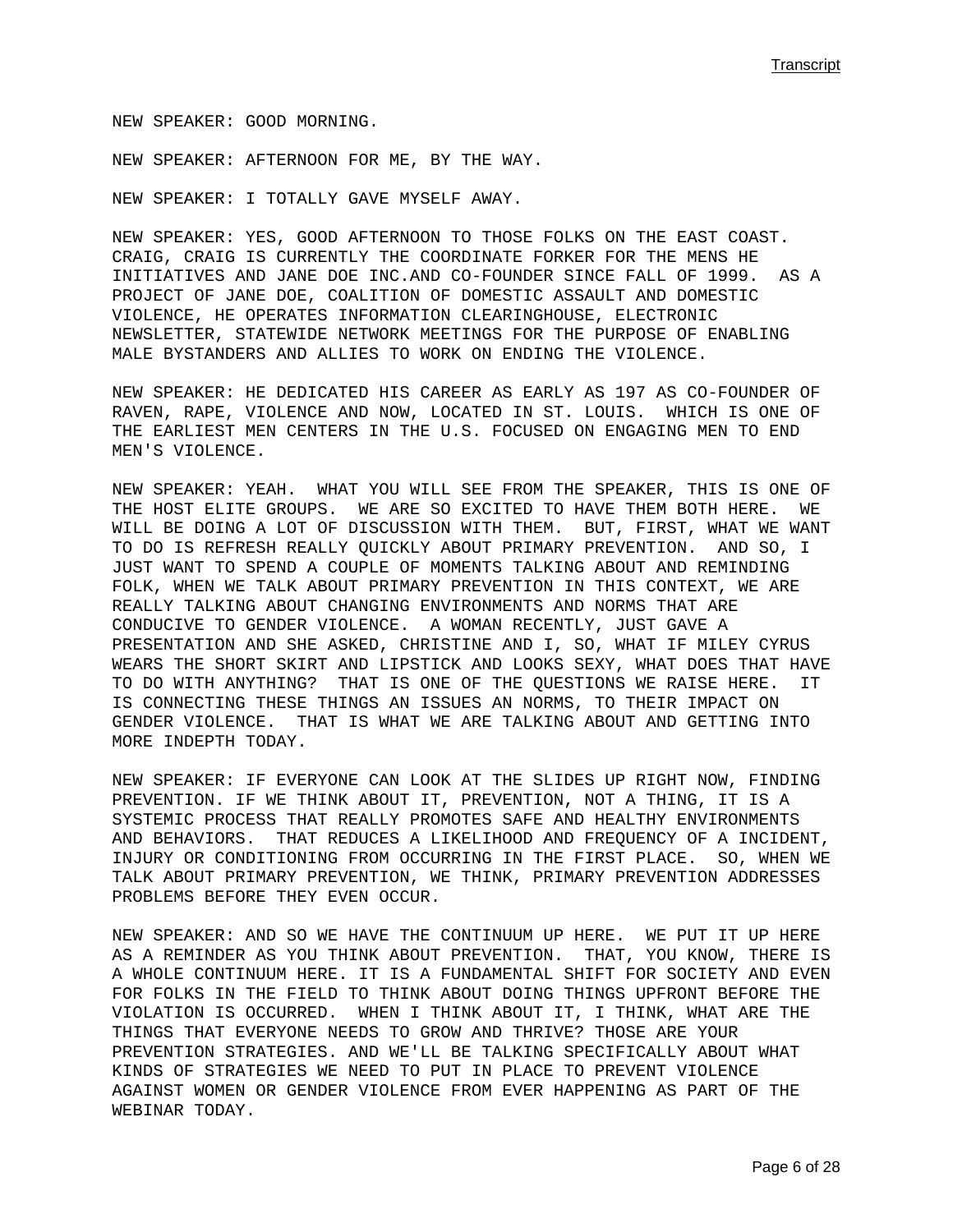NEW SPEAKER: SO, THE PREVENTION APPROACH IS REALLY, AS ANNIE SAID, A SHIFT IN THINKING. IF YOU IN THE AUDIENCE ARE MAKING YOUR CASE, TO YOUR NETWORK, THAT YOU SAID, WE WANT TO SHARE THE CONTINUUM, A DIFFERENT TYPE OF PREVENTION THAT REALLY WILL HELP CONQUER THE IDEA. IN THE CONTINUUM, YOU CAN SEE, PRIMARY PREVENTION IS DISTINGUISHED BECAUSE YOU ARE FOCUSSING ON WHEN THE EFFORTS TAKE PLACE. BEFORE VIOLENCE OCCURS. AND SAID, WHAT DO WE NEED TO THRIVE, GROW? SECONDARY PREVENTION FOCUSES ON THE MORE IMMEDIATE RESPONSES AFTER VIOLENCE HAS OCCURRED TO MINIMIZE THE INJURY AND TRAUMA AND TO REDUCE THE LIKELIHOOD OF FUTURE VIOLENCE AND PREVENTION. AS YOU CAN SEE, ON THE RIGHT, IF FOCUS IS ON THE LONG TERM PROPER RESPONSES AFTER VIOLENCE OCCURRED. WE WANTED TO MENTION HERE, EFFORTS THAT ALL THREE OF THESE LEVELS ARE VERY IMPORTANT AND MANY WAYS ARE VERY MUTUALLY SUPPORTIVE AND THEY ARE REINFORCING ONE ANOTHER AS WELL. SO, AGAIN, WE SHIFT BACK TO PRIMARY PREVENTION. PRIMARY PREVENTION APPROACH TO GENDER VIOLENCE PROMOTES SAFE, HEALTHY ENVIRONMENTS AND BEHAVIORS THAT REDUCES THE LIKELIHOOD OF GENDER VIOLENCE FROM HAPPENING IN THE FIRST LACE.

NEW SPEAKER: GREAT. AS WE MOVE ON, I'M NOTICING IN THE TEXT CHAT, THERE ARE SOME ISSUES WITH CHOPPY AUDIO. DAVID, DO YOU THINK THAT IS A, THAT WE SHOULD ADDRESS THAT A AT ALL?

NEW SPEAKER: IF YOU ARE HAVING TROUBLE WITH THE AUDIO, AND I'LL WRITE THIS IN THE TEXT CHAT ALSO, IS THAT I WOULD THEN, YOU CAN ALWAYS CALL AND DOING IT OVER YOUR COMPUTER, THAT WILL BE THE NATURE OF YOUR CONNECTION. YOU CAN ALWAYS CALL IN. WE HAVE BOTH OPTIONS AVAILABLE TO YOU. AND THE CALL-IN NUMBERS ARE ON THE TOP. I WILL DO THAT RIGHT NOW. AND SEND THAT TEXT CHAT MESSAGE.

NEW SPEAKER: PHONE CONNECTION IS CHOPPY, TOO.

NEW SPEAKER: WELL, WE'LL TALK SLOWLY AND CLEARLY AND WE'LL SEE HOW THAT GOES.

NEW SPEAKER: PRIMARY PREVENTION, LAST THING WE REALLY WANT TO SAY, IS THAT PRIMARY PREVENTION REALLY MOVES FAR UPSTREAM TO CHANGE ENVIRONMENTAL FACTORS SUCH AS ECONOMIC AND EQUALITY, SEXISM, MEDIA, MARKETING PRACTICES, PEOPLE BRING UP THINGS LIKE UNIVERSAL SCREENING, YOU KNOW, THINGS TO ALLEVIATE TRAUMA. THOSE AREN'T NECESSARILY PRIMARY PREVENTION. WE DEFINITELY WANT TO HEAL SO THAT THINGS DON'T HAPPEN AGAIN. WE ARE REALLY AGAIN, FOCUSSING ON THE NORMS AN BEHAVIORS OF AN ENTIRE POPULATION AND SHIFTING THOSE TO PREVENT GENDER VIOLENCE FROM EVER HAPPENING.

NEW SPEAKER: EXACTLY. WE ARE REALLY, REALLY PLEASED TO FOCUS ON NORMS THIS YEAR. IT GIVES US REALLY A PRIME OPPORTUNITY TO EXAMINE THE CURRENT CONTACT TO PUSH FOR COMMUNITY TRANSFORMATION ON MULTIPLE LEVELS. INCORPORATING SUCCESSFUL PROJECTS FROM AROUND THE NATION. WHICH WE CAN ACHIEVE HERE TODAY WITH EVERYBODY IN THE DISCUSSION WITH US.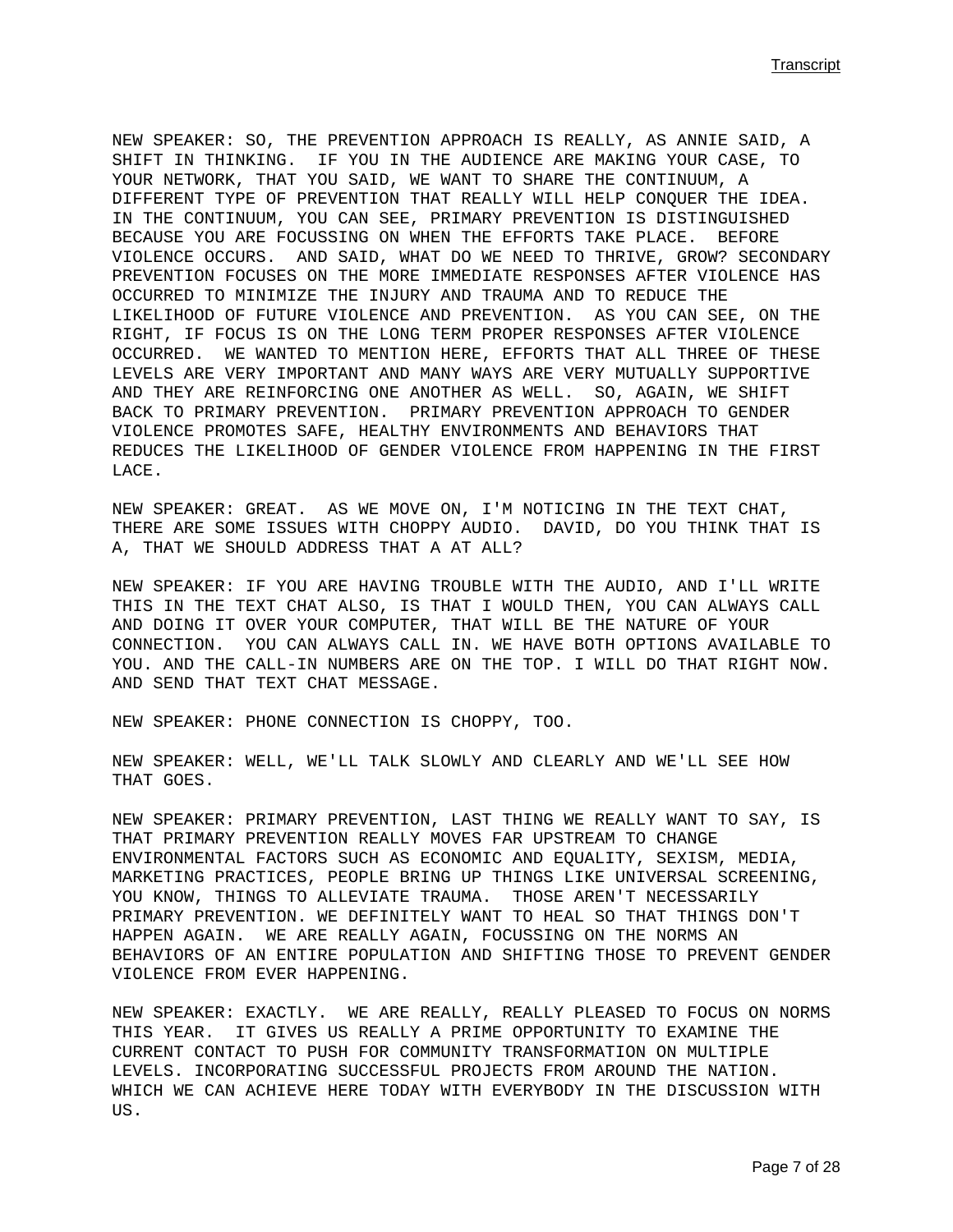NEW SPEAKER: RIGHT. WE KNOW SOCIETAL AND COMMUNITY ENVIRONMENTS ARE KEY IN SHAPING BEHAVIOR ON A FUNDAMENTAL STRUCTURAL LEVEL. AND SO, WHILE OUR DISCUSSION IS SCIENCE-BASED, LET'S NOT FORGET, STRAIGHTFORWARD COMMUNITY WISDOM, YOU KNOW, PEOPLE GENERALLY CONFORM TO THOSE AROUND THEM IN BEHAVIOR AND IN THEIR THINKING. WHEN WE TALK ABOUT NORMS, WE ARE NOT TALKING ABOUT SIMPLY HABITS.

NEW SPEAKER: MOVING FORWARD. FOCUS ON THE FIVE NORMS.

NEW SPEAKER: GREAT. THANK YOU, CHRISTINE. SO FOR THOSE WHO HAVE BEEN WITH US BEFORE, YOU HAVE SEEN THESE NORMS. PREVENTION INSTITUTE WHEN WE LOOK AT NORMS, WE REALLY FOCUS ON THESE FIVE KEY NORMS THAT CONTRIBUTE TO GENDER VIOLENCE. THE NORM OF THE NARROW DEFINITION OF MASCULINITY IS ONE OF THEM. LAST MONTH, WE DISCUSSED THE GENERAL ACCEPTABILITY OF VIOLENCE OR CULTURE OF VIOLENCE. IF YOU ARE INTERESTED IN THAT DISCUSSION, AND I THINK THAT DAVID TALKED ABOUT IT. YOU CAN REVIEW THE MATERIALS AND INCLUDING THE AUDIO INCLUDING ON THE PREVENT CONNECT WEB SITE. THE THREE REMAINING NORMS IS ALL OF THE FOCUS OF THE UPCOMING WEBINARS. IN TOLD, THERE ARE THE GENERAL ACCEPTABILITY OF VIOLENCE OR CULTURE OF VIOLENCE. NORMS RELATED TO TRADITIONAL MASCULINITY WHICH IS THROUGH FOCUS, LIMITED ROLES FOR WOMEN AND THE VALUES PLACED ON POWER EVEN WHEN IT MEANS HAVING POWERS OVER OTHER. THIS NOTION THAT GENDER VIOLENCE IS SOMETHING THAT WE COULD OR SHOULD IGNORE SUCH AS DOMESTIC VIOLENCE AND SEXUAL ASSAULT IS A PRIVATE MATTER OR SECRET IS THE FINAL NORM.

NEW SPEAKER: GREAT. SO I THINK THAT AS WE MOVE FORWARD TODAY, WE WILL SHIFT GEARS HERE A LITTLE BIT AND FOCUS VERY SPECIFICALLY ON THIS NORM OF MANHOOD. NOW WE TITLED THE WEBINAR ORIGINALLY, GROWING MEN INTO BOYS COUNTERING TRADITIONAL MASCULINITY THROUGH NORMS CHANGE. IN THE COURSE OF OUR RESEARCH AND TALKING WITH OUR GUESTS, WE DECIDED THAT THE TERM, TRADITIONAL MASCULINITY DOESN'T EXACTLY SUIT US BETTER. OR SUIT US WELL. WE REALLY WANT TO FOCUS TODAY ON A DIFFERENT TERM WHICH IS, A NARROW DEFINITION OF MASCULINITY. BECAUSE TRADITION, I THOUGHT LEFT A LOT OPEN FOR INTERPRETATION. THERE IS ALSO TRADITIONS THAT ARE REALLY GOOD. WE WILL BE TALKING ABOUT SOME OF IT. YOU WILL HEAR US TRANSITION NOW INTO THIS PHRASE, NARROW DEFINITION OF MASCULINITY. SO, I THINK THAT WHAT WE ARE GOING TO DO NOW, I AM GOING TO TURN IT OVER TO CHRISTINE TO GET US GOING INDEPTH IN THE NEW TOPIC.

NEW SPEAKER: SO, WHEN WE TALK ABOUT, THE NARROW DEFINITION OF WHAT IT MEANS TO BE MASCULINE. WE HAVE TO TAKE A MINUTE TO UNDERSTAND HOW THIS NORM IS PLAYING OUT. LAST MONTH, WE LOOKED AT HO HOW CULTURE OF VIOLENCE REALLY CONTRIBUTES TO GENDER VIOLENCE AND WE EXPLORED WAYS TO COUNT THAT PARTICULAR NORM. WE KNOW THAT OUR SECOND, WHETHER MALE OR FEMALE IMPACTS HOW WE ARE TREATED AND HOW WE ARE TRAINED AND HOW WE ARE GOING TO BEHAVE IN OUR ENVIRONMENT. TODAY, WE ARE GOING TO FOCUS  $ON$  --

NEW SPEAKER: SORRY.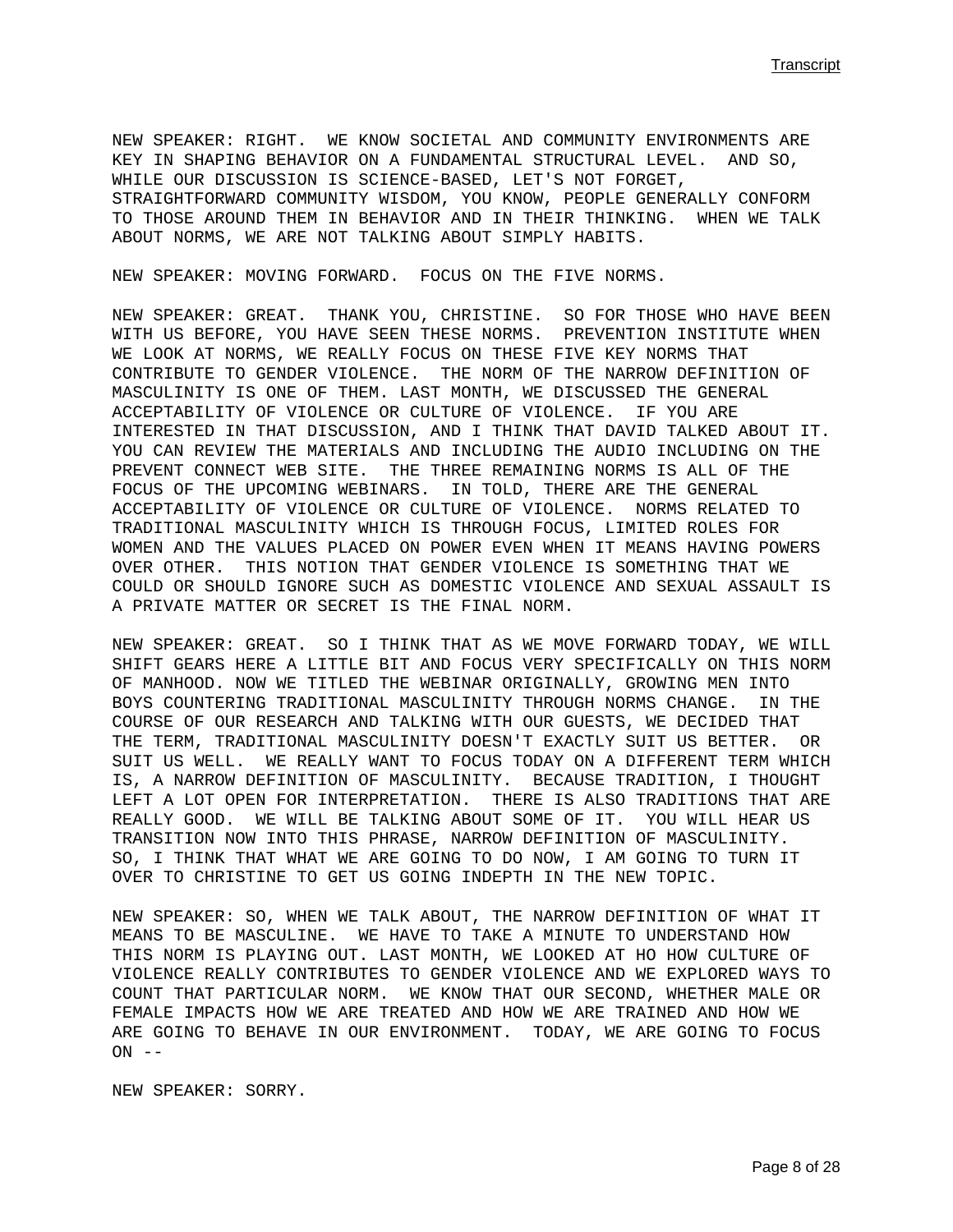NEW SPEAKER: THAT IS OKAY.

NEW SPEAKER: THE MESSAGES BOYS GET ABOUT MANHOOD AND HOW THOSE MESSAGES HAVE BEEN SHOWN TO INCREASE THE LIKELIHOOD OF GENDER VIOLENCE. WE WANT TO EXPLORE PROMISING STRATEGIES, WHICH IS WHERE WE ARE GOING TO GET THE DISCUSSION GOING ON HOW TO COUNTER THE NARROW DEFINITIONS OF MASCULINITY AS A WAY TO COUNTER THE NORM.

NEW SPEAKER: GREAT. I SAW ASHLEY, I THINK, IT WAS ASHLEY, YEAH, ASHLEY AKA LEAK, MENTION THAT TRADITIONAL MASCULINITY DOESN'T WORK WITH THE MEN, WE WORK WITH EITHER. NARROW IS A GOOD SHIFT IN LANGUAGE. GOOD. THIS IS THE PART OF PREVENT CONNECT THAT IS IMPORTANT. WE ALL START. OH, NO, IT IS CLIFF THIS TIME. YOU GUYS KEEP US ON OUR TOES OVER HERE. SO, DOMINANT STORY IS ANOTHER ONE.

NEW SPEAKER: INTERESTING.

NEW SPEAKER: THANK YOU.

NEW SPEAKER: THANKS. ALL RIGHT. SO, LET'S GET BACK TO YOU. LET'S GET BACK TO THIS. THE NARROW DEFINITION. SO WHEN WE THINK ABOUT NARROW DEFINITION OF A MARRIAGE AND A ROLE IN NORM, WE ARE SAYING THAT MEN AND BOYS ARE BROUGHT UP WITH THE EXPECTATION TO BEHAVE IN A CERTAIN WAY. NOW, TRAINING BOYS INTO A NARROW DEFINITION OF MASCULINITY OFTEN INCLUDES COMMON STEREO TYPICAL MANLY CHARACTERISTICS SUCH AS PHYSICAL AGRESSION, CONTROLLING BEHAVIOR, RISK TAKING, BEING UNEMOTIONAL OR BEING TOUGH. THIS TRAINING STARTS EARLY AND REINFORCED SUDDENLY, OVERTLY AND WE ALL KNOW IN SOME CASES BY FORCE.

NEW SPEAKER: AND ALL BOYS ARE TRAINED TO BE MEN. THE MESSAGES DURING THAT TRAINING ARE INFLUENCED BY MULTITUDE OF FACTORS INCLUDING CLASS STATUS, ETHNICITY, GENERATION SPENT IN THE UNITED STATES AND EVEN REGIONALLY, THERE ARE DIFFERENT MESSAGES ABOUT WHAT IT MEANS TO BE A MAN AND ABOUT MANHOOD. AND SO EVERY GROUP HAS EXAMPLE OF NARROW DEFINITIONS AND ALSO GROUPS OF MEN RESISTING OR REFRAMING THE NARROW DEFINITION OF THEIR IDENTITY AS MEN. IN THE COURSE OF THIS DISCUSSION, WE ARE REFERRING NOT ONLY TO WESTERN MODELS OR DOMINANT GROUP MODELS BUT ALSO THE DIVERSE IN ENVIRONMENTS OF ALL OF THE DIFFERENT COMMUNITIES. SO, CONCRETELY, WHAT DOES THIS PROCESS LOOK LEEK IN YOUR EXPERIENCE? HOW ARE YOU SEEING NARROW DEFINITIONS OF MASCULINITY BEING TAUGHT AND REINFORCED?

NEW SPEAKER: WE ACTUALLY, WE CHOSE THESE PICTURES, YOU KNOW, AS YOU ARE GOING TO GO TO THE TEXT MESSAGES HERE IN A MINUTE. BUT, YOU KNOW, GO AHEAD AND START PUTTING THE INFORMATION IN. I WANTED TO SAY, WE CHOSE THESE POSTERS BECAUSE SOME OF THEM ARE OLD AND NEW. YOU CAN SEE THE DEFINITIONS OF MANHOOD AND MASCULINITY HAVE CHANGED OR NOT. BUT WE WANTED TO PUT THESE UP HERE AS A WAY TO GET THE DISCUSSION STARTED. YOU DON'T HAVE TO, YEAH. LET'S GO AHEAD AND GO TO THE NEXT SLIDE. AND LET'S GET SOME ANSWERS STARTED ON THAT. I THINK DAVID WILL PUT THE QUESTION IN THE TEXT CHAT. HERE WE ARE. WHAT ARE SOME OF THE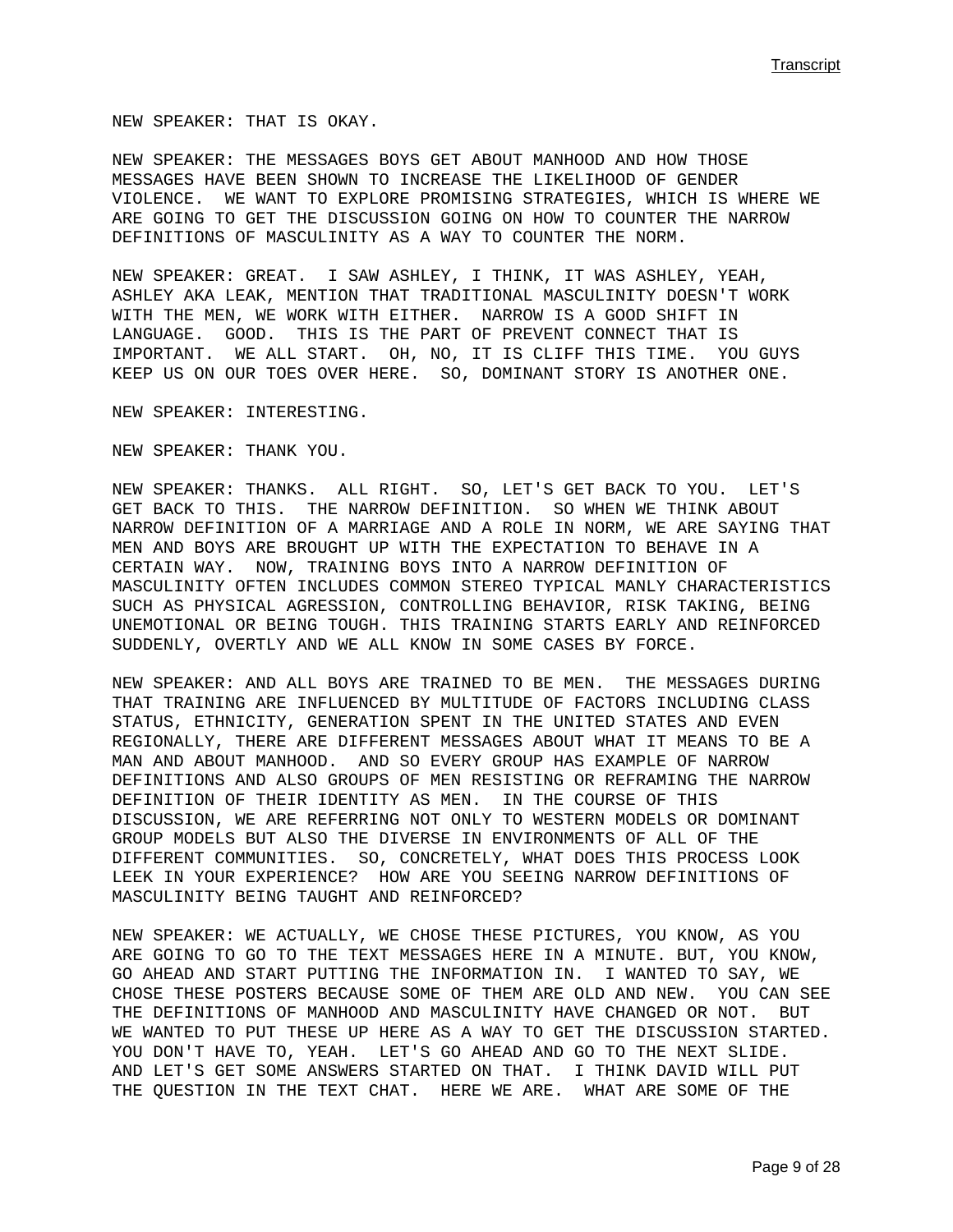EXAMPLES YOU HAVE SEEN? WE HAVE SHOWED MEDIA EXAMPLES. OF ENCOURAGING NARROW DEFINITIONS OF MANHOOD. HOW DOES THAT PLAY OUT?

NEW SPEAKER: INTERESTING VIEW. WHAT ARE THOSE, OBVIOUSLY, ADS ARE ONLY ONE PIECE. BUT SO MANY MORE THINGS THAT ENCOURAGE THESE DEFINITIONS. BOYS CAN CRY.

NEW SPEAKER: SURE.

NEW SPEAKER: THERE ARE THESE STORE, VERY GREAT ONE. HYPER MASCULINITY. WWWE.

NEW SPEAKER: YEAH, HOMOPHOBIA, I HEARD. SITCOMS.

NEW SPEAKER: UH-HUH. INTERESTING ONE. COACHING ONE. YOU THROW A GIRL. THING HOW IT PLAYS INTO SPORTS. EVERY MUSIC VIDEO.

NEW SPEAKER: OKAY.

NEW SPEAKER: COACHING WHICH ACTUALLY IS AN INTERESTING THING, WHEN CAN COACHING BE AN OPPORTUNITY FOR CHANGE? BUT, THAT IS WE SEE. SPORTS NEWS. CHIVALRY.

NEW SPEAKER: UH-HUH. INTERESTING. AND RENEE MENTIONS FACE SPACE. THAT IS A GROUP THAT CAN BE ASSET BUT THINGS TO WORK THROUGH LIKE MOST OF OUR ORGANIZES. BRAD HAS AN INTERESTING ONE HERE. BOYS TAUGHT TO TAKE CHARGE. AND THEY ARE NOT A REAL MAN IF THAT IS NOT THE WAY TO APPROACH IT. GOING TO THAT POWER NORM. VERY MAJESTIC STAGE, EMPHASIZE THAT.

NEW SPEAKER: WE DIDN'T HAVE ANYBODY FROM THAT ORGANIZATION. WHICH WE USUALLY DO.

NEW SPEAKER: USUALLY DO.

NEW SPEAKER: YEAH. OUTREACH.

NEW SPEAKER: FADING AWAY. INTERESTING.

NEW SPEAKER: WHAT I THINK, WHAT GOT TO ME, LOOKING AT THIS LIST, MORE AND MORE THINGS COME IN. THIS REALLY ISN'T RELATED TO ONE SECTOR OR AREA. BUT THAT THIS IS A REALLY, YOU KNOW, SOMETHING THAT IS PERVASIVE IN ALL ASPECTS OF THE YOUNG, YOUNG MAN'S LIFE FROM A VERY EARLY AGE. I SAW KATY MENTIONS PAY EQUITY. COUNTRY MUSIC. IT IS ALL ACROSS THE BOARD. WE HAVE TO ASK OURSELVES, WHEN FOLKS ARE REALLY FORCED WITH THIS, OR FACED WITH THIS, WHAT ARE WE DOING TO COUNTER THESE MESSAGES? BEFORE THAT, I WANT TO, THIS IS ANOTHER SET OF POSTERS, TO GET US TO THE NEXT LEVEL. AND THIS IS THE FOLKS AT LAST TRAINING WAS REALLY PUSHING US, WELL, OKAY, ALL OF THESE STEREOTYPES, THIS SOUNDS POLITICALLY CORRECT WHAT THEY TOLD US. THIS SOUNDS VERY POLITICALLY CORRECT. I THINK THAT MAYBE WE HAD A REPUTATION. WE ARE COMING FROM OAKLAND FOR BEING MORE INTO BEING THE LIBERATED VIEW IS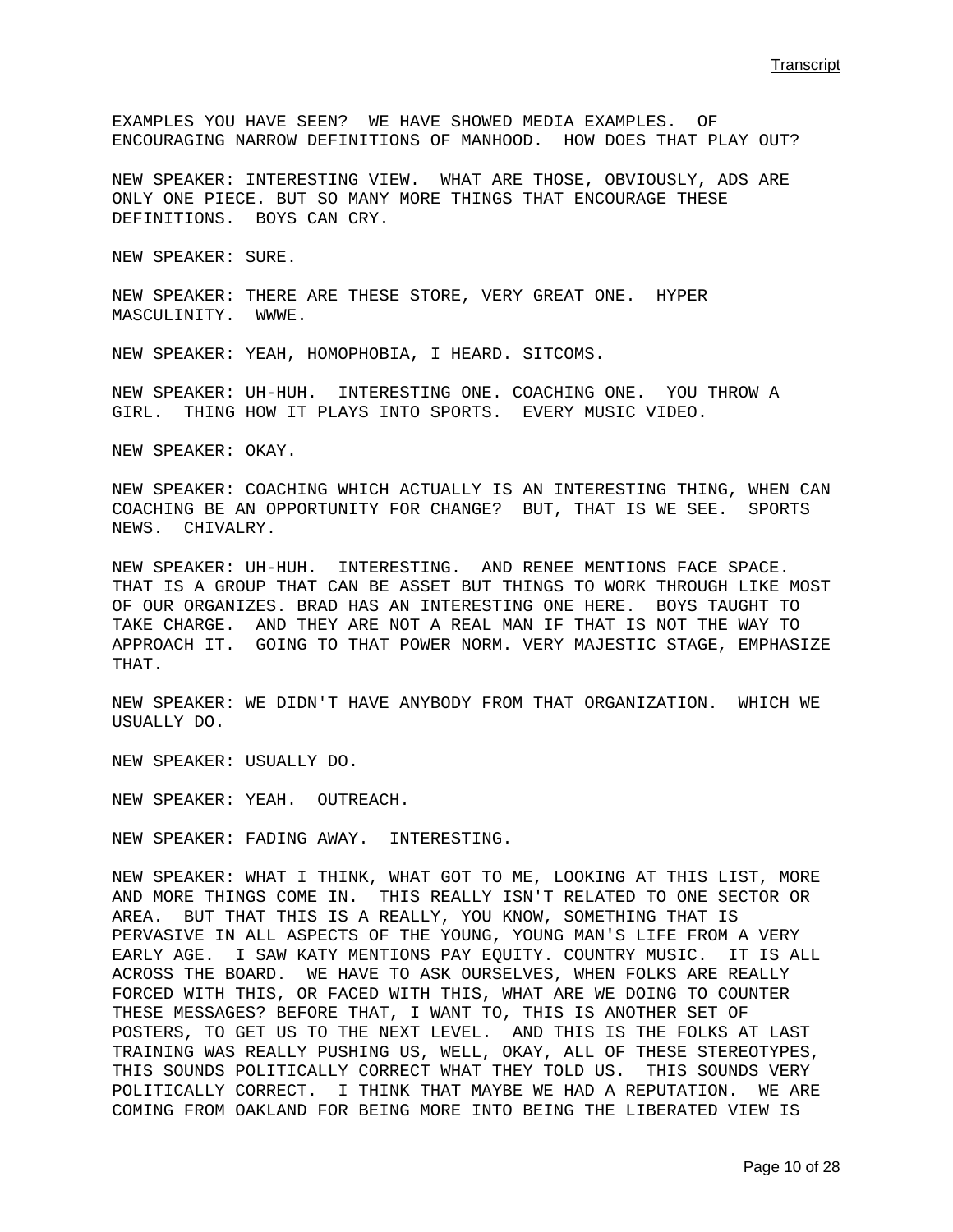THE WORD, THE PHRASE THEY USED. I WANT TO POSE THE QUESTION TO YOU ALL. WHICH IS, LET'S TAKE THIS TO THE NEXT LEVEL. HOW DOES THIS DEFINITION NARROW DEFINITION OF MANHOOD, CHARACTERIZE BY THE THINGS YOU SAID, LACK OF AGRESSION, LACK OF EMOTION, OR DOMINANCE, HOW DOES IT PLAY INTO GENDER VIOLENCE? HOW DOES IT CONTRIBUTE TO THIS? AND YOU CAN GO TO THAT NEXT SLIDE. CARMEN. GREAT.

NEW SPEAKER: SO, THINKING ABOUT ALL OF THOSE THINGS YOU PUT UP. ALL OF THE GREAT EXAMPLES. WHY DOES THAT INCREASE THE LIKELIHOOD OF GENDER AN VIOLENCE, THAT NARROW DEFINITION OF MANHOOD?

NEW SPEAKER: THE EXACTNESS.

NEW SPEAKER: THIS IS JERRY. JERRY TELLO.

NEW SPEAKER: YES. HI, JERRY.

NEW SPEAKER: YEAH, YOU KNOW, I THINK THAT, I MEAN, WE ARE THINKING OF DEFINITION. BUT I THINK THAT, YOU KNOW, IT IS GOING MUCH DEEPER THAN THAT. WHEN I WAS A YOUNG BOY, I REMEMBER WATCHING MY FATHER, AND A WATCHING MY FATHER NAVIGATE THROUGH THE WORLD. ANDS AS I WATCHED MY FATHER NAVIGATE THROUGH THE WORLD, I BEGAN LEARNING CERTAIN THINGS ABOUT MYSELF. HE WAS A REFLECTION OF ME. AND, WHEN I SAW HIM DO THINGS WHERE HE WAS HONORED OR RESPECTED, THEN THAT WAS SOMETHING THAT WAS VALIDATED FOR ME. AT THE SAME TIME, I SAW MY FATHER BEING SHAMED. I SAW DISCRIMINATION COMING TO MY FATHER AND I SAW HIM BEINGS TREATED AND SAW MY FATHER. AND AT THAT TIME, YOU KNOW, SEEING MY FATHER GOING THROUGH SOME VERY DIFFICULT SITUATIONS. IN WHICH HE WAS RIDICULED AND WHICH HE WAS DISRESPECTED BECAUSE OF HIS RACE OR BECAUSE HE WAS POOR OR WHATEVER. BECAUSE HE DIDN'T SPEAK GOOD ENGLISH. MY FATHER DIDN'T RESPOND IN AN AGGRESS WAY. IN FACT, HE ASKED, BECAUSE HE COULDN'T DO ANYTHING ELSE. HE WAS AFRAID OF, YOU KNOW, MAYBE SOMETHING ELSE. WORSE, COMING TO IT. AND, IN A CERTAIN SENSE, I BECAME ANGRY WITH MY FATHER. WHY? I REMEMBER, YOU KNOW, STORE, WE WENT TO THE STORE AND HE WENT TO PAY AND THE GUY THREW THE MONEY DOWN. AND BEFORE, HE WENT TO PICK UP THE MONEY, ONE OF HIS COUNTER WORKERS BACK THERE SAID, JUST A MEXICAN, DON'T WORRY ABOUT IT. AND, I BEGIN GETTING ANGRY AT MY FATHER BECAUSE HE DIDN'T DO ANYTHING. THE LITTLE BOY, I'M THINKING, KICK HIS BUTT, DO SOMETHING, STAND UP, YELL. THE FATHER DIDN'T DO ANYTHING. AND, I DIDN'T UNDERSTAND TOO MUCH, UNTIL MUCH LATER WHY MY FATHER COULDN'T DO ANYTHING. WHAT IT SAID TO ME, I AM NOT GOING TO ACT LIKE THAT. NOT BE LIKE THAT. NOT LET PEOPLE TREAT ME LIKE THAT OR SAY NAMES TO ME LIKE THAT. PUT ME DOWN LIKE THAT. IF SOMEBODY SAYS SOMETHING TO ME, I'M GOING TO BE IN A DIFFERENT WAY. SO, I THINK, WHEN WE TALK ABOUT, WHEN WE TALK ABOUT GENDER ROLES, WE TALK ABOUT CIRCUMSTANTIAL ROLES. WE TALK ABOUT ENVIRONMENTAL SITUATIONS. AND WHAT YOUNG BOYS BEGIN TO EXPERIENCE, VERY EARLY ON. YOU KNOW, I WAS LEARNING IN SCHOOL TO SPEAK UP. TO USE MY WORDS. I QUESTIONED MY FATHER. I IDS A, DAD, WHAT DID YOU SAY? HE SAID, BE QUIET. THOSE MEN SAID BAD WORDS. BE QUIET. THEN I SAID SOMETHING TO MY FATHER THAT WAS PROBABLY VERY RESPECTFUL THING. IN SCHOOL, I WAS LEARNING TO SHARE MY FEELINGS STRAIGHT UP. I SAID, DAD, IF YOU ARE REALLY A MAN,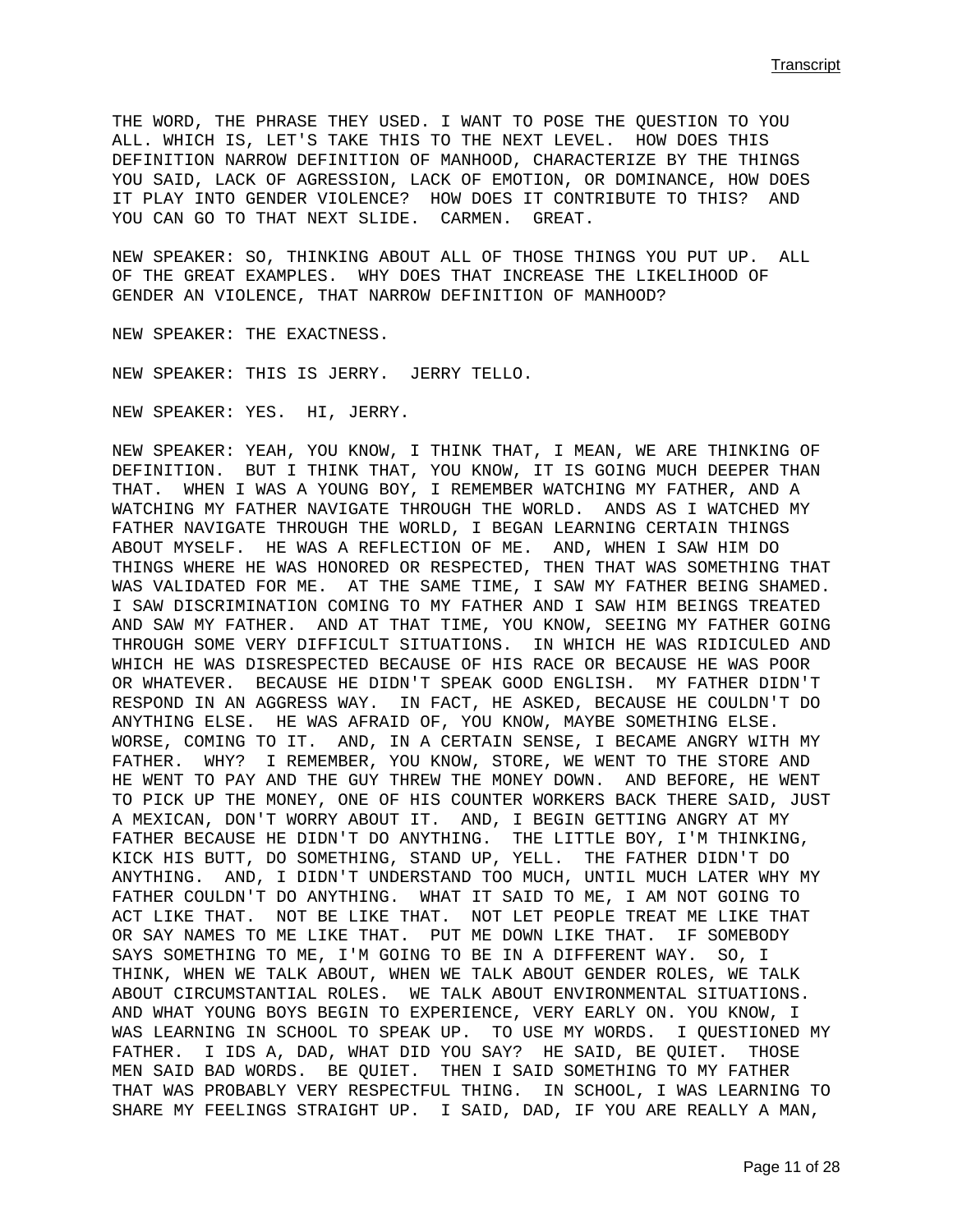AND HE SLAPPED ME ON THE BACK OF THE HEAD, -- HE SAID, YOU DON'T UNDERSTAND. BE QUIET. WE WALKED HOME IN SILENCE. BECAUSE HE DIDN'T KNOW HOW TO EXPLAIN IT TO ME. AND I DIDN'T KNOW HOW TO UNDERSTAND IT EITHER. AND WHEN WE WALKED IN THE HOUSE, MY FATHER PUT THE MILK DOWN AND MY FATHER WAS VERY ANGRY. MY HERE SAID, WHAT IS THE MATTER? HE SAID NOTHING, LEAVE ME ALONE. HERE IS YOUR MILK. MY FATHER'S HARSH REMARK TO MY MOTHER HAD NOTHING TO DO WITH HER. IN ESSENCE, SHE FELL THE PAIN OF WHAT MY FATHER WAS FEELING. MY FATHER THEN WALKED OUT TO THE BACK BY THE OAK TREE. WE DIDN'T TALK ABOUT IT. AND SO, IT WOULD SET WITH ME AS A LITTLE BOY TO TRY TO FIGURE OUT HOW DO I BALANCE ALL OF THIS STUFF? WHAT DO I DO WHEN SOMEONE DOES THIS TO ME? AND THEN, YOU KNOW, I SAW MY FATHER YELL AT MY MOM WHEN SHE QUESTIONED HIM. SO, THEN, I AM THINKING, SO I START CRYING. HI MOM SAYS, GET IN. WHAT'S THE MATTER WITH YOU? STOP BEING A SISSY. AND I GET, OKAY, FROM MY MOTHER, THE FEMALE FIGURE, THE NURTURER, THAT SAYS, STOP CRYING, DON'T BE A SISSY.

NEW SPEAKER: OKAY.

NEW SPEAKER: AS A LITTLE BOY, I BECOME ENCAPSULATED AND CONFUSED. I THINK, NOT ONLY LITTLE BOYS BUT I THINK THAT MANY OF US GO THROUGH THIS, HOW DO WE DEAL WITH THIS? WE TALK ABOUT PRIMARY, SECONDARY, TERTIARY PREVENTION. I DEAL WITH MEN AND BOYS THAT DEAL WITH VIOLENCE EVERY DAY. THERE IS NO PLACE WHERE WE SAY, BEFORE THE VIOLENCE STARTS. VIOLENCE IS OCCURRING WHEN THEY ARE BORN. VIOLENCE IS OCCURRING IN THE ENVIRONMENT AND MANY OF THEM GROW UP IN THAT. SO, WHETHER THE PARTICULAR ACT OF VIOLENCE, SEXUAL ASSAULT HAS OCCURRED, YOU ARE NAVIGATING THAT FROM THE DAY THAT YOU, YOU ARE BORN.

NEW SPEAKER: RIGHT.

NEW SPEAKER: SO, I JUST WANT TO PUT THIS IN A CONTEXT OF THE WAY PEOPLE FEEL IT. AND, FORTUNATELY, WITHIN MY CULTURE, MY GRANDMOTHER WAS THERE. AND REINFORCED SOME VERY, THIS IS THE WORD. DIFFICULT TO HAVE. TRADITIONAL. OUR TRADITION, OUR TRADITION, OUR TRADITIONAL CULTURE, AND, LET ME JUST SAY THIS, I KNOW I WILL GET RESPONSES, IN THE TRADITIONAL CULTURE, THERE IS THE FALSE CULTURE AND THERE IS A TRUE CULTURE. THE FALSE CULTURE OF MASCULINITY AND LATINO CULTURE, AND MANY CULTURES, IS AGGRESSIVENESS, OPPRESSIVENESS AND VIOLENCE. TRUE CULTURE, GOING BACK TO INDIGENOUS, THERE IS A SLIDE UP THERE, THAT WE HAVE, FROM INDIGENOUS CULTURE, THE FIRST PRINCIPLE OF MANHOOD IS HONORING WOMEN AND RESPECTFUL AND DIGNIFIED. I WANTED TO RESENT A CONTEXT OF THIS. PRESENT A CONTEXT OF THIS. WHEN I DEAL WITH YOUNG BOYS, MEN WE TRY TO WORK ON THESE ISSUES, UNLESS THEY KNOW WITHIN THEIR TRUE CULTURE, IS THE ESSENCE OF NOBILITY AND DIGNITY. IT IS WITHIN YOU, WHY ARE YOU NOT ACTING ON IT? WHY ARE YOU ACTING ON A FALSE CULTURE? THEN WE HAVE NO ROOT OF DISCUSSION.

NEW SPEAKER: JERRY, I THINK THAT THIS STORY, AND I COULD LISTEN TO YOU TELL STORIES FOREVER. I THINK THAT YOUR STORY ACTUALLY REALLY, REALLY CAPTURES THE TEXT CHAT AND WHAT FOLKS WERE TALKING ABOUT IN TERMS OF THIS REALLY BEING SOMETHING THAT TOUCHES EVERY PART OF YOUR LIFE. AND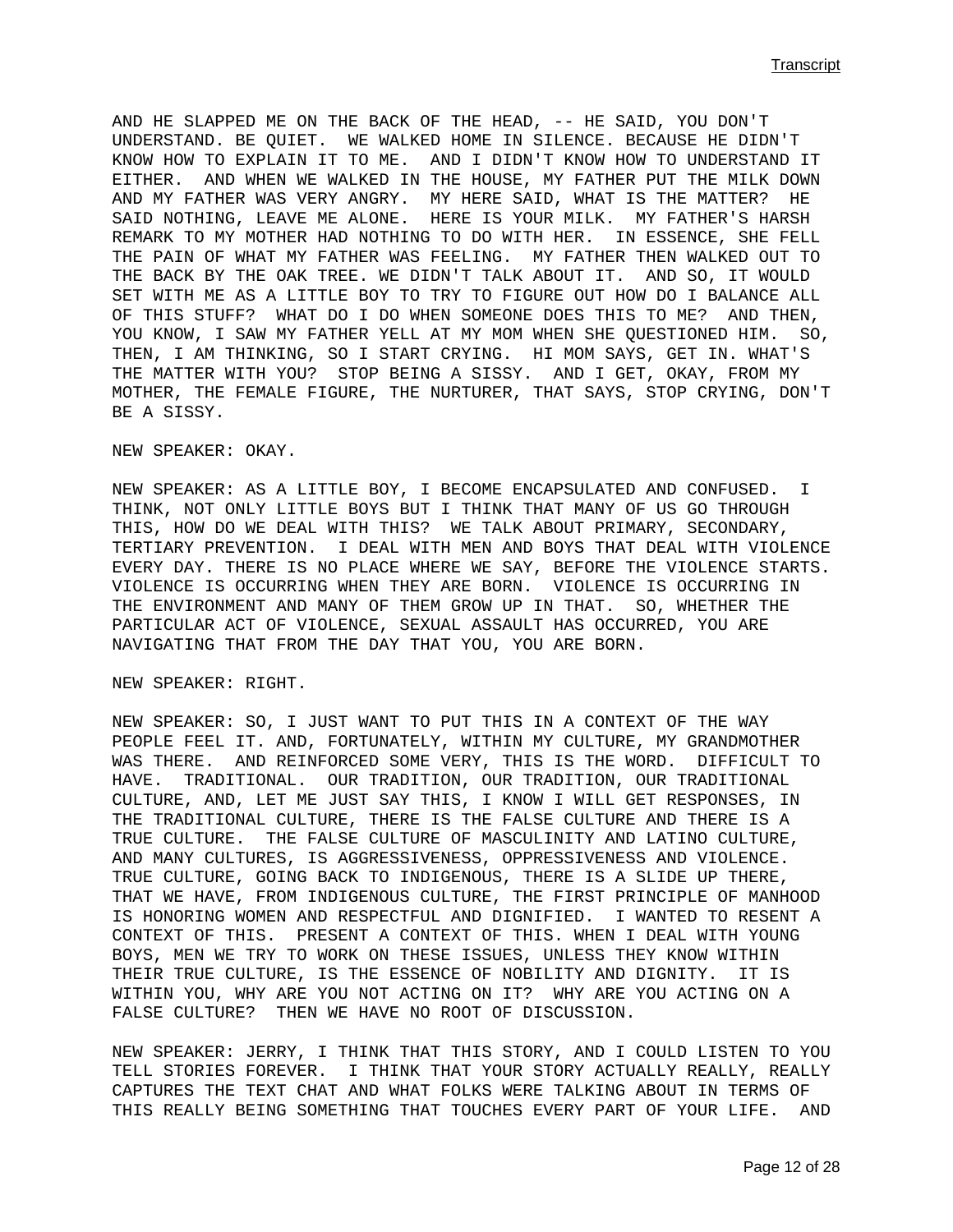IT DOESN'T START AT A CERTAIN POINT. IT IS SOMETHING THAT STARTS LIKE YOU SAID, BEFORE ANYONE HAS BEEN BORN. RIGHT? SO THEY ARE GETTING MESSAGES. THEY ARE ALREADY TOLD WHAT TO DO. THERE IS ANGER AND RESISTANCE FROM WHAT THEY ARE TOLD VERSUS WHAT IS EXPECTED AND CREATING THAT CONFLICT. AND I THINK THAT WE WEN AHEAD AND PUT UP THE NOBLE MAN SLIDE AND ACTUALLY, WHAT WE WERE GOING TO DO TRANSITION TO SOME QUESTIONS TO YOU SPECIFICALLY RIGHT AFTER THIS. SO, I THINK THAT I AM GOING TO TURN IT OVER TO CHRISTINE AND LET US GO, FURTHER DOWN THE VEIN, IF THAT IS OKAY.

NEW SPEAKER: CAN I ASK JERRY A QUESTION? THIS IS CRAIG.

NEW SPEAKER: CRAIG, SURE, GO AHEAD.

NEW SPEAKER: HEY, TERRY, WHEN YOU REMEMBER YOUR FATHER, AND, DID HE USUALLY NOT BE ABLE TO EXPLAIN HIMSELF? OR OTHER THINGS THAT HE WAS VERY ARTICULATE ABOUT?

NEW SPEAKER: WELL, I THINK IT DEPENDED ON WHAT WAS GOING ON IN OUR LIVES.

NEW SPEAKER: YEAH.

NEW SPEAKER: WHEN HE HAD WORK, YOU KNOW, WHEN, WHEN THINGS ARE GOING ON, WHEN HEALTH WAS GOOD IN THE FAMILY AND, YOU KNOW, THEN, THEN THERE WAS A WHOLE DIFFERENT PROCESS. BUT, MY FATHER WAS A WOUNDED MAN.

NEW SPEAKER: YEAH.

NEW SPEAKER: HE WAS A WOUNDED MAN, YOU KNOW. FROM THE BEGINNING. BECAUSE OF SOME OF THE THINGS HE EXPERIENCED. WHICH I DIDN'T UNDERSTAND UNTIL MUCH LATER.

NEW SPEAKER: SURE.

NEW SPEAKER: WHAT WE CITY REALIZE IS THAT SOMETIMES, YOU KNOW, WE ARE WOUNDED MEN. WE ARE WOUNDED MEN WHEN WE HAVE CHILDREN. WE ARE WOUNDED MEN WHEN WE ENTER RELATIONSHIPS, YOU KNOW. THOSE WOUNDS GO ON FROM ONE GENERATION TO ANOTHER. SO I HAD A CHOICE NOT LOGICALLY BUT THE CHOICE WAS, WHETHER I CARRIED MY FATHER'S WOUNDS AND THEN, THEY MANIFESTED IN NEGATIVE WAYS, ALL RIGHT, ATTEMPTED TO HEAL FROM THOSE WOUNDS AND WITH MY CHILDREN, DID SOMETHING DIFFERENT. NOW, LET ME JUST SAY, I SEE SOME OF THE TEXT CHATTER, THAT THE ENVIRONMENTAL ASPECTS DO NOT JUSTIFY A MAN, YOU KNOW, BEING INAPPROPRIATE OR VIOLENT OR AGGRESSIVE TO ANYONE. THAT IS NOT THE POINT. BUT THE POINT IS, THAT UNLESS WE UNDERSTAND THE CONTEXTUAL FRAMEWORK WHICH A PERSON WALKS, AND LIVES AND FEELS AND REACTS, AND TRIGGERS, THEN WE REALLY CANNOT DO HEALING. WHAT WE DO A LOT IN THIS SOCIETY, IT IS WE, WE SHARE A LOT OF INFORMATION. WE DO ANGER MANAGEMENT. DOMESTIC VIOLENCE BY GETTING PEOPLE TO DESENSITIZE AND TEACH THEM POWER AND CONTROL. WELL, THAT IS WONDERFUL AND GOOD. AND THAT IS IMPORTANT IN TERMS OF STOPPING THE VIOLENCE. AND IN TERMS OF MAKING MEN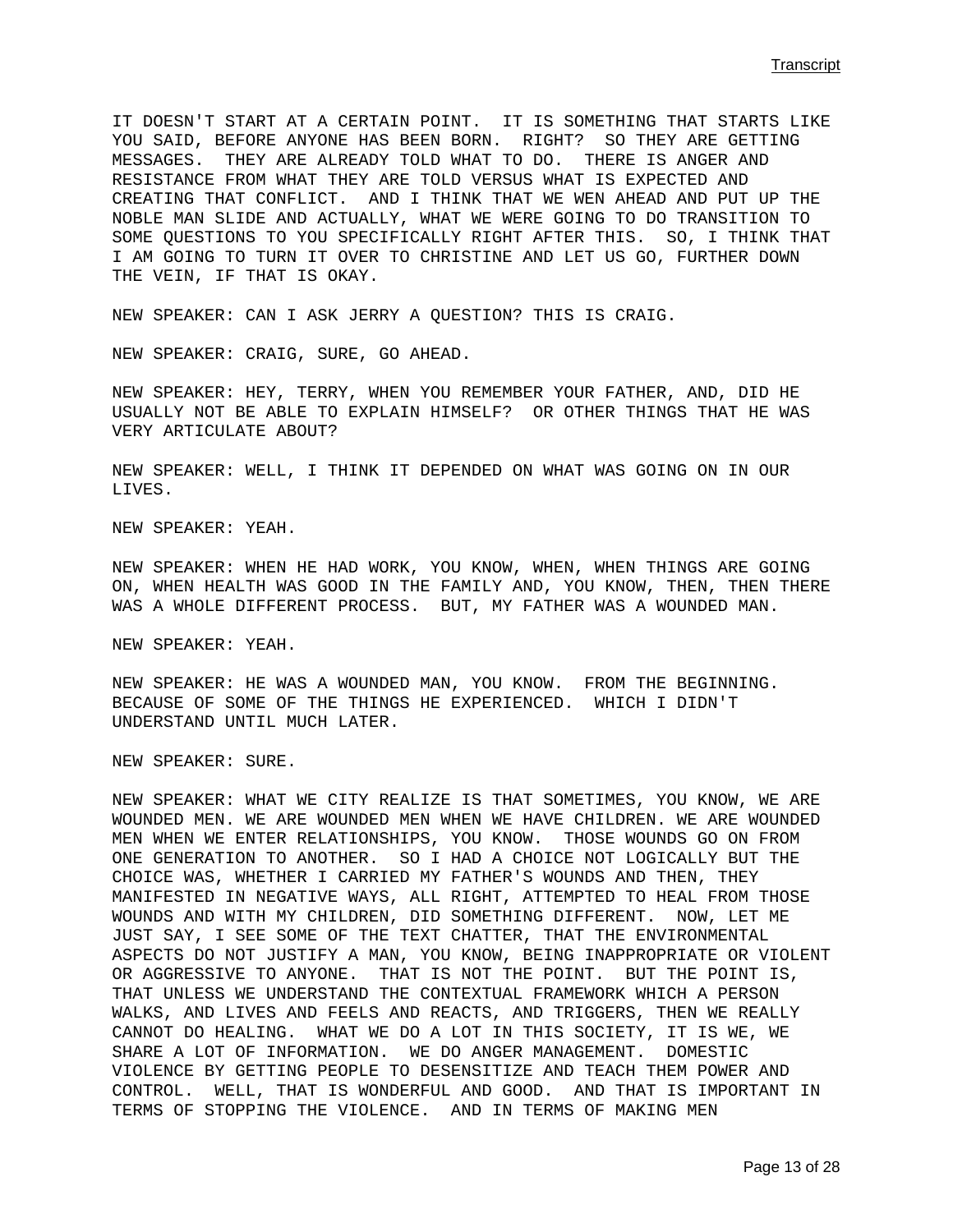**Transcript (1996)** Transcript (1996) Transcript (1997) Transcript (1997) Transcript (1997) Transcript (1997) Transcript (1997) Transcript (1997) Transcript (1997) Transcript (1997) Transcript (1997) Transcript (1997) Tran

ACCOUNTABLE. BUT IF YOU WANT TO TALK ABOUT TRUE HEALING, TALK ABOUT SOMETHING THAT IS MULTI GENERATIONAL AND TRANSFERS FROM ONE GENERATION TO ANOTHER, THEN WE NEED TO BEGIN LOOKING AT THE STORY. AND, AND THE WHOLE CONTEXTUAL MULTI GENERATIONAL CONTEXT OF WHICH MEN AND BOYS ARE RAISED. AND THEN, MEN OF COLOR, YOU KNOW, AND POOR MEN AND POOR FAMILIES. THERE ARE OTHER ASPECTS THAT NEED TO BE CONSIDERED.

NEW SPEAKER: THANK YOU, JERRY.

NEW SPEAKER: JERRY, THANK YOU. WE HAVE SOME MORE SPECIFIC QUESTIONS THAT I THINK THAT WE'LL GET TO AS WE KEEP MOVING. I'M KEEPING APP EYE ON TIME. WE WANT TO GIVE CRAIG A LITTLE TIME TO TALK ABOUT HIS RESPONSE TO THIS TOPIC, TOO. BUT, SO, DO YOU THINK THAT IN A MINUTE, THAT YOU COULD TALK US A LITTLE BIT ABOUT CONCEPT OF MACHO, NOT EXPLICIT BUT SOMETHING YOU TALKED ABOUT IN LATINO CULTURE. AND IF YOU COULD GIVE US A SHORT VERSION OF THAT. THEN LIKE TO TURN TO CRAIG FOR A LITTLE BIT.

NEW SPEAKER: AND FROM THE INDIGENOUS, IT IS POSITIVE, REFLECTIVE OF NOBLE MAN, TRADITION. THERE ARE PRINCIPLES THAT YOU FALL BY. AND, AND IN OUR TRADITIONAL CULTURE, THERE ARE FOUR DIRECTIONS. THE DIRECTION, WHEN YOU LOOK AT WHEN WE PRAY, WE PRAY IN THE DIRECTION OF WOMEN WHICH IS THE DIRECTION OF THE WEST. DIRECTION OPPOSITE OF THE DIRECTION OF THE MEN. MEN AND WOMEN FACE EACH OTHER. IN DIRECTION OF THE CHILDREN. DIRECTION OF THE ELDERS. WHAT HARMONIOUS RELATIONSHIPS ARE, WHEN THERE IS BALANCE, EVERYONE HAS A PLACE. EVERYONE HAS DIGNITY. IT MEANS UNDERSTANDING HOW YOU CONTRIBUTE TO THE BALANCE OF THAT CIRCLE. SO THERE ARE PRINCIPLES. WHAT HAPPENED HISTORICALLY IS THAT IF YOU LOOK AT MEXICO AND IT, WHEN THEY CAM OVER, YOU KNOW, THERE WAS A LOT OF VIOLENCE, A LOT OF ALL OF THAT WENT ON AND SURVIVAL BECAME THEN, THE MODEST OPERANDI. WHAT BEGAN HAPPENING, DIFFERENT CULTURES BEGAN INTEGRATING TO VERY NEGATIVE, IF YOU WILL, SHADOW PARTS OF THE WORLD WHICH INCLUDED VIOLENCE, INCLUDED DOMINANCE, WHICH INCLUDED MATERIALISM WHICH INCLUDED SEXISM WHICH INCLUDED ALL OF THE DIFFERENT THINGS AND THROUGHOUT THE AGES, SOME OF THOSE THINGS HAVE BEEN UNDERSTOOD TO BE CULTURE. AND NOT THAT THEY DON'T OCCUR IN CULTURE. BUT WHEN YOU WORK WITH BOYS AN MEN, WE TALK ABOUT THE ESSENCE OF THEIR SACRED SELF. WHAT I MEAN BY IT, THE TRUE SENSE OF WHO THEY ARE. AND, THEY ARE IN THE TRUE SACRED RED SELF IS A POSITIVE THING. UNFORTUNATELY, IN SOCIETY, I WITHIN TO MARKET AND SAW MACHO PILLS, YOU KNOW. YOU CAN BUY MACHO PILLS AND THEN, THEY ARE VITAMINS OR SOMETHING. BECAUSE, YOU KNOW, AND SOCIETY BEGINS TO REINFORCE. EVEN WHEN WE THINK OF, YOU KNOW, MALES, YOU KNOW, A LOT OF TIMES WHEN YOU THINK OF MALE, LATINO MALES, WE MENTION THE WORD, WE THINK OF THE NEGATIVE ASPECT ONLY. NOT THAT IT DOESN'T OCCUR. NOT THAT IS NOT PART OF THE CULTURE, BUT THAT IS WHAT WE WANT TO DO. WE WANT TO LEAVE THAT NEGATIVE OPPRESSIVE PART OUT, BUT RETAIN THE SACRED PART. THE PART THAT IS REALLY OF NOBILITY OR HONOR OF RELATION.

NEW SPEAKER: JERRY, THANK YOU FOR THAT. I ENCOURAGE TO KEEP MOVING. WE ARE NOTING SOME OF THE QUESTIONS DOWN. YOU CAN PUT THEM DOWN TOWARDS THE END. YOU CAN ASK THEM QUESTIONS OF THE SPEAKERS. WE WANT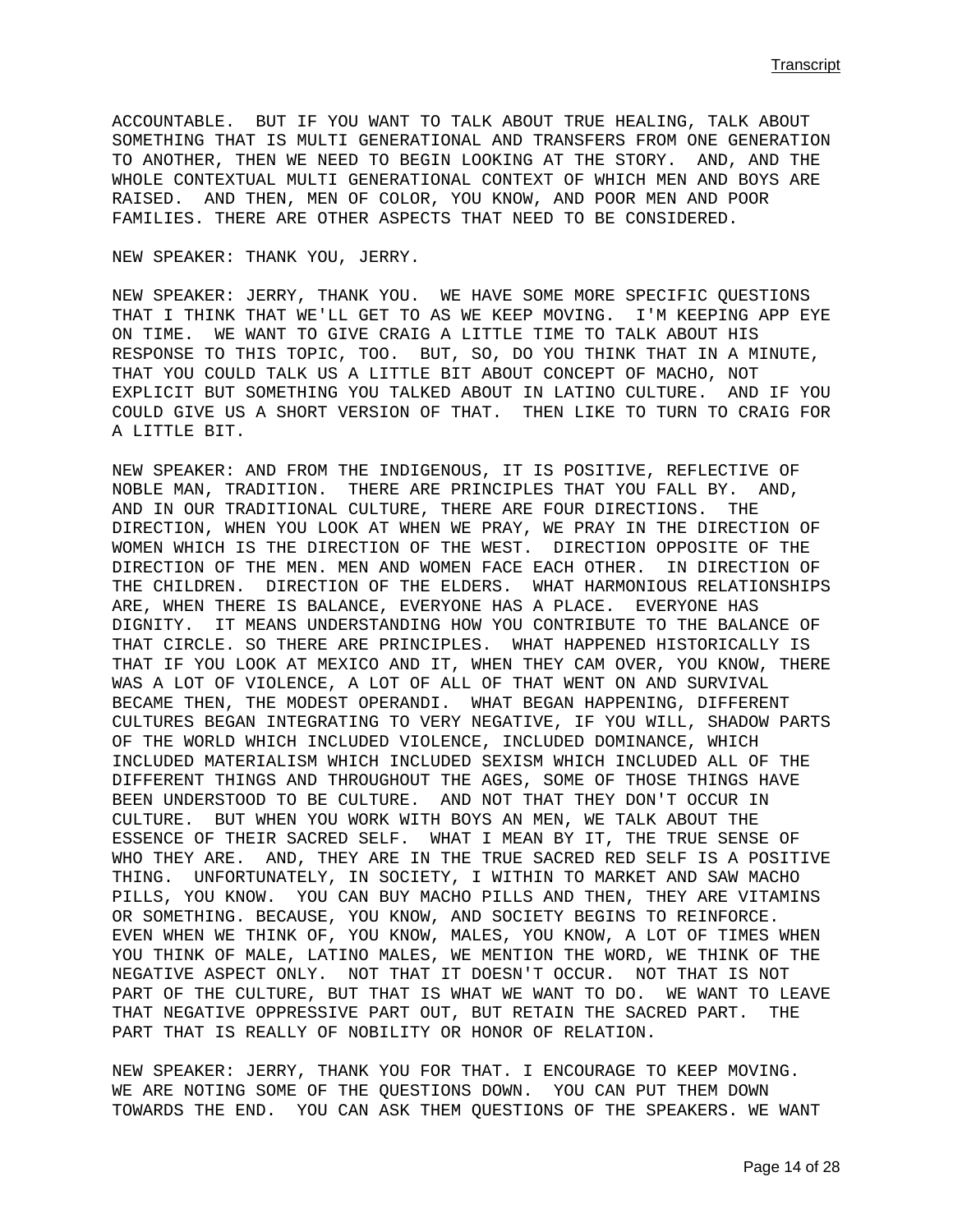TO TURN IT OVER TO CRAIG RIGHT NOW. I WILL LET CHRISTINE DO THAT. THANK YOU. THANK YOU SO MUCH, JERRY. THAT WAS REALLY INSIGHTFUL INFORMATION. STORY. VERY CAPTIVATED BY THAT. OF COURSE, IF YOU WANT TO INTRODUCE CRAIG AS WELL. HEAR ABOUT HIM. CRAIG, HI, ARE YOU THERE?

NEW SPEAKER: I AM.

NEW SPEAKER: HI. WE JUST WANT TO LEARN MORE ABOUT APPROACH IN BOSTON. CAN WE HEAR ABOUT THAT?

NEW SPEAKER: SURE. AS YOU KNOW, I WORK WITH THE STATE COALITION AND TO THE COALITION OUT HERE. I HAVE BEEN AT IT FOR YEARS. RICH ENVIRONMENT IN THE NORTHEAST AREA AROUND MASSACHUSETTS. A NUMBER OF ORGANIZATIONS OVER THE YEARS LOOKING TO WORK WITH MEN AND BOYS IN A NUMBER OF I WAS. ORIGINALLY INTERVENTION WORK AND SOME WAYS, MORE AND MORE AS TIME HAS GONE ON TO WAYS TO DO GENERAL PREVENTION WORK. I'M DOING PRIMARY ON ONE HAND, AND WHAT THEY DO IN ENGAGING IN COMMUNITY, IN POSITIVE CELEBRATORY WAY. IN GENERAL, THAT IS WHAT I AM DO.

NEW SPEAKER: NOW, I KNOW YOU TALKED A LOT ABOUT CHIVALRY. I WAS THINKING ABOUT JERRY TALKING ABOUT MACHONESS AND TRADITION. I KNOW, YOU SAID THAT YOU HAVE BEEN DOING A LOT OF WORK, STARTING IN A PLACE OF CHIVALRY. CAN YOU TALK ABOUT WHY YOU ENDED UP SITTING WITH THAT PROCESS?

NEW SPEAKER: WELL, YOU KNOW, I LIKE TO DIVIDE MEN UP IN CATEGORIES, WHEN IN THE COMMUNITY TO MOBILIZE AND ENGAGE FRIENDS. THERE ARE MEN READY TO HELP. DOESN'T KNOW EXACTLY WHAT TO DO. WHAT WE DO, CONNECT UP, KIND AND GOOD AND CHIVALROUS. IT IS AN ACCESS PLACE. CENTRAL TO OUR DOMINANT STORY OF MANHOOD. THE GOOD MAN. IT IS LIVING JUST AS COMFORTABLE WITH A BAD MAN. THAT IS WHERE THE SOCIAL NORMS CONNECTION IS. WE DON'T NEED A KNIGHT IN SHINING ARMOR IF WE DON'T HAVE A DEVIL AT THE DOOR. IF WE ARE -- CHIVALRY IS SOMETHING WE ARE PROUD OF. PRIDE IS A BIG PART OF SOMETHING THAT WE WANT TO PROMOTE. WE ARE LOOKING FOR INDIVIDUALS WHO REALLY WANT TO HELP. THE SLIGHTED THAT WE JUST PUT UP, TALKS READINESS, IS SOMETHING THAT COMES FROM RUSS FUNCTION, WHO MANY OF YOU KNOW, RUSS IS REALLY A LONG TIME WORKER IN THE FIELD AND HAS SOME THEORY AND THIS THEORY IS A NICE ONE. ABOUT RANGING BETWEEN WHEN MEN ARE READY TO HELP WITH US. HELP IN THE WORK AND PUBLIC SENSE. WHICH IS IMPORTANT. A LOT OF WORK IN THE PRIVATE AT HAASE SPHERE HAS BEEN DONE BUT LEFT IN THE PRIVATE. BUT IN THE PUBLIC PLACE, WHAT DO WE DO? ONE RANGE, OPPOSED MEN. ON THE LEFT SIDE OF THE CHART. IN THE MIDDLE, UNINTERESTED MEN. WHICH IS MANY, MANY OF. QUESTIONING MEN. MANY WERE THINKING ABOUT THIS. MAY BE RELUCTANT BUT INTERESTED. THEN THERE ARE MEN WHO ARE WILLING AND READY TO DO THINGS IF ASKED AND WHEN ASKED. THEN, THEY ARE ACTIVE LEADERS ALREADY IN THE FIELD. THAT, SO WHAT I DO, I ABOUT OPERATING PROGRAMS THAT CONNECTS WITH THE ACTIVE LEADERS. PROVIDES THREE PRIMARY GOALS, COMMUNITY, CONNECTION, CELEBRATION, AND EMPOWERMENT. EMPOWER MANY MEANING, DOING THINGS THAT WORK. AND SO, WE, WE ARE WORKING AT UPPER HALF OF THE CHART IN MY PROGRAMMING. WHICH IS TO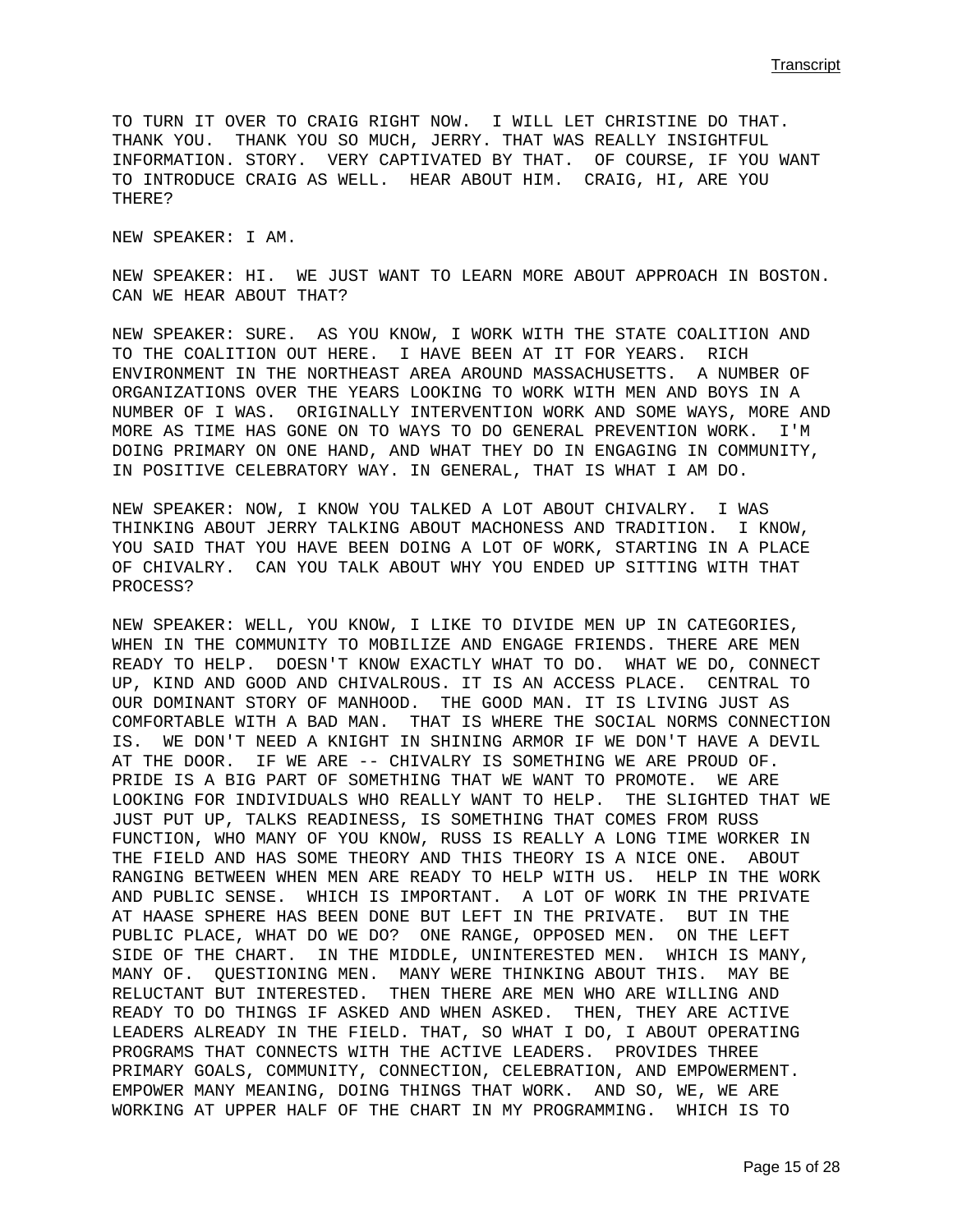CONNECT WITH MEN IN THIS WILLING, READY AND QUESTIONING AREA. A LOT OF THINGS THEY CONNECT WITH ARE CHIVALROUS AND GOOD. WE WANT TO SHIFT CHIVALRY OVERTIME, WITH A SENSE OF PARTNERSHIP, COLLABORATION, A SENSE OF ENGAGEMENT AND, LESS OF A SENSE OF PROTECTION. LESS OF A SENSE OF THAT SORT OF THING. BUT, THE, YOU KNOW, PROMOTE KINDNESS. PROMOTE CELEBRATION AND ENGAGEMENT. SO THAT IS HOW I TALK ABOUT IT. THIS CHART IS IMPORTANT TO ME IN TERMS OF STRATEGY. I THINK THAT THERE IS A LOT OF GREAT INTERVENTION WORK GOING ON TO CONNECT WITH MEN IN TROUBLE. MEN WHO ARE TROUBLE. AND, I THINK THAT THOSE, THOSE PROGRAMS WILL BE ENRICHED AND GROW IF WE START PUTTING MORE WORK IN THE ATMOSPHERE, IN THE CONTEXT OF RECONTEXTURALIZE THOSE PROGRAMS IN A SENSE OF COMMUNITY CELEBRATION AND ENGAGEMENT TO MEN IN GENERAL.

NEW SPEAKER: WELL, I THINK THAT SOUNDS SO INTERESTING. AND, GREAT TO HEAR THAT. YOU KNOW, YOUR GROUP IS REALLY WORKING TOWARDS THAT. THAT SENSE OF COMMUNITY AND TRYING TO CULTIVATE THAT COMMUNITY FROM ALLIES AND THE PEOPLE WHO ARE WILLING AND READY TO ACTIVE LEADERS WHERE THEY FEEL CONNECTIVE TO THAT BROADER MOMENT. ALSO TO EACH OTHER AS MALES. SO, CAN YOU EXPLAIN, CRAIG, WHAT STRATEGIES HAVE YOU USED SUCCESSFULLY OR UNSUCCESSFULLY TO CULTIVATE THAT COMMUNITY? HOW DO YOU, HOW ARE YOU ENGAGED AND CULTIVATE THAT COMMUNITY AMONG THOSE WHO ARE WILLING AND READY ACTIVE LEADERS?

NEW SPEAKER: GENERALLY IT HAS TO DO WITH SPECIFIC STRATEGIES OF TASKS. MEN ARE IN GENERAL, ACTIVATED BY THE ROLES AND THINGS ARE WILLING TO DO. SO, ONE OF THOSE IS, AS DADS, A LOT OF GREAT WORK AND JERRY, YOU ARE DOING A LOT OF GREAT WORK AROUND FATHERHOOD AND DADS THAT ENGAGES OUR HEARTS IN A VERY STRONG WAY. OUR WORK AS PUBLIC LEADERS, OUR WORK AS SPORTS FANS AND SPORTS LEADER, COACHES, THINGS THAT OUR ROLES OF WHAT WE DO, AND HEALTHCARE FIELD, THEY DO WORK. AND MEN'S ROLES IS WHERE A LOT OF THE STRATEGIES HAVE BEEN SUCCESSFUL. WE HAVE A STATEWIDE CAMPAIGN THAT IS IN THE THIRD YEAR THAT SOME OF YOU ARE KNOW ABOUT. WHITE RIBBON DAY. IT IS A CAMPAIGN THAT SOME OF YOU HAVE HEARD ABOUT INTERNATIONALLY. THAT IS ABOUT TAKING A PLEDGE AND A PROMISE TO BE PART OF THE SOLUTION TO ENDING MEN'S VIOLENCE AGAINST WOMEN. AND, SO, THERE ARE A LOT OF THESE MEN WHO ARE WILLING TO TAKE THIS PLEDGE IN THINKING ABOUT HOW THEY CAN BE HELPFUL AND WANT TO BE HELPFUL. I THINK THAT OUR KEY PURPOSE IS TO GENERATE VISIBILITY. SO, VISIBLE ALLIES IS REALLY IMPORTANT. ENCOURAGING MEN AND READY TO TALK TO OTHER MEN. TO TALK TO BOYS. TO BE IN THE STREETS TO INTERVENE IN THEIR FAMILIES, TO BE WILLING TO TALK ABOUT THIS AND BE PROUD ABOUT IT. TO BE QUESTIONING SOME OF THE STANDARDS THAT THEY HAVE BEEN LIVING WITH TO FIND THEIR DEEPEST PRIDEFUL SELF. ALL OF THOSE THINGS, SO, WE HAVE A SIMPLE CAMPAIGN ON A DAY IN THE WINTER. FIRST WEEK OF MARCH, WHERE WE HAVE ASKED MEN TO BE AMBASSADORS TO THIS CAMPAIGN, TO THEMSELF, WEAR WHITE RIBBON AND ASK THEIR COLLEAGUES TO WEAR IT WITH THEM. AND SO THEY CONCRETE JOIN IS FOR MEN TO JOIN AS AMBASSADOR. AND THEN, TO PARTICIPATE IN THE LISTING, THE CONVERSATION AND CAMPAIGN GOING FORWARD. OUR MEMBERS OF JANE DOE INK, THE -- JANE DOE INC, STATE CRISIS SEASONER ACROSS THE STATE, EACH HAVE THEIR OWN IDEA HOW THIS WORKFORCE THEM. MANY, MANY CULTURES MANY RANGING FROM POOR CULTURES TO RURAL CULTURES TO URBAN CULTURES TO, WEALTHY SUBURBAN CULTURES, TO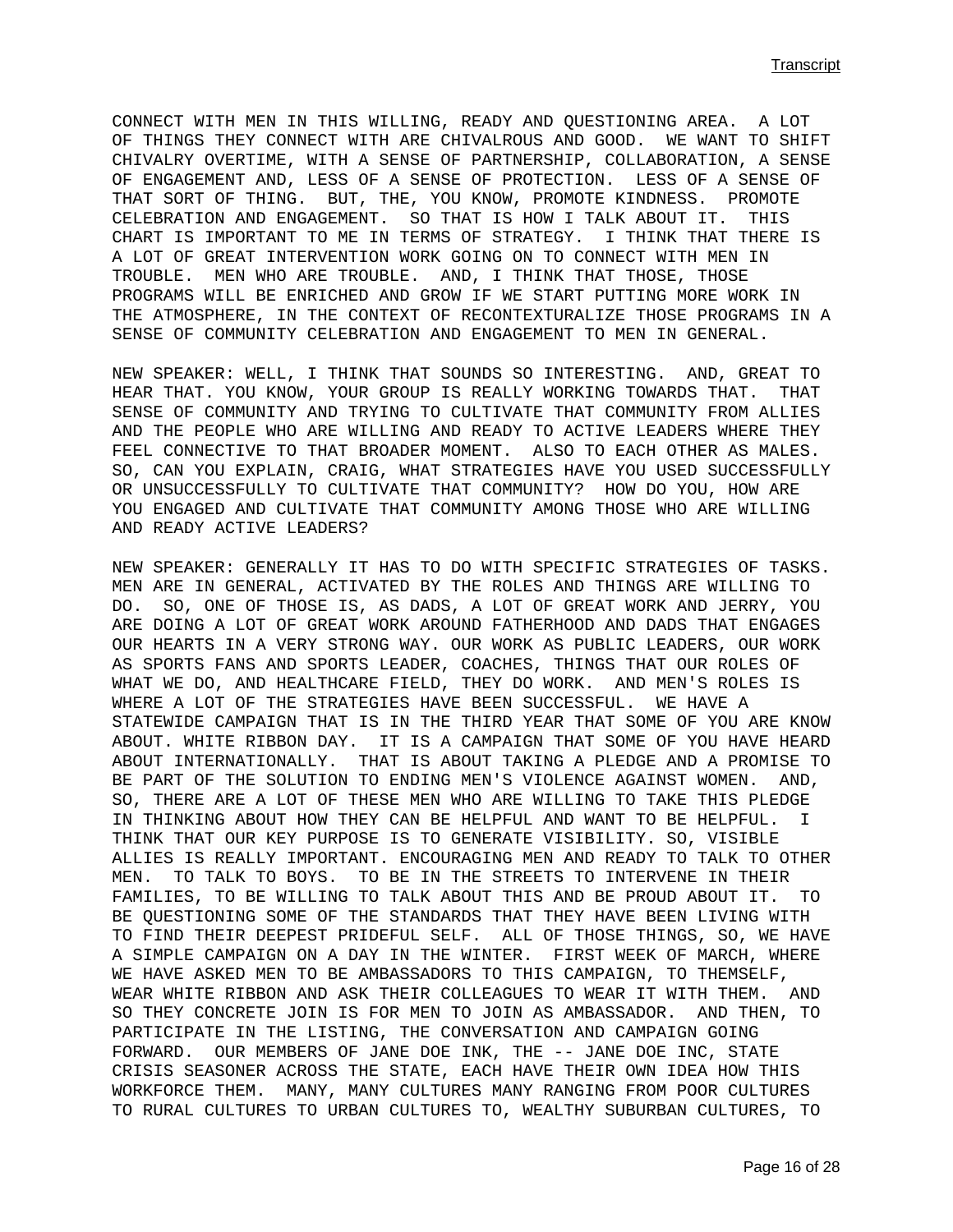LATINO CULTURES, ASIAN CULTURES AND AFRICAN-AMERICAN CULTURE. IT IS QUITE DIVERSE. AND EXACTLY HOW THIS PLACE FOR THEM IS THEIR DECISION. AND, WE ARE OFFING -- OFFERING THEM AMOUNTS OF OUTREACH OPPORTUNITY AND PROSPECTING OPPORTUNITY TO FIND MEN WHO ARE READY TO HELP. AND SO, WHEN WE ROUND UP, MEN WHO WANT TO BE AMBASSADORS, WE ARE ROUNDING UP A RESOURCE FOR OTHER THINGS. SUCH AS MEN READY TO HELP WITH FUNDRAISERS OR COMMUNITY EDUCATION ACTIVITIES. OR OTHER SORTS OF PUBLIC AFFAIRS THAT WE CONSIDER A KEY PIECE OF WORK. THOSE ARE STRATEGIES THAT HAVE BEEN WORKING FOR US. THIS. AND IT TIES TOGETHER A NUMBER OF LOCAL PROJECTS. THEY HAVE LOCAL FUNDRAISERS, MALE ORIENTED IN OUR NECK OF THE WOODS. DINNERS AND GOLF TOURNAMENTS AND CONFERENCES. THERE ARE ACTIVITIES FOR BOYS SUCH AS PLEDGE SIGNING, GET YOUR NAME IN THE NEWSPAPER, MAYBE GO TO AN ASSEMBLY, PERHAPS. ENTER A FLOAT IN A TOWN PARADE. A LOT AND A LOT OF THINGS LIKE THAT. THESE THINGS ARE TIED TOGETHER BY WHITE RIBBON DAY. IT GIVES A MEDIA AND PRESS ACCESS POINT TO THE WHOLE BUSINESS. BECAUSE OUR PUBLIC LEADER, OUR STATE GOVERNOR AND OTHER PUBLIC LEADERS TO SIGN ON IN THE FACE FOR THE CAMPAIGN. IT IS REALLY FABULOUS THAT WAY. CIVIC LEADERS FINE IT TERRIFIC FOR THEMSELF TO DO. IT TIES IN AN INTERESTING SET OF WAVES.

NEW SPEAKER: WE'LL TALK A LITTLE BIT ABOUT THE STRATEGIES. THAT IS AN EXCELLENT TRANSITION. WHAT WE WANT TO DO NOW, WE TALKED ABOUT APPROACH. WE TALKED ABOUT UNDERSTANDING THE CONTEXT OF THE MAN. WE TALKED ABOUT THE READINESS IN TERMS OF WHICH TYPE OF MEN WOULD BE, YOU KNOW, THE BEST TO ENGAGE IN THIS WORK. WHAT WE WANT TO REALLY TALK TO NOW, THOSE STRATEGIES. GIVEN THE APPROACH OF UNDERSTANDING THAT THERE IS A CULTURE, A NARROW DEFINITION OF MANHOOD, THE MEN ARE REALLY STRUGGLING WITH THIS. THAT IT GOES ACROSS ALL OF THE DIFFERENT SECTORS. WE WANT TO REALLY GET TO, I THINK YOU AND JERRY STARTED TOUCHING ON THIS. SOME OF THE STRATEGIES THAT PEOPLE CAN PUT INTO PLACE TO COUNTER THESE NORMS.

NEW SPEAKER: I THINK, WE'LL USE A STRATEGY, WE'LL GO THROUGH THAT USING THE TOOL OF PREVENTION. BEFORE THAT, I THINK IT IS GOOD TO REFOCUS AND THINKING ABOUT HOW IT IS TIE, WHY IT MATTERS TO FOLKS WORKING ON GENDER VIOLENCE IT IS REALLY IMPORTANT TO KEEP IN MIND THAT MOST BOYS AND MEN DO NOT PERPETRATE GENDER VIOLENCE. THEREFORE, IT IS NOT NORMAL BEHAVIOR. THE QUESTION IS, AS WE ARE POSING TODAY, HOW TO SHIFT THAT NORM OF A NARROW DEFINITION OF MASCULINITY. BECAUSE IT CONTRIBUTES TO ENVIRONMENTS WHERE GENDER VIOLENCE IS MORE LIKELY TO OCCUR.

NEW SPEAKER: RIGHT. CHRISTINA. THAT IS AN IMPORTANT DISTINCTION. GARY AND CRAIG BOTH SPOKE ABOUT THE INFLUENCES, PORTRAYING AND REINFORCING NORMS AND NORMAL MALE CHARACTERISTICS. THE DILEMMAS THAT POSE, JERRY SPOKE OF, AS A CHILD, CRAIG SPOKE OF, HOW DO YOU DECIDE TO ENGAGE IN SOME OF THOSE PIECES. WHEN WE THINK ABOUT THOSE PLAYS AND HOW WE WANT TO SHIFT THE CULTURE, CULTURAL NORM. WE CAN'T DO ONE THING TO CHANGE THE ENVIRONMENT. IN THAT CONTACT, THERE IS A PROCESS. WE WANT TO USE THE NEXT FEW MINUTES TO GENERATE IDEAS ABOUT THIS ON THE GROUND AND READY TO GO STRATEGIES THAT COUNTER THE NARROW DEFINITION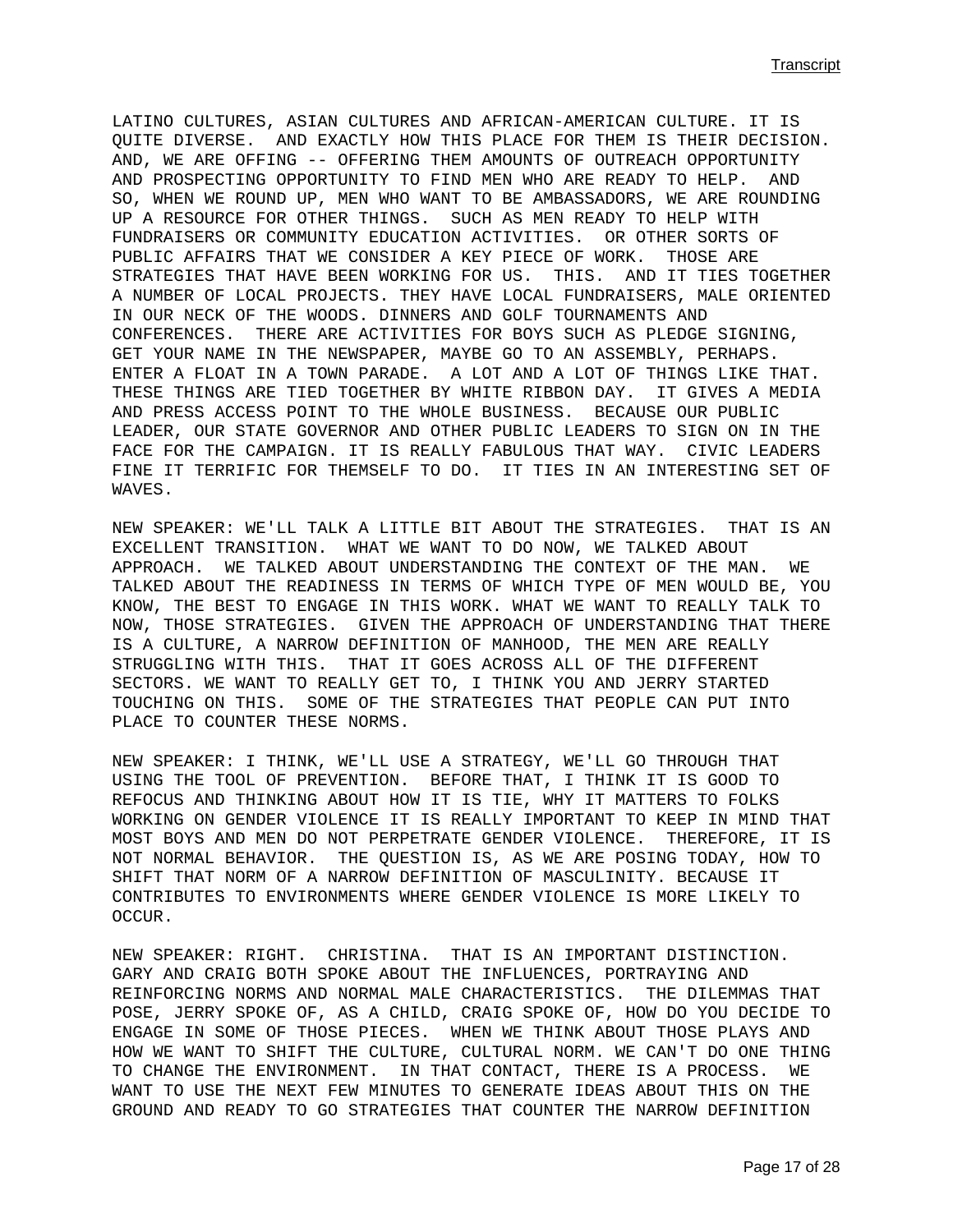OF MASCULINITY. HEIGHT BE THINGS IN THE AUDIENCE PEOPLE ARE DO, THOUGHT OF DOING, OR NEW IDEAS BUILDING FROM OUR TEXT CHAT OR DISCUSSION AND FROM WHAT OUR GUESTS HAVE SHARED WITH US TODAY. IN ORDER TO COUNTER THE EXISTING NORM OF TRADITIONAL MALE GENDER ROLES WE WANT TO SHARE SOME EXAMPLES WITH YOU AT EACH LEVEL OF THE SPECTRUM OF PREVENTION AND INVITE OUR GUESTS TO DO THE SAME. THESE EXAMPLES ARE REALLY PROVIDING CONCRETE GO-TO EXAMPLES. ALSO, BASIS TO START THE DISCUSSION ON WHAT ELSE CAN BE DONE TO TAKE THE COMPREHENSIVE STRATEGIC APPROACH TO CHANGING THE NORM.

NEW SPEAKER: RIGHT. SO GIVEN THIS APPROACH, WE WANTED TO FOCUS ON THE FIRST, THE SPECTERS OF THE BOTTOM FIST. AND, JERRY, WE WANT TO ASK YOU A LITTLE BIT, A QUESTION FIRST. IN TERMS OF WORKING WITH MEN, I KNOW THAT YOU STARTED AND SHARED THIS WITH ME AND IT STUCK WITH ME. YOU SAID YOU STARTED WITH THE WHIM, ASKING MEN, WHAT ARE DREAMS FOR YOUR CHILDREN? LISTEN TO THEM. THEN ASK THEM, WHAT COULD INTERRUPT THAT? JUST A MUCH DIFFERENT STARTING PLAN THAN A PARENTING CLASS. IF YOU COULD TALK ABOUT THAT RATIONALE, YOU KNOW. IN A MINUTE OR TWO, WHICH I KNOW IS SHORT FOR YOU.

NEW SPEAKER: IF YOU TALK BEFORE THAT RATIONALE, PEOPLE WILL APPRECIATE.

NEW SPEAKER: LET ME JUST SAY, YOU KNOW, I BELONG TO A GROUP CALLED THE NATIONAL FAMILY INSTITUTE. IN 1988, WE GATHER A OF US MEN TOGETHER. BEFORE WE BEGIN WORKING WITH COMMUNITIES WE WORKED ON OURSELF. WE STARTED A MIRROR, IN OURSELVES TO CREATE, WHAT BIASES WE HAD. WHAT ISSUES WE HAD. BEFORE WE WENT OUT TO WORK WITH MEN OR BOYS OR COMMUNITIES, WE HAVE BEEN DOING THAT FOR 22 YEARS. EVERY YEAR, WE RETREAT. THOSE OF US WHO ARE CONSIDERED LEADERS AND GUIDES, WE COME AND WORK ON OURSELVES. BECAUSE IT IS PRESUMPTIOUS TO THINK THAT JUST BECAUSE WE HAVE KNOWLEDGE TO ABILITY TO TEACH THAT WE STILL DON'T HAVE THE ISSUES THAT ARE FESTERING WITHIN US. WE CONTINUE TO WORK AND HEAL. ONE OF THE THINGS THAT I WANT TO MENTION IS THAT, YOU KNOW, I WORK IN A LOT OF AREAS WHERE WE WORK WITH MEN AND TRY TO GET MEN INVOLVED. AND, FATHERHOOD,PTA, GETTING MEN AND FATHERS INVOLVED IN ALL OF THAT, WHAT KIND OF MEN SHOW UP? AND JUST BECAUSE YOU, YOU GET MEN THAT ARE REALLY LEADERS AND ADVOCATES AND ALL OF THAT, DOESN'T MEAN THAT THEY DON'T HAVE ISSUES. THAT THEY DON'T HAVE BIASES. WE DON'T WANT JUST MEN TO SHOW UP BECAUSE WE GET MEN TO SHOW UP ON SOCCER FIELDS OR IN SCHOOLS OR READING CLUBS AND ALL OF THAT, BUT THESE MEN VERY, VERY, YOU KNOW, BIAS ISSUES AND SO, BEFORE WE INVOLVE ANY MEN, ANYTHING WE DO IN THE COMMUNITY, THEY GO THROUGH A PROCESS. PROCESS OF REFLECTION. THEY GO THROUGH A PROCESS, THAT IS WHAT WE CALL THE NETWORK. IT IS REALLY AN EXTENDED KINSHIP OF NETWORK OF MEN THAT ARE REALLY HELPING OTHER MEN TO DEVELOP, TO GO THROUGH THEIR OWN RIGHTS OF PASSAGE. MANY MEN GOT STUCK EARLY ON IN TRAUMA. REALLY, NEVER, TRULY EMOTIONALLY OR SPIRITUALLY DEVELOPED. WE ALSO, ONE OF THE MAIN THINGS FOR US IS THE NETWORK, IS MAKING MEN ACCOUNTABLE. SO WE HOLD EACH OTHER ACCOUNTABLE FOR OUR BEHAVIOR, FOR OUR RESPONSIBILITY. FOR EVEN THE WORDS WE USE, THE WAY THAT WE TREAT EACH OTHER. WOMEN, CHILDREN, ELDERS AND OTHER MEN THAT WE REFLECT OURSELVES IN THE COMMUNITY. THIS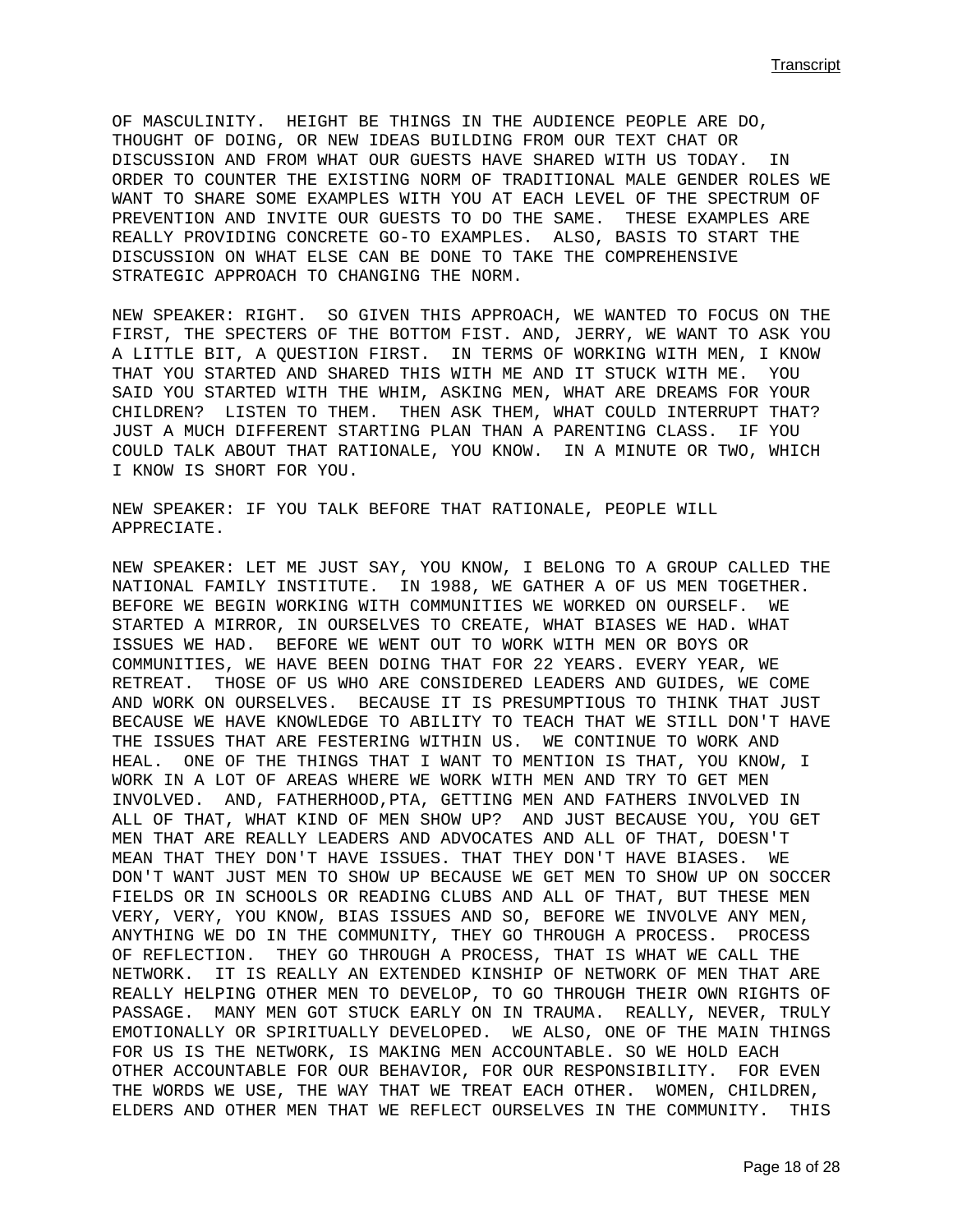IS A VERY, VERY SIGNIFICANT THING. SO WITHIN THAT, WE HAVE A WHOLE HOST OF PROGRAMS. WE HAVE A SLIDE OF WHOLE HOST OF PROGRAMS. BUT WHAT WE REALLY GET CALLED ON TO DO A LOT IS TO WORK WITH YOUNG BOYS. WE WORK WITH YOUNG BOYS AT DIFFERENT AGES, YOU KNOW, A LOT OF TIMES WE GET FUNDING FOR ADOLESCENCE. THE MOTHER WILL BRING 14-YEAR-OLD AND HAS A 9-YEAR-OLD, HEALTHY 9-YEAR-OLD. I REMEMBER, WE SAY NO. THE FUNDING SAYS 13 AND ABOVE. THE MOM SAY, YEAH, BUT THE 9-YEAR-OLD IS WORSE THAN THE 14-YEAR-OLD. THEN, OTHER MOTHERS BRING LITTLE 7 AND 6- YEAR-OLD BOYS. WE WORK WITH PRESCHOOLERS. MOTHERS THAT BRING US 4- YEAR-OLD LITTLE BOYS THAT ARE ANGRY AT 4. GETTING KICKED OUT OF PRESCHOOLS. AND NO ONE WANTS TO WORK WITH THESE LITTLE BOYS WHO WANT TO MEDICATE THEM. THEY WANT TO, YOU KNOW, GIVE THEM LABELS ALREADY. DIAGNOSING 4-YEAR-OLD BOYS, YOU KNOW. BIPOLAR EFFECTIVENESS ORDER. HOW DIAGNOSE A KID ALREADY? BUT, SO, WE HAVE PROGRAMS THAT ARE AT EACH LEVELS. WHAT I WAS SHARING WITH YOU, A PROGRAM THAT WE HAVE WORKING, LITERACY PROGRAM. WE HAVE USED ALL KINDS OF AVENUES TO REACH MEN. LITERACY PROGRAM THAT WORK WITH FATHER READING TO KIDS. BEFORE THEY GO TO THAT PROGRAM, WE BEGIN TO WORK WITH THEM. WE ASK THEM, WHERE DO YOU COME FROM? A LOT OF OTHER IMMIGRANTS AND TRAVEL TO PLACES AND BEEN INCARCERATED AND WHATEVER. THEN ASK THEM, WHAT IS DREAM FORCE KIDS? DREAMS OF KIDS GRADUATE FROM COLLEGE AND HEALTHY AND ALL OF THAT. THEN WE ASK THEM WHAT CAN INTERRUPT WITH THAT. OF COURSE, THEY MENTION FINANCIAL THINGS. WE SAY, NO, EMOTIONALLY. THEN WE TALK ABOUT RELATIONSHIP WITH THE MOTHER OF THEIR CHILD. AND WE SAY, SO, HOW DO YOU REMEMBER THAT INTERRUPTING YOU? BY WAY OF THAT, EVEN THOUGH TALKING ABOUT LITERACY IN READING WE GET TO THEM TO TALK ABOUT SIGNIFICANCE OF HAVING POSITIVE RELATIONSHIPS WITH THE MOTHER OF THE CHILD. POSITIVE RELATIONSHIPS WITH THEIR CHILDREN. POSITIVE RELATIONSHIPS THAT ARE FREE OF VIOLENCE. AND THEN, A LOT OF TIMES WHAT THEY SAY, WE DON'T KNOW HOW TO DO THAT. WE NEVER SAW THAT. WE DIDN'T HAVE A DAD. WELL, THEN, WE COULDN'T DO THAT. WE BEGIN TO GUIDE THEM DOWN A PROCESS THAT NOT ONLY STOPS VIOLENCE BUT TEACHES NURTURENESS. WE HAVE A CAMPAIGN. WE HAVE A CAMPAIGN, RESPECT AND READ. REALLY, WHAT WE CHALLENGE MEN IS TO STAND UP AGAINST VIOLENCE, BUT TO SIT DOWN AND READ TO THEIR CHILDREN. STAND UP IN YOUR HOME. WE TELL THEM, YOU CAN CHANGE THE LIFE OF YOUR CHILDREN. YOU CAN CHANGE GENERATIONS, YOU YOURSELF, HAVE YOU THE POWER. I DON'T CARE HOW MUCH MONEY YOU HAVE, EDUCATION, YOU CAN STOP VIOLENCE RIGHT NOW BY YOURSELF. YOU CAN ALSO SIT DOWN AND TELL A STORY TO YOUR KID THAT WILL BEGIN THE NURTURENESS IN THE CHILD AND WE BELIEVE THAT IS ALSO PREVENTING VIOLENCE. THAT IS SPECIFIC TO YOUR QUESTION. WE HAVE A WHOLE HOST OF CURRICULUMS AND PROGRAMS THAT HAVE BEEN DEVELOPED OVER THE YEARS. IF YOU GO TO THE OTHER SLIDE, THERE IS THE DESCRIPTION OF ALL OF THOSE AS WELL. SO I'LL LEAVE IT THERE.

NEW SPEAKER: THANKS. THAT DISCRETION, ACTUALLY WE COULDN'T FIT UP TO THE SLIDE. IT IS THE LINKED. IT IS LINKED ON TO PREVENT CONNECT WEB SITE. I THINK THAT DAVID CAN PUT THE LINK INTO THE TEXT CHAT. WE PULLED THIS ONE OUT. IT WAS ABLE TO PUT IT IN. IN WEB SITE, AMAZING TO HAVE A REALLY GREAT LIST OF ALL OF THE DIFFERENT RESOURCES ON THERE. I THINK, WHAT IS IMPORTANT IS, YOU ARE SPEAKING FROM A FAMILIAR CONTEXT AND ENGAGING THE MEN THROUGH THE COMMUNITY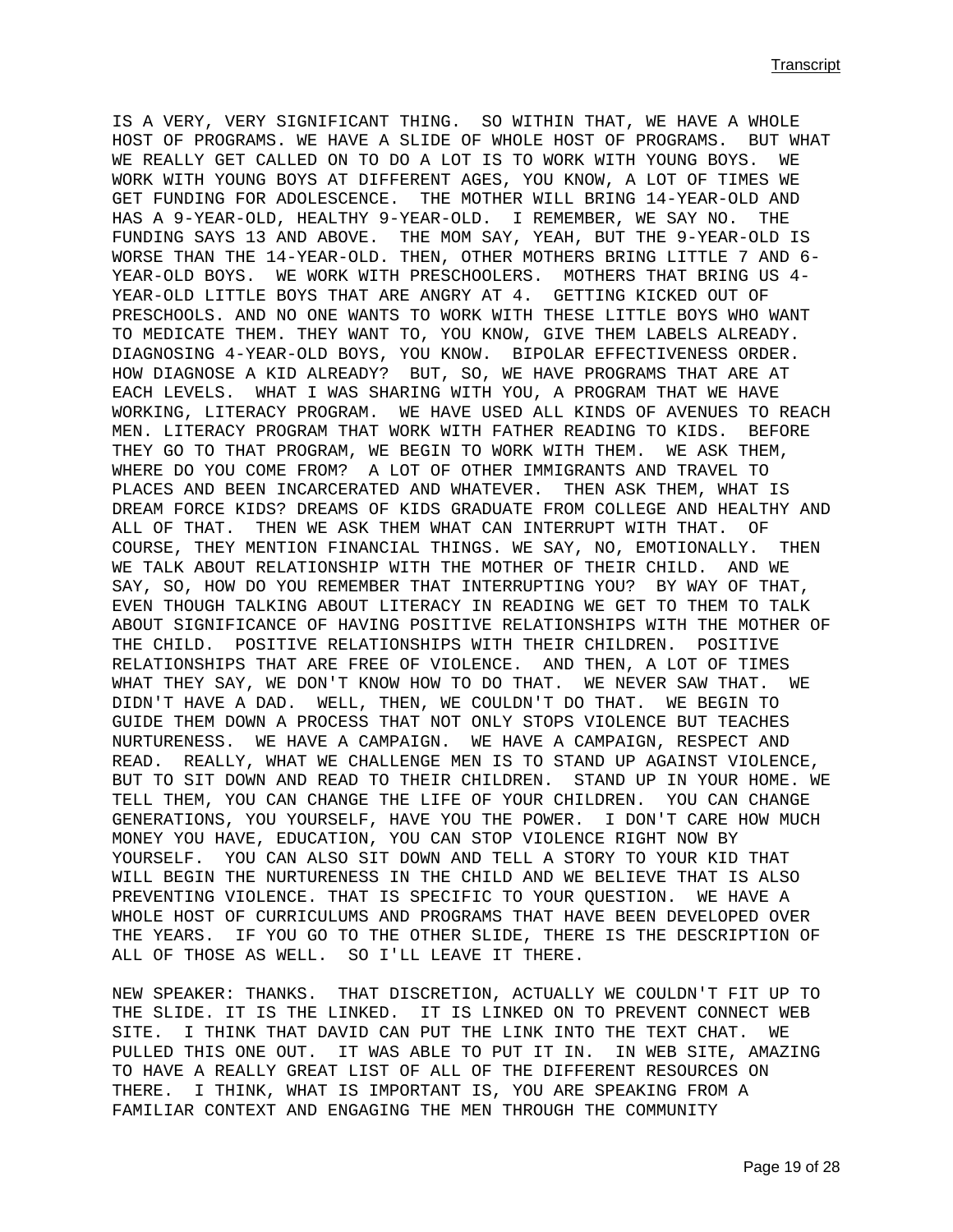ENVIRONMENT AND, CRAIG, IS A REALLY, KIND OF A REALLY EXCITING COMPLEMENT TO THAT. BECAUSE CRAIG, YOUR WORK HAS BEEN SUCCESSFUL AND ENGAGING SOME TRADITIONALLY MASCULINE PROVIDERS LIKE DISTRICT ATTORNEYS TO TAKE A PUBLIC STANCE ON THE BROADER DEFINITION OF MASCULINITY YOU TALKED ABOUT THROUGH, THROUGH, SOME, PUBLIC PRESENTATIONS AND HOPING TO TELL US A LITTLE BIT ABOUT THAT. I KNOW THAT WE HAVE SLIDES WITH SOME PICTURES FROM WHITE RIBBON DAYS. I AM HOPING TO TELL US ABOUT THAT APPROACH A LITTLE BIT IN ENGAGING THE LEADERS AS PROVIDERS.

NEW SPEAKER: SURE. TALK ABOUT IT NOW YOU? A YEAH.

NEW SPEAKER: LET'S SEE. WHY NOT ADVANCE TO A SLIDE THAT TALKS ABOUT WHITE RIBBON DAY. SHOW A FEW PICTURE AND TALK ABOUT IT. I'LL ANSWER A FEW QUESTIONS ABOUT THE WAY IT LOOKS. AS WE SAID EARLIER, WRD, STANDS FOR WHITE RIBBON DAY. COMMUNITY WE WANT TO BUILD. WE WANT TO FEEL CELEBRATORY, A CELEBRATION. SUCCESSFUL. IT FEELS LIKE DOING SOMETHING IMPORTANT. THAT IS WHAT EMPOWER MANY MEANS IN THIS SENSE. SO, WE WANT TO GO FROM THERE INTO CREATING ACTIVITIES THAT ARE LOCAL EVENTS WHERE MEN AND BOYS COME TOGETHER. PARTICULARLY MEN COME TOGETHER VISIBILITY TO BOYS IN PUBLIC SPACE. A PROCLAMATION EVENT IS CENTER FEATURE. THAT PROCLAMATION EVENT OCCURS IN ALL KINDS OF WAYS. LARGE CENTRAL EVEN THAT WE OPERATE, WHICH I'LL SHOW SOME PICTURES ABOUT. OR LOCAL COMMUNITY MIGHT DO PROCLAMATION ACTIVITIES LIKE PLEDGE SIGNING AT A TABLE TO A TOWN MEETING OR COUNCIL DEDICATED IN THE DAYS A WHITE RIBBON DAY. DO WE HAVE IS A FEW EXAMPLES OF THOSE? DO WE HAVE A SLIDE? THIS PARTICULAR SLIDE LOOK AS THE OPPONENTS, PARTICIPATION FOR WHITE RIBBON DAY. UPPER LEFT IS AMBASSADOR. THAT IS INDIVIDUAL MAY WHO WAS ASKED TO JOIN OFFICIALLY TO ASK TO REPRESENT WHEAT RIBBON DAY IN THEIR OWN COMMUNITY. CONSTITUENCY PARTNER IS AN ORGANIZATION THAT HAS CONSTITUENCIES. FOR EXAMPLE, UNION PARTICIPATING OR PERHAPS, UNITED NATIONS ASSOCIATION OF GREATER BOSTON, FOR EXAMPLE. BY THE WAY, MY OFFICE IS IN THE BOSTON AREA. UNITED NATIONS ASSOCIATION HAS PROJECT MODEL UN OPERATING IN MANY HIGH SCHOOL AND MIDDLE SCHOOL AND COLLEGES. THEY PARTICIPATED AS CONSTITUENCY PARTNER ADVERTISING WHITE RIBBON DAY AND ENCOURAGING MODEL TO' DRESS THE TOPIC, VIOLENCE AGAINST WOMEN ACROSS THE WORLD. THAT IS THEIR SCOPE. WORLDWIDE ISSUES. BOTTOM LEFT IS COMMUNITY AFFILIATE WITH IS A NON-MEMBERS TO PARTICIPATE. WE HAVE THE ROLE OF COMMUNITY AFFILIATE AS A BALL TEAM, BASKETBALL TEAM OR A HIGH SCHOOL. OR PARTICULAR COMPANY. THEN REPRESENTING ALL OF THOSE IN THE CAMPAIGN. BOTTOM RIGHT, COALITION MEMBER AFFILIATE WHICH IS SPECIFIC DOMESTIC VIOLENCE PROGRAM. RAPE VIOLENCE PRODUCTION. OR DUAL PROGRAM JOIN AS AFFILIATE. WE HAVE A RELATIONSHIP THAT OCCURS BETWEEN ALL OF THE ENTITIES. THE GOALS ARE TO MOVE ALONG, RESPECTFUL RELATIONSHIP HERE THAT NECESSARILY IS THE CENTER AROUND THE PROGRAM EXPERT. AND DOING INTERVENTION IN THE COMMUNITY. OTHER PARTNERS START ENTERING IN PREVENTION STRATEGIES WITH THE INTERVENTION PARTNER. THIS IS, WE ARE THINKING ABOUT. THIGHS CIRCLE YOU ARE DRAWING, WHOEVER IS DOING THAT.

NEW SPEAKER: THAT IS COMPLIMENTS OF DAVE LEE.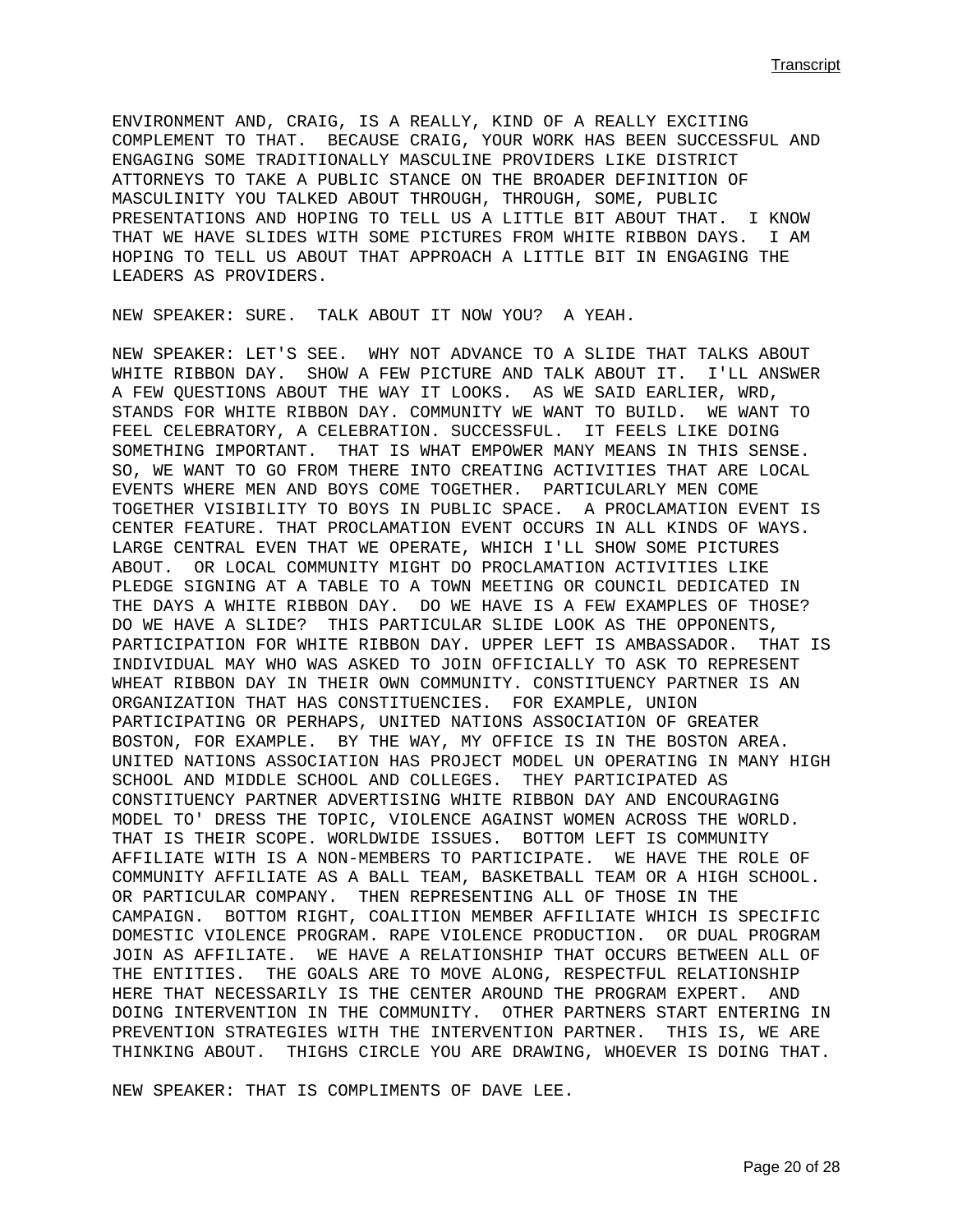NEW SPEAKER: WELCOME.

NEW SPEAKER: WHAT WE WANT TO DO IS OFFER FOLKS IN THE AUDIENCE, NOW YOU HAVE SOME IDEAS OF DIFFERENT STRATEGIES THAT FOLKS HAVE AND TALKED ABOUT. IF YOU COULD CLICK SLOWLY, CARMEN WE WANTED TO GIVE, THIS IS SOME PICTURES THAT CRAIG SHARED WITH US. HE TALKED ABOUT PLEDGE SHINING SIGNING. AND GO TO THE NEXT ONE. THIS IS THE STATE HOUSE, RIGHT? WHERE YOU HAVE THE ELECTED OFFICIALS SIGN UP?

NEW SPEAKER: THESE ARE TWO DIFFERENT EVENTS. TOP TWO, ONE YEAR, FILLED THE HALL. DIGNITARIES GIVING TALKS MUCH THEN IN THE BOTTOM IS MOST, ANOTHER YEAR WHERE WE FILL THE HALL AND OTHER DIGNITARIES SPOKE. WE HAVE QUITE A RANGE OF SPEAKERS. LAST ONE, SLIDES OF MORE COMMUNITY EVENTS AND TOWN, SPOKES GIVING PLEDGE EVENTS. WE ALSO, DON'T HAVE TIME TO TALK SPECIFICALLY ABOUT IT RIGHT NOW. YOU ALSO SHARE SOCIAL ECOLOGY MODEL. I WANTED FOLKS TO SEE THAT. THAT IS ALSO AVAILABLE ON THE WEB SITE. ALSO, AT THIS POINT, WE ARE RIGHT AT NOON RIGHT NOW. TURN IT TO THE TEXT CHAT AND SOME OF THE QUESTIONS AND STRATEGIES. WHAT I THINK THAT WE COULD START WITH, THE TEXT CHAT WITH, WHAT ARE STRATEGIES. THIS ONE IS SPECIFICALLY THE COALITION NETWORK LEVEL. IGNORE THAT. ALTHOUGH, DAVID LEE WAS RIGHT ON IT. IF ANY LEVEL OF THE SPECTRUM, WHETHER IT IS INDIVIDUAL, POLICY, COALITION, COMMUNITY EDUCATION, WHAT KIND OF STRATEGIES ON THE GROUND CAN COUNTER THIS? WHETHER IT IS IN FAMILIES, THROUGH LARGE SECTOR WORK. THERE IS A LOT OF TALK ABOUT NAMES AN THE LANGUAGE WE USE IN THE TEXT CHAT. I REALLY WANT TO TRANSITION US AND PUSH US TO THINK OF THE STRATEGIC LEVEL. THINKING ABOUT WHAT KIND OF THINGS WE WANT TO PUT INTO OUR ORGANIZATION. WHAT IS OUR ORGANIZATION'S POLICY LOOK LIKE? I SEE THAT WE ARE STARTING TO GET INFO ON EDUCATING PARENTS. AND THAT IS AN IMPORTANT PIECE. WHAT KIND OF SUPPORT DO PARENTS NEED IN ORDER TO CHANGE THEIR BEHAVIOR? WE KNOW THAT IT IS NOT JUST ABOUT BROCHURES AND POSTERS. WHAT KIND OF POLICIES IN PLACE. BUILDING RELATIONSHIP WITH MEN. ADVERTISE A LOT WITH JERRY. MENTIONED CURRICULA. REALLY GIVING PEOPLE SKILLS, ON HOW TO DEAL WITH MASCULINITY. AND, GROWING, RECOGNITION, DISCUSSION AND GENDER THERE.

NEW SPEAKER: THERE ARE SOME POLICY. DAY CARE FOR SINGLE DADS, DAY CARE, CLASSING, COMPREHENSIVE SEXUAL EDUCATION IS ALSO SOMETHING THAT COMES UP. PEOPLE ALWAYS BRING UP. MAKE A DIFFERENCE. I WONDER ABOUT THE ORGANIZATIONS AND WHAT THEIR POLICIES ARE FOR HIRING MEN TO WORK ON THIS ISSUE. THERE IS A LOT OF HISTORICAL CONFLICT ABOUT THE ROLE OF MEN IN THIS MOVEMENT AND I THINK THAT THERE ARE OPPORTUNITIES HERE TO THINK ABOUT POLICY CHANGE. WE CAN LOOK WITHIN OUR OWN ORGANIZATION HOW TO ENGAGE MEN. JERRY TALKED ABOUT THAT. HOW MEN ARE ENGAGED IN THIS MOVEMENT AND HOW WE TREAT THEM. WHETHER THEY NEED TO BE TRAINING OR THEY ARE REALLY ASSETS.

NEW SPEAKER: SOMEBODY MENTIONED --

NEW SPEAKER: JERRY. YEAH, YOU KNOW, I THINK, ADDITIONALLY, TO THAT, IF YOU JUST LOOK AT THAT, HEAD START, ANY OF THE EARLY CHILDHOOD EDUCATION PROGRAMS, MOST OF THE TEACHER, THE WOMEN. AND, WE DID A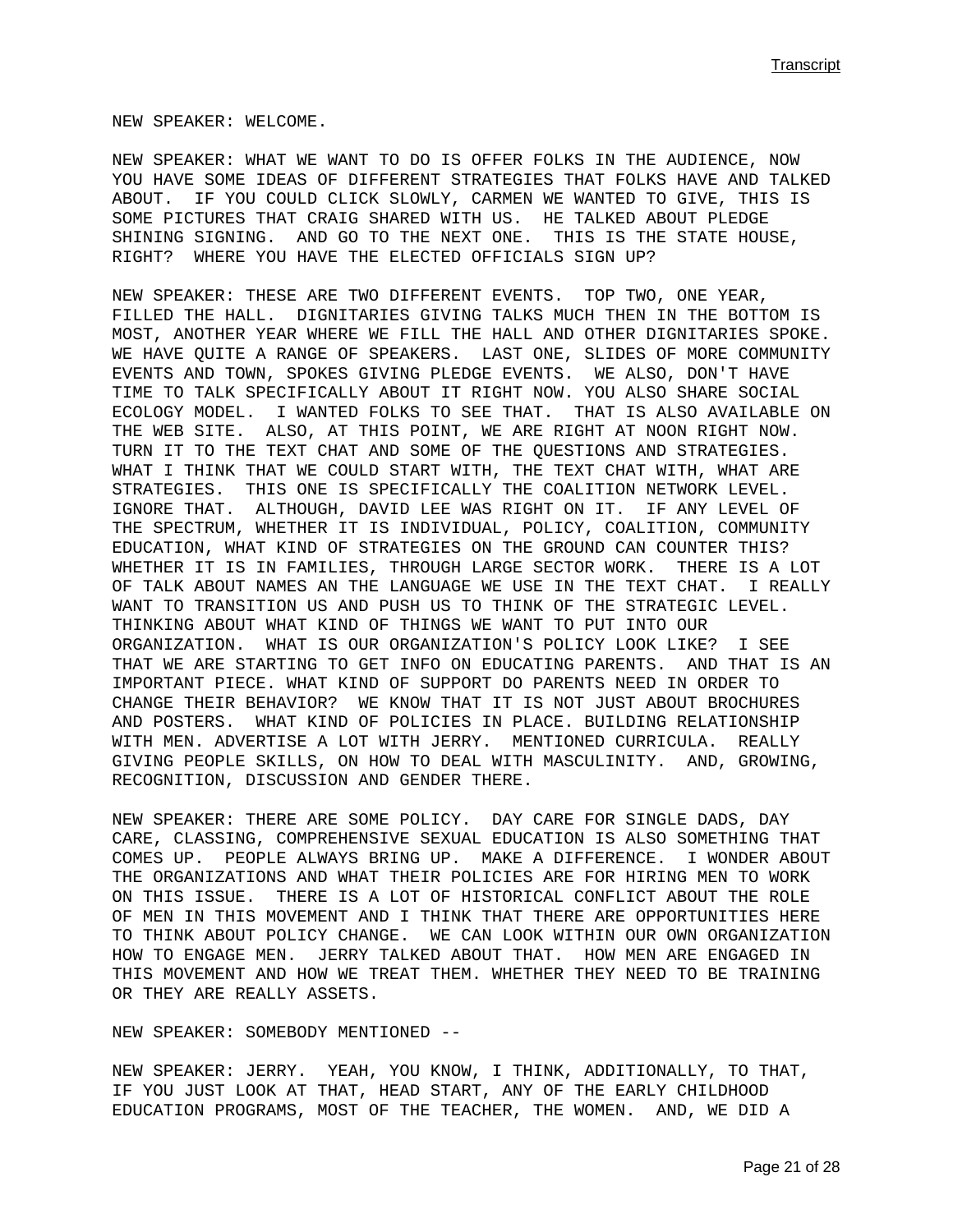STUDY OF LOOKING AT CHILDHOOD EDUCATION. DAD BROUGHT A CHILD TO SCHOOL. A MOTHER BROUGHT A CHILD TO SCHOOL. INTERACTION TIME WAS FOUR TIMES AS MUCH WITH THE MOTHER. AS WITH THE FATHER. THEY COLLECT THE CHILD. THANK YOU, SIR, AND GO ON. WITH THE MOTHER, THEY ENGAGE AND TALK WITH THE MOTHER. YOU KNOW, SIT DOWN OR WHATEVER. AND, YOU KNOW, SO WHAT, EVEN WHEN MEN ARE ATTEMPTING TO BE NURTURING TO, YOU KNOW, TO ENGAGE IN THEIR CHILD'S LIFE LIKE THAT, AND BY THE WAY, I THINK THAT IS A MAJOR STRATEGY. A MAJOR STRATEGY OF DEALING WITH THIS, IS WE NEED TO, WHEN WE RAISE GIRLS IN THE SOCIETY, ONE OF THE THINGS WE TEACH GIRLS, IS WE TEACH THEM THAT PART OF THE ESSENCE OF WOMANHOOD IS TO BE NURTURING AND CARE TAKERS. HERE IS YOUR DOLLY. TAKE CARE OF THAT. HELP MOM WITH THAT. WHEN WE TEACH BOYS, WE DON'T TEACH THEM THAT QUALITY. PART OF YOUR ESSENCE OF MANHOOD IS TO BE A NURTURE WITHER AND A CARETAKER. HERE IS YOUR CAR. YOUR GUN. YOUR THING. HERE IS YOUR NINTENDO, WHATEVER. I THINK THAT IS PART OF ONE OF THE FUNDAMENTAL ISSUES THAT WE DO NOT TEACH BOYS, LITTLE BOY, PART OF THEIR ESSENCE IS TO NURTURE AND CARE TAKE AND TO HEAL. AND WE BUILD, WE REDUCE COMPASSION FROM THEM. WHEN FATHERS OR MEN GET INVOLVED IN RAISING CHILDREN. MORE CONNECTED TO WORKING WITH CHILDREN, IT IS THE TUNE THAT MEN CAN BEGIN TO LEARN THEIR OTHER ASPECT OF THEM TO BE COMPASSIONATE AND CONSIDERATE OF RECOGNIZING THE PARALLELS PROCESS AND I HAVE SEEN SOME CHAT HERE ABOUT GAY AND TRANSGENDER MEN. WE ARE TALKING ABOUT ALL MEN. ALL MEN. DOES NOT MATTER. WHEN WE TALK ABOUT RELATIONSHIPS AND THAT IS WHY IN THE TRADITIONAL CULTURE, THAT WE ARE NOT TALKING ABOUT IT. MEN ARE IN A CERTAIN DIRECTION. MEN'S RELATIONSHIP WITH MEN ARE JUST AS SIGNIFICANT. A LOT OF VIOLENCE OCCURS BETWEEN MEN AN MEN AS WELL. SO, WHEN WE TALK ABOUT IT, WE ARE REALLY HOPING TO HEAL THIS ISSUE. WE ARE TALKING ALL ACROSS THE BOARD. I THINK THAT DEFINITELY WE NEED TO CHANGE, YOU KNOW, POLICIES. WE NEED TO BEGIN TO DO MORE TRAINING WITH ORGANIZATIONS. AND, ORGANIZATIONS NEED TO WORK THEIR OWN STUFF. THERE IS A LOT STILL, A LOT OF PAIN. THERE IS STILL A LOT OF FEAR REGARDING MEN BEING INVOLVED IN A WHOLE LOT OF DIFFERENT AREAS.

NEW SPEAKER: JERRY. THIS IS CHRISTINE. I COMPLETELY AGREE WITH YOU. WE ARE SEEING FEEDBACK IN THE TEXT CHAT. THAT HAS COME UP IN PREVIOUS DISCUSSION. I THINK YOUR EMPHASIS ON THE RELATIONSHIP AND THE OPPORTUNITY FOR THOSE RELATIONSHIPS, TO EVEN BEGIN, THAT IS ACTUALLY VERY MUCH TIED TO POLICY AS A LOT OF PEOPLE HAVE BEEN MENTIONING. A LOT OF SOMETHING THAT HAS COME UP SEVERAL TIMES IS ACTUALLY PATERNITY LEAVE. THAT IS ACTUALLY AN ORGANIZATIONAL PRACTICE AND POLICY THAT CAN BE IMPLEMENTED TO GIVE FATHERS, YOU KNOW, A REALLY PROMINENT ROLE IN A CHILD'S LIFE.

NEW SPEAKER: AS SHE MENTIONED, DAY CARE SEASONERS THAT HIRE, THAT HIRE, THERE IT WENT AWAY. DAY CARE CENTERS THAT HIRE TEEN BOYS. I THINK WHAT WE WANT TO DO IS TURN IT OVER TO THE AUDIENCE FOR A MOMENT. IF YOU WANT TO COMMENT OR ASK A QUESTION OF ONE OF OUR GUESTS, WE HAVE A TIME FOR TWO QUESTIONS RIGHT NOW. BEFORE WE TRANSITION QUICKLY TO INDICATORS. BE THINKING ABOUT THE VISION. HOW YOU WANT TO MEASURE THE STRATEGIES. AND, IF WE HAVE SOME HAND RAISED, NICOLLETTE HAND RAISED. WE'LL TURN TO DAVID TO FACILITATE QUESTIONS AN ANSWERS.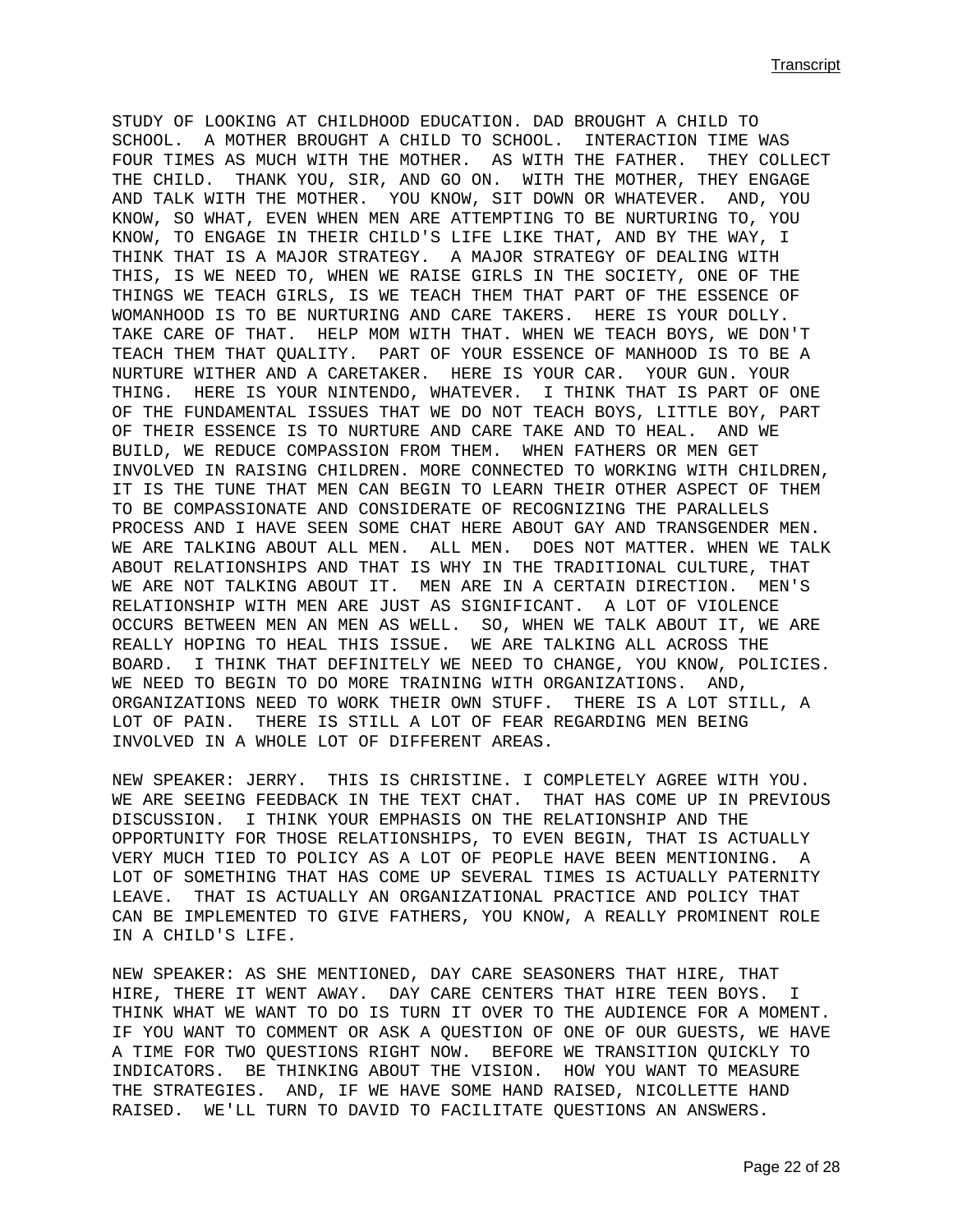**Transcript (1996)** Transcript (1996) Transcript (1997) Transcript (1997) Transcript (1997) Transcript (1997) Transcript (1997) Transcript (1997) Transcript (1997) Transcript (1997) Transcript (1997) Transcript (1997) Tran

NEW SPEAKER: NICOLLETTE, I SAW YOUR HAND IS RAISED. IF SOMEONE ELSE HAS A QUESTION AND WANTS TO BE ABLE TO JOIN THE CONVERSATION, NICOLLETTE YOUR COMPUTER IS NOT ON, IS ON COMPUTER SO YOU DON'T, I DON'T KNOW IF YOU HAVE A PHONE LINE CONNECTED ALSO. WE CAN'T HEAR YOU UNLESS YOU ARE ON THE PHONE LINE. IF ON THE PHONE, PRESS STAR ONE TO OPEN THE LINE. OPERATOR, DOES ANYONE PRESS STAR ONE?

NEW SPEAKER: NO ONE HAS ENTERED THE KEY AT THE MOMENT, Mr. LEE.

NEW SPEAKER: IF SOMEONE WANTS TO BE ABLE TO ADD A CONVERSATION AND TALK WITH OUR GUESTS, OR BE ABLE TO COMMENT ON ANY OF THE CONVERSATION, GO AHEAD AND RAISE. YOU HAVE TO MAKE SURE YOU ARE ON THE PHONE LINE AND PRESS STAR 1.

NEW SPEAKER: DAVID, WE HAVE A QUESTION FROM JOANN ABOUT POLICIES THAT MIGHT HELP CHANGE NORMS ABOUT MASCULINITY. AND MAYBE, CRAIG, YOU COULD TACKLE THIS FIRST. JERRY, YOU COULD FOLLOW UP?

NEW SPEAKER: WELL, SURE. I THINK THAT THE POLICIES REFER TO INSTITUTIONAL POLICIES. AND THEN, WE HAVE TALKED ABOUT BUSINESS POLICIES AND POLICIES AROUND, I THINK, FATHERHOOD AND PARENTING IS A GOOD PLACE TO WORK. AND, I AM A GREAT FAN OF ENCOURAGING FATHERHOOD AND REAL BRICK OF RESPONSIBLE FATHERHOOD IS HOPEFUL IN TERM OF THE WORK. POLICIES, FATHER FRIENDLY ENVIRONMENTS WHERE YOU INCREASE THE VISUAL NATURE OF MEN WITH KIDS. AND ALL ENVIRONMENTS. AND, ALONG WITH WOMEN WITH KIDS. MICK IT UP AND MAKE IT VERY CLEAR THAT WE ARE EMBRACING PARENTING. AND FATHERHOOD. IT IS AN IMPORTANT POLICY PIECE.

NEW SPEAKER: THERE ARE A LOT OF PLACES THAT CAN GO.

NEW SPEAKER: JERRY, WHAT ARE YOU YOUR THOUGHTS?

NEW SPEAKER: I THINK EQUALLY. DIFFERENT LEVELS FROM EARLIER CHILDHOOD EDUCATION LEVEL TO TEEN PARENTING. THERE IS A LOT OF EMPHASIS ON TEEN PARENTING AND FOCUSSING ON THE FEMALE. BUT, I THINK THAT WE NEED FUNDING. AND WE NEED, YOU KNOW, MORE INTERVENTION FOR TEEN FATHERS BECAUSE THAT IS WHERE A LOT OF TIMES THAT STARTS. WORKING WITH YOUNG FATHERS THAT WAY. TO TEACH THEM HOW TO BE ABLE TO BE NOT ONLY GOOD FATHERS BUT GOOD PARTNERS AND TEACHING THEM HOW TO BE RESPECTFUL, HONORABLE MEN AS WELL. I THINK, YOU KNOW, IT LEFT THE FUNDERS, BEGIN TO FUND THAT AND REQUIRE ORGANIZES TO DO THAT. THEN WE'LL CONTINUE WITH THE WAY THAT WE ARE DOING IT NOW.

NEW SPEAKER: I THINK, GER YE, I'LL PUSH YOU ON THAT ONE POINT. I THINK THAT, YOU KNOW, USEFUL POLICY. WE HAVE THE SLIDE-UP, OFTEN DEVELOPED LOCALLY. AS ORGANIZES, WE ARE, AS ADVOCATES AND EMPLOYEE, PART OF THE ORGANIZATION, TO DO SOME OF THE ORGANIZATIONAL CHANGES, WITHOUT THE FUNDING. I AGREE UNLESS WE HAVE FUNDING FOR PROGRAMS AND NOT INDIVIDUAL EDUCATION, IT IS DIFFICULT TO MOVE THE NORM. WE ALL HAVE A RESPONSIBILITY, I THINK, WITHIN OUR ORGANIZATION TO LOOK AND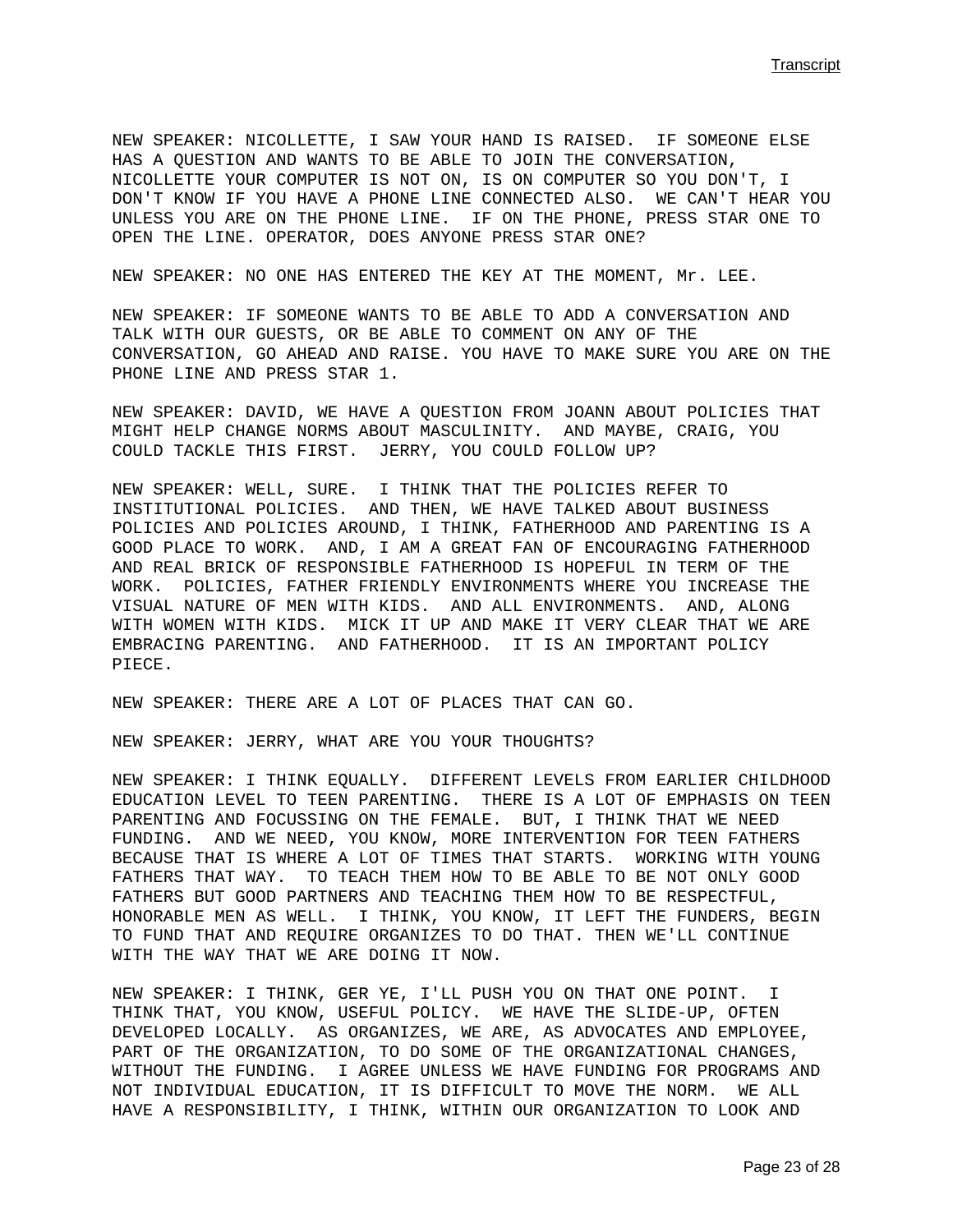SEE HOW WE ARE REFLECTING THIS NORM. WHETHER IN OUR POWER DECISIONS IN TERMS OF WHO GETS TO, YOU KNOW, GETS TO BE HERE. WHO IS WORKING WITH THE KIDS, HOW MUCH SPENDING TIME WITH DIFFERENT FOLKS AND DIRECT SERVICE AND I THINK THAT IS IMPORTANT DISTINCTION TO MAKES A WELL. SO --

NEW SPEAKER: I THINK PARTICULARLY, YOU KNOW, IF YOU ARE GOING TO DO THINGS THAT WORK WITH MEN AND BOYS AND DO THIS, WE NEED TO INCLUDE MEN AND BOYS, TO HELP GUIDE THE PROCESS. TO HELP DEVELOP THE PROCESS. WE ARE GOING TO WORK WITH MEN OF COLOR THEN YOU NEED TO HAVE MEN OF COLOR THAT HAVE EXPERIENCE. NOT ONLY FROM THE GROUND UP, BUT FOR THE TRANSITION. I WANT TO MENTION, YOU KNOW, ESPECIALLY WITH PEOPLE TO SPEAK DIFFERENT LANGUAGE, IT IS NOT APPROPRIATE AND NOT EFFECTIVE JUST TO DO A PROGRAM TO TRANSLATE IT TO ANOTHER LANGUAGE OR TO ADAPT IT FROM A, A DOMINANT SOCIETY, POINT OF VIEW. THEN, ADDING SOME PICTURES AND SOME CULTURAL SIMILAR BOMBS AND STUFF LIKE THAT, SAY IT IS CULTURALLY APPROPRIATE. I THINK YOU NEED TO BUILD IT FROM THE GROUND UP.

NEW SPEAKER: ALL RIGHT. IT IS NOT ABOUT THROWING A FLAG OR TRANSLATING THE LANGUAGE LITERALLY. IT IS ABOUT UNDERSTANDING THE CULTURE.

NEW SPEAKER: WE ARE AT 12:16. WE WANT TO SPEND TIME WITH INDICATORS.

NEW SPEAKER: I THINK WHAT WE WANT TO DO, TRANSITION IT TO XAVIER WHO WILL SHARE SOME OF THE INDICATORS THAT YOU HAVE DEVELOPED.

NEW SPEAKER: IN THINKING OF THE VISION OF WHAT WOULD IT LOOK LIKE IF MEN HAD THE ABLE TO HAVE A MUCH BROADER DEFINITION OF MANHOOD? WE TRY TO THINK OF INDICATORS, THAT WOULD SHOW THAT CHANGE. SO I AM GOING TO CHANGE IT TO XAVIER AND HOV THE SLIDES FORWARD A LITTLE BET. GO AHEAD AND CLICK. AND, GO BACK ONE. GREAT. I AM GOING TO TURN IT TO XAVIER TO LEAD A SHORT DISCUSSION ABOUT INDICATORS. >> ALL RIGHT. FIRST, LET'S LOOK AT FAMILY LEVEL INDICATORS THAT WE HAVE UP ON THE SLIDE. HOW WOULD WE KNOW IF WE ARE MOVING THE NEEDLE ON THIS ISSUE? YOU KNOW, PROVE UNDERSTANDING OF CHILD REARING AND DISCIPLINARY PRACTICES. HOW WOULD THIS INDICATOR LOOK DIFFERENT IF YOU ARE MAKING PROGRESS TOWARDS COUNTERING NEGATIVE MASCULINITY NORMS?

NEW SPEAKER: SO, YOU KNOW, XAVIER PULLED OUT THREE OF THESE HERE. THE UNDERSTANDING OF CHILD REARING, FAMILY VIOLENCE, WITNESSING VIOLENCE, WHAT ELSE WOULD YOU THINK THAT MIGHT SHOW A CHANGE IN THE FAMILY? AND I WOULD LOVE TO SEE THAT IN THE TEXT CHAT. WHAT OTHER FAMILY LEVEL INDICATORS DO YOU THINK WOULD MAKE PROGRESS TOWARDS THE COUNTERING OF THAT DISTANCE IN THE FAMILY? I THINK GER YE HAS TALKED ABOUT SOME, YOU KNOW, SOME MORE TIME WITH THE MALE INVOLVEMENT. AND, ALL OF A SUDDEN, YOUR TEXT CHAT IS VERY QUIET. ALL RIGHT. THIS IS SOMETHING WE NEED TO SPEND A LITTLE BIT MORE TIME ON, I THINK. SO, YES, POSITIVE INDICATOR, THAT IS SOMETHING YOU WANT TO LOOK AT AS RESILIENCE FACTORS. PARENT-CHILD CONNECTIVENESS.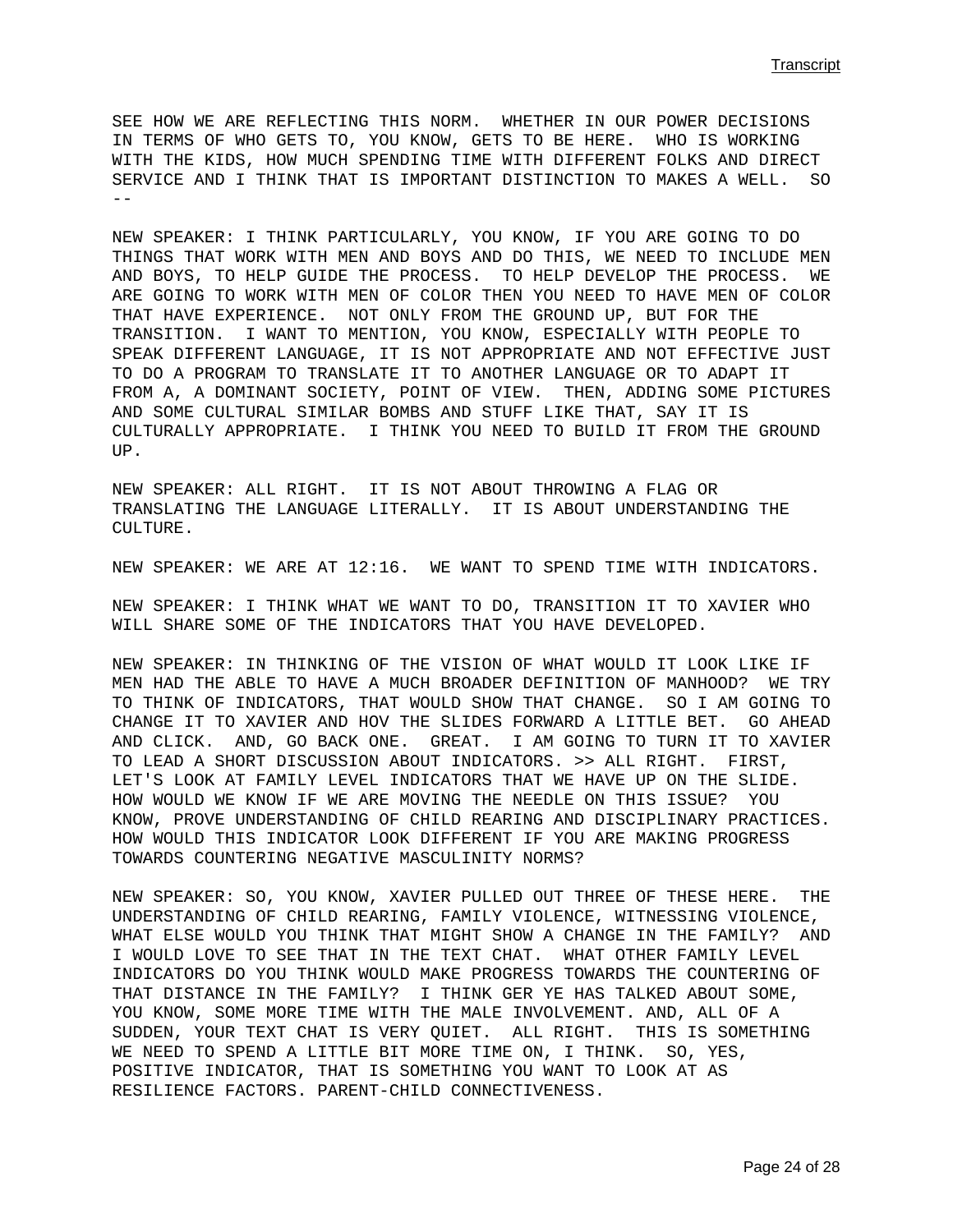NEW SPEAKER: POSITIVE TOUCH. TALK. MORE SHARING OF TRADITIONALLY GENDER RELATIONSHIP.

NEW SPEAKER: YOU KNOW, XAVIER, YOU AND I WERE TALKING, YOU TALKED ABOUT HOW NICE IT WAS TO GO FOR A WALK WITH YOUR SON AND HOW, WHAT A BREAK IT WAS FROM WORK. I THINK, YOU KNOW SOMETHING.

NEW SPEAKER: I GOT TO SPEND 1.5 HOURS JUST WALKING WITH MY SON. THAT IS NOT SOMETHING I USUALLY DO BECAUSE ALWAYS TOO BUSY. JUST CHANGED THE DYNAMIC BETWEEN US.

NEW SPEAKER: YEAH, THINKING ABOUT THAT. THAT TIME FOR CONNECTION. ROLE MODELING HEALTHY BOUNDARIES, GETTING CONSENT FOR AFFECTION. WE TALKED ABOUT PROVIDERS ALSO HAVING A RESPONSIBLE TO ROLE MODEL THAT AND WORKING WITH CHILDREN.

NEW SPEAKER: SEEING MORE MEN GOING IN. DISCUSSING THAT.

NEW SPEAKER: YOUNG MEN HAVING AN UNDERSTANDING OF THEIR FEELINGS.

NEW SPEAKER: THINKING ABOUT IT, WE ALL HAVE THE OPPORTUNITY TO MENTOR WITHIN OUR PROFESSIONS AND HOW ARE WE ENGAGING YOUNG MEN AS WELL AS YOUNG WOMEN IN MENTORING THEM?

NEW SPEAKER: THEY NEED MALE TEACHERS. ALSO, LET'S KEEP MOVING. LET'S GO TO NEXT SECTOR. WE DEFINITELY, WE TALKED ABOUT THIS AS, YOU KNOW, THIS IS ALL ACROSS THE BOARD AND SO WE WANTED TO START WITH FAMILY. THEN, WE ALSO WANT TO GO TO SCHOOL BECAUSE WE KNOW YOUNG MEN HAVE SPENT QUITE A BIT OF TIME IN SCHOOL.

NEW SPEAKER: WE HAVE THE SAME KIND OF QUESTION HERE FOR THE NEXT, NEXT LEVEL. LET'S GO TO SCHOOL LEVELS INDICATORS. HERE, HOW WOULD WE KNOW IF WE ARE MOVING THE NEEDLE? AND AGAIN, I PULLED OUT, WE PULLED OUT THREE, THREE WAYS TO SHOW WHERE WE ARE MAKING A DIFFERENCE. THE FIRST WAS, YOU KNOW, DECREASING THE LANE. IMPROVING SKILLS TO PREVENT BONDS AMONG STUDENTS AND DECREASE VIOLENCE ON CAMPUS. SO, WHAT DO YOU GUYS THINK? WHAT ARE OTHER WAYS THAT WE COULD SEE IF WE ARE MAKING A CHANGE AT THE SCHOOL LEVEL?

NEW SPEAKER: ONE OF THE THINGS WE TALKED ABOUT, IS UNIVERSAL VIOLENCE PREVENTION CURRICULUM. JERRY HAD EXAMPLES OF SOME REALLY, REALLY INNOVATIVE CURRICULUM ON HIS WEB SITE. YOU KNOW, I THINK THAT THE CDC JUST RELEASED A RECENT REPORT THAT SAYS, ALL TYPES OF DIFFERENT CURRICULUMS BUT IF YOU IMPLEMENT UNIVERSALLY, IT MEANS YOU DON'T CHOOSE FOUR YOUNG MEN. YOU CHOOSE THE YOUNG CAMPUS. IF EVERYONE GOES THROUGH THE SAME EXPERIENCE OF CURRICULUM, SOME YOUNG MEN MAYBE WANT EXTRA SUPPORT. MAYBE MORE ENGAGING WAY. IF EVERYONE GOES TO THE CURRICULUM, YOU CAN CHANGE THE NORM ON THE CAMPUS WITHIN SIX MONTHS. HAVING MEASURABLE RESULTS.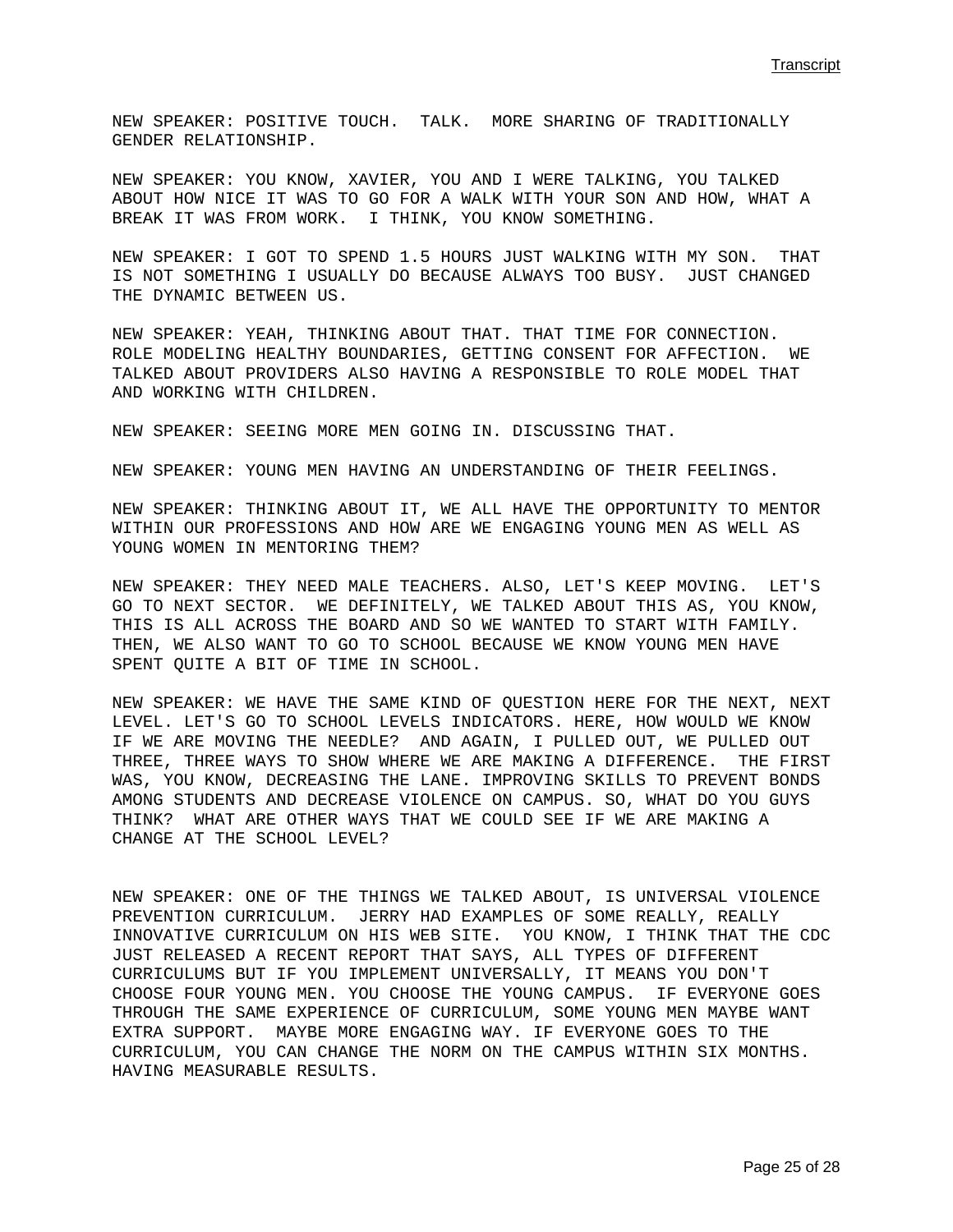NEW SPEAKER: YOU KNOW, AND I MENTION SOMETHING ADDITIONALLY. WE HAVE DONE THAT WITH SCHOOLS. WE HAVE TRAINED THE WHOLE. BECAUSE WE FOUND THAT UNLESS YOU TRAIN THE ADMINISTRATORS, UNLESS YOU TRAIN THE TEACHERS AN COUNSELORS, YOU CAN TRAIN FACILITATORS IN THE CURRICULUM ALL DAY, BUT THE SYSTEMIC FRAMEWORK IS ABOUT BUILT TO NOT SUSTAIN THAT. YOU HAVE TO TRAIN A WHOLE CAMPUS INCLUDING THE ADULTS THAT ARE INVOLVED.

NEW SPEAKER: AND, I THINK, YOU ARE GOING TO HEAR ME SAY THAT OVER AND OVER AGAIN. THAT GOES TO THE POLICY CHANGE, RIGHT? WHAT ARE THE POLICIES OF INTERACTING WITH THE STUDENTS? WHERE IS THERE COACHING VERSUS DISCIPLINE? WHAT DOES THE SCHOOL ENVIRONMENT LOOK LIKE? HOW IS THAT REINFORCING A CARING ME? ALL SORTS OF STRATEGY YOU CAN USE ACROSS THE SPECTRUM TO GET TO THAT NORM CHANGE. THAT IS WHY WE SAY, NOT JUST EDUCATING AMERICANS. A LOT OF RESPONSIBILITY WITHIN A SYSTEM HERE. SO I SEE, ALL SORTS OF GREAT, GREAT, GREAT THINGS HAPPENING IN THE TEXT CHAT. AND, THE SOCIAL ECOLOGICAL MODEL, YES. HIGH SCHOOL, COLLEGE, UNIVERSITY, ALL ARE IMPORTANT.

NEW SPEAKER: SOMEBODY HAD MENTIONED HIGH SCHOOL GRADUATION RATES AS BEING A GREAT INDICATOR. THAT IS GREAT. THAT IS A GREAT THING TO EMPHASIZE. WE REALLY DO WANT TO FIND CONCRETE THINGS THAT CAN HELP US IDENTIFY HOW WE ARE MOVING FORWARD. ARE WE MOVING TOWARDS THE NORMALSHIP THAT WE WANT. AND I THINK THAT DEFINITELY HAVE THAT TYPE OF LITERACY TO HOW SOMETIMES ARE THRIVING AND GOING TO COLLEGE.

NEW SPEAKER: LET ME MENTION THAT SOMETHING IS A PRACTICAL LEVEL. WE HAVE A RITES OF PASSAGE, WE DO AT ALTERNATIVE SCHOOL. AND, AT THE GRADUATION, ONE OF THE GIRLS GOT UP, SHE WAS GRADUATED. SHE SAID, I JUST WANT TO THANK THE NOBEL PROGRAM. I TRANSFERRED FROM ANOTHER SCHOOL. AT THIS SCHOOL, I FELT SAFE AND I DIDN'T FEEL HIT ON AND THE GUYS TREATED ME RESPECTFULLY. AND THAT HELPED ME TO LEARN.

NEW SPEAKER: WOW.

NEW SPEAKER: WHEN THE GIRLS BEGAN TO TALK ABOUT THEY FEEL SAFE ON A CAMPUS AND THAT THEY FEEL RESPECTED ON A CAMPUS, I THINK THAT IS A VERY POSITIVE INDICATOR THAT YOU ARE DOING SOMETHING THAT IS MUCH MORE THAN STOPPING VIOLENCE. REALLY INCREASE THE WHOLE RELATIONAL ASPECT OF YOUNG PEOPLE.

NEW SPEAKER: WELL, I THINK THAT WE TRY TO PUSH THE PREVENTION. GOOD SOLUTION SOLVES MULTIPLE PROBLEMS. BY MOVING THAT, YOU BRING IN OTHERS TO SUPPORT YOUR WORK. YOU ARE SOLVING MORE THAN ONE ISSUE.

NEW SPEAKER: YOU KNOW, I WOULD LIKE TO SAY THAT THE PROMOTION OF RESPECT AND THINKING PROMOTIONALLY, IS OUR WORK. IN ALL OF THESE WAYS. IT IS EXACTLY IT.

NEW SPEAKER: RIGHT.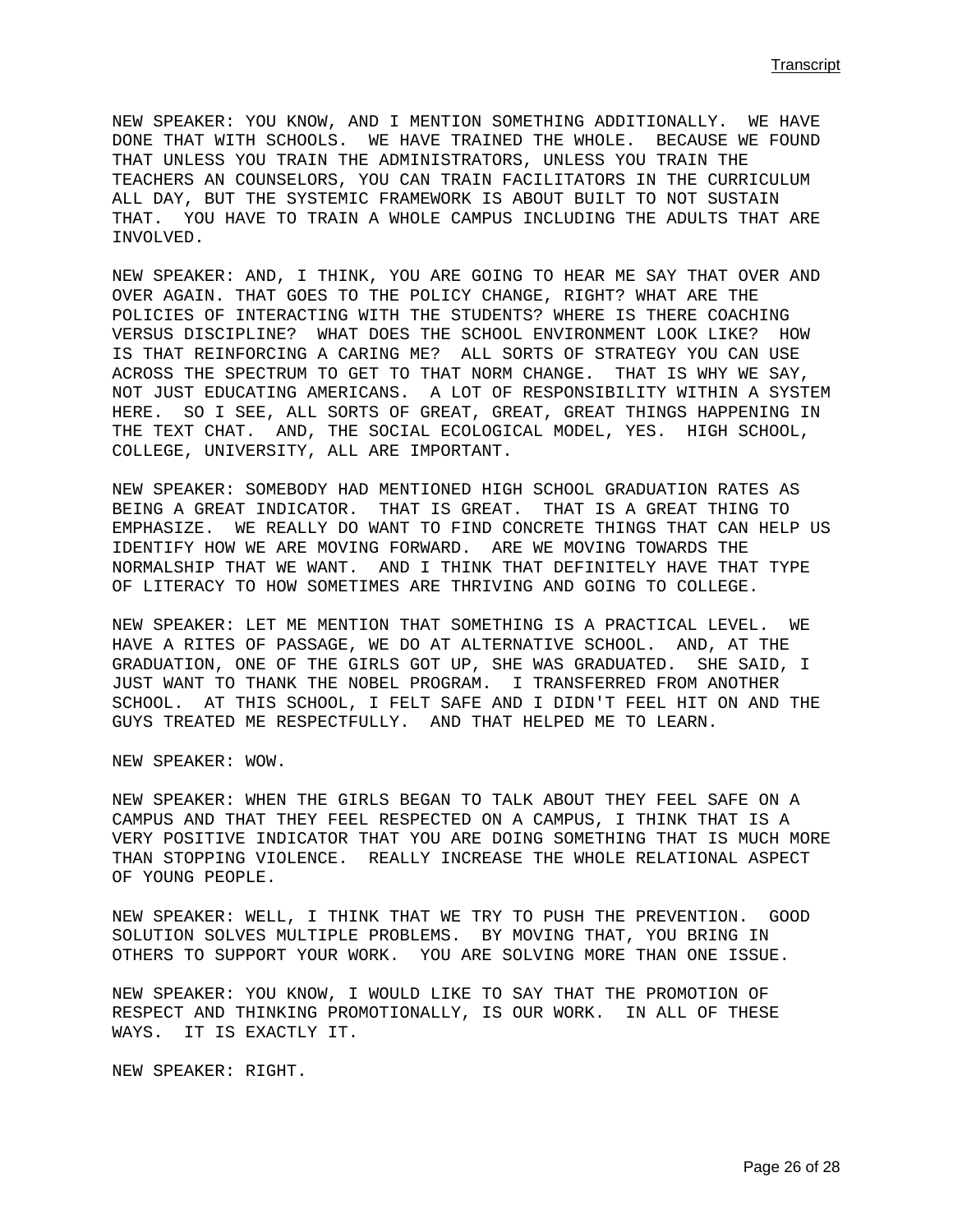NEW SPEAKER: SO WE TALKED ABOUT HOW WE CAN TELL IF WE ARE MOVING THE NEEDLE WITHIN FAMILIES. ALSO, THE SCHOOL LEVEL. LET'S TURN TO THE COMMUNITY LEVEL NOW. HOW DO WE KNOW IF WE ARE MAKING CHANGES AT COMMUNITY LEVEL? AGAIN, I PULLED OUT THESE, THESE THREE INDICATORS BUT WHAT OTHER INDICATORS DO YOU SEE? THE ONE WE PUKED OUT INCREASE SOCIAL, COHESION AND TRUST.

NEW SPEAKER: THAT IS SOMETHING HE WAS GETTING BACK TO THE SCHOOL CAMPUS. RIGHT.

NEW SPEAKER: RIGHT. WE ALSO, TALKED ABOUT PERCEPTIONS AT THE COMMUNITY SAFETY AND THE LAST ONE WAS INCREASED PERCEPTION OF THE COMMUNITY'S ABILITY TO MAKE CHANGE FOR THE COMMON GOOD.

NEW SPEAKER: THESE ARE PRETTY GENERAL. WHAT DO YOU ALL SEE AT THAT LEVEL? YOUR COMMUNITIES?

NEW SPEAKER: ONE OF THE COMMENTS WE HAD EARLIER IN THE TEXT CHAT, THEY HAVE HAD SUCH GOOD TEXT CHAT, WAS ABOUT HAVING PEOPLE ORGANIZED AS ALLIES TO MAKE THOSE POLICY CHANGE. IT IS A SIGN OF EVERYONE'S PERSPECTIVE, YOU HAVE TO HAVE PEOPLE, CRAIG WAS TALKING WHAT GROUPS OF MEN DO YOU WORK WITH? JERRY WAS TALKING ABOUT, YOU CAN'T DO JUST CURRICULUM AND POLICY CHANGE. IT IS, YOU CAN'T JUST HAND OUT BROCHURES. WE HAVE A RESPONSIBILITY FOR KIND OF THE STRUCTURES AND ENVIRONMENT FOR MEN AND THINKING ABOUT, YOU KNOW, HOW DO WE MEASURE THAT SUCCESS? SOMETIMES MEASURES AND HOW FEW PEOPLE ORGANIZE THE ISSUE. THEY FEEL THAT THEY CAN MAKE THE POLICY CHANGE AND WHEN THEY IDENTIFY IT. A GOOD WAY TO INDICATE THAT IS TO BUY FROM INFLUENTIAL COMMUNITY MEMBERS AN LOT OF LOCAL GOVERNMENT OFFICIALS WHICH CRAIG MENTIONED IN HIS WORK, THEY BROUGHT THEM TO THE MEETING. TO MAKE SURE THAT THOSE PEOPLE ARE PART OF THE DISCUSSION. AND PART OF REALLY INFLUENCING THE REST OF THE COMMUNITY AND SHOWING THEIR SUPPORT. INCREASE. THERE ARE OPPORTUNITIES THERE. WITH PREVENTION. AND RATE OF VIOLENT CRIME DONE BY MALE. THAT IS THE END GOAL. RIGHT? WE LOOKED AT INDICATORS TO MEASURE THAT UPFRONT SUCCESS. BEFORE YOU GET TO THAT LONG TERM GOAL. WHAT DO YOU THINK SEE CHANGE RIGHT AWAY?

NEW SPEAKER: ATTITUDES IN LONG ENFORCEMENT, THAT IS AN INTERESTING ONE. THEY REPRESENT OF MEN. COALITION. THOSE WHO FOCUS ON ISSUES TRADITIONALLY. HANDLED BY WOMEN. THAT IS A VERY STRONG INDICATOR.

NEW SPEAKER: I THINK SOMEBODY MENTIONED MORE FATHER'S DAY PART OF PTA.

NEW SPEAKER: RIGHT. AND LAURA BRINGS UP A GOOD POINT. WE'RE NOT SURE HOW TO GET IN THAT BUY-IN FROM COMMUNITY MEMBERS. THE MODELS THAT HE BROUGHT TO DISCUSSION, THINKING OF WHAT THEY ARE AND JERRY TALKING ABOUT HOW DO YOU ENGAGE THEM AND THINKING ABOUT THEM, LITERACY AND THEIR OWN HEALING AS A WAY TO GET CONNECTED.

NEW SPEAKER: ALL RIGHT. THERE IS A LOT OF GREAT EXAMPLES. WHAT WE ARE GOING TO DO, WE ARE GOING TO MAKE THIS AVAILABLE. THIS IS A NEW PART OF THE DISCUSSION IN TERMS OF THIS FIELD. THINKING OF HOW TO